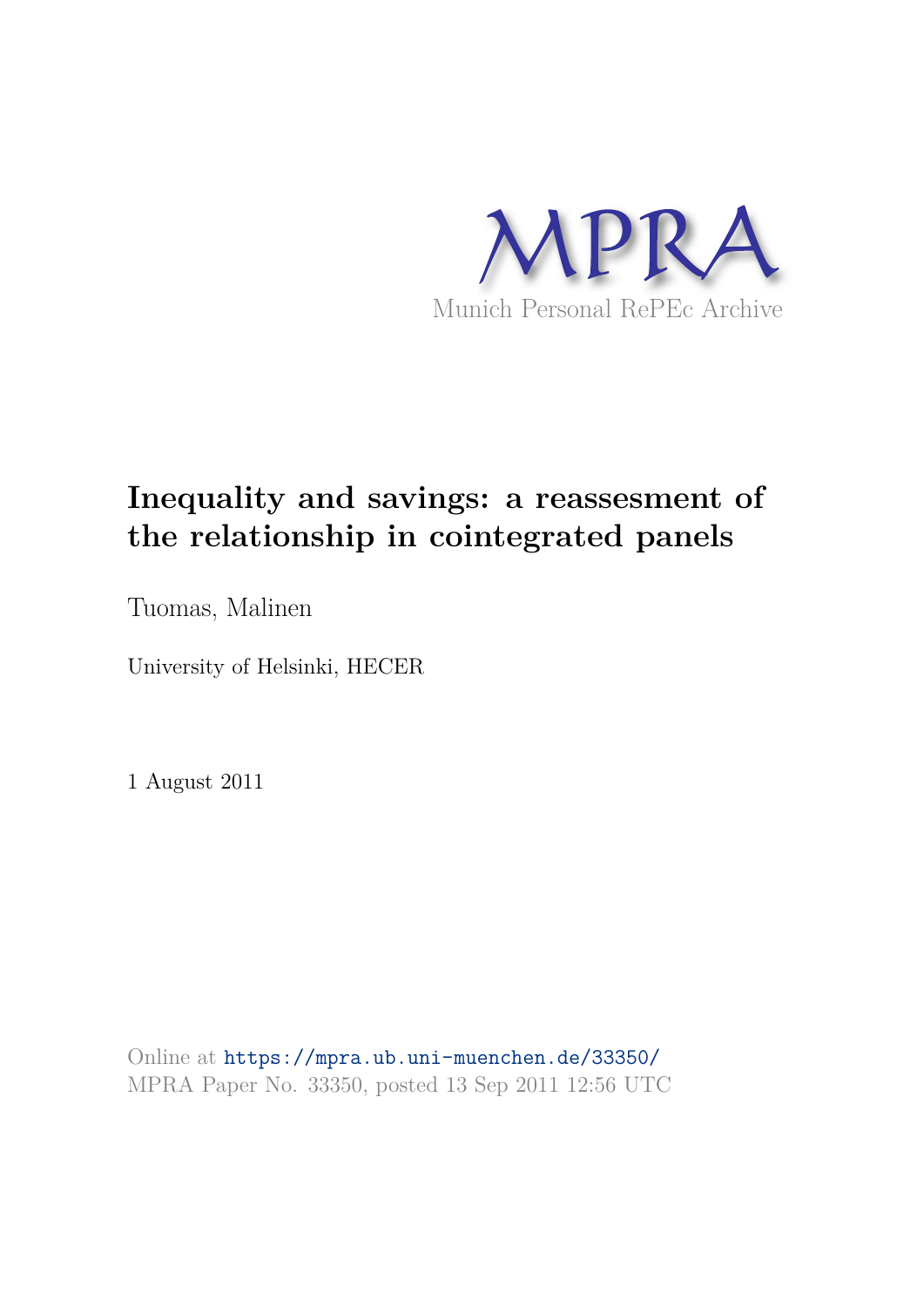

Discussion Papers

# Income inequality and savings: a reassessment of the relationship in cointegrated panels

Tuomas Malinen University of Helsinki and HECER

> Discussion Paper No. 337 September 2011

> > ISSN 1795-0562

HECER – Helsinki Center of Economic Research, P.O. Box 17 (Arkadiankatu 7), FI-00014 University of Helsinki, FINLAND, Tel +358-9-191-28780, Fax +358-9-191-28781, E-mail info-hecer@helsinki.fi, Internet www.hecer.fi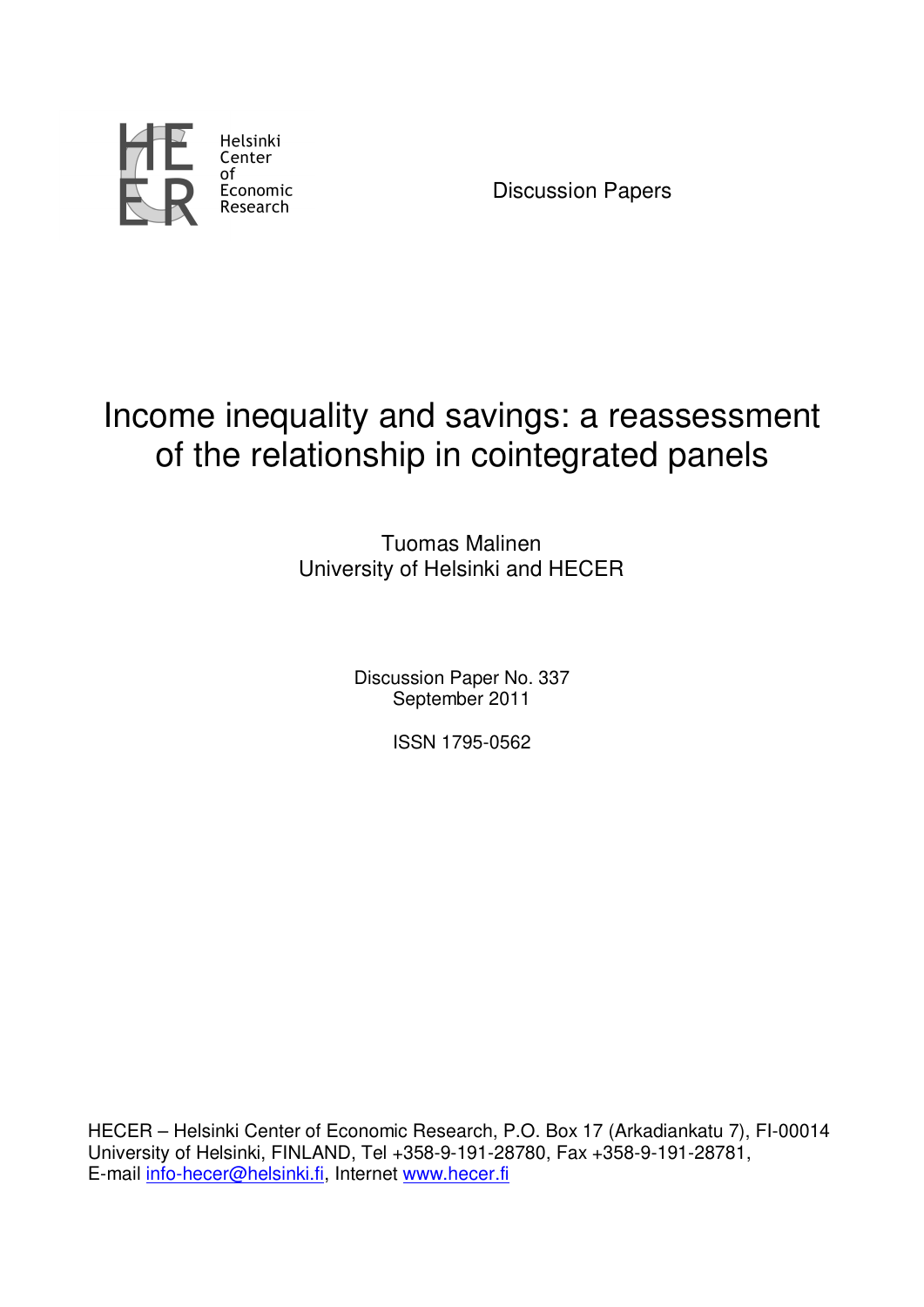**HECER Discussion Paper No. 337**

# Income inequality and savings: a reassessment of the relationship in cointegrated panels\*

## Abstract

The effect of income on savings and consumption has remained an open empirical issue despite several decades of research. Results obtained in this study indicate that income inequality and private consumption are both I(1) nonstationary variables that are cointegrated, and inequality has had a negative effect on private consumption in Central-European and Nordic countries. Results for Anglo-Saxon countries are inconclusive. These findings suggest that previous empirical research may have produced biased results on the effect of inequality on savings by assuming that inequality would be a stationary variable.

## **JEL Classification:** E21, C22, C23

**Keywords:** Panel cointegration, top 1% income share, private consumption, gross savings.

Tuomas Malinen

Department of Political and Economic Studies University of Helsinki P.O. Box 17 (Arkadiankatu 7) FI-00014 University of Helsinki FINLAND

e-mail: tuomas.malinen@helsinki.fi

\* Author wishes to thank Markku Lanne, Heikki Kauppi, Tapio Palokangas, Petri Böckerman, Leena Kalliovirta and Henri Nyberg for comments. Financial support from the Savings Bank Research Foundation is gratefully acknowledged.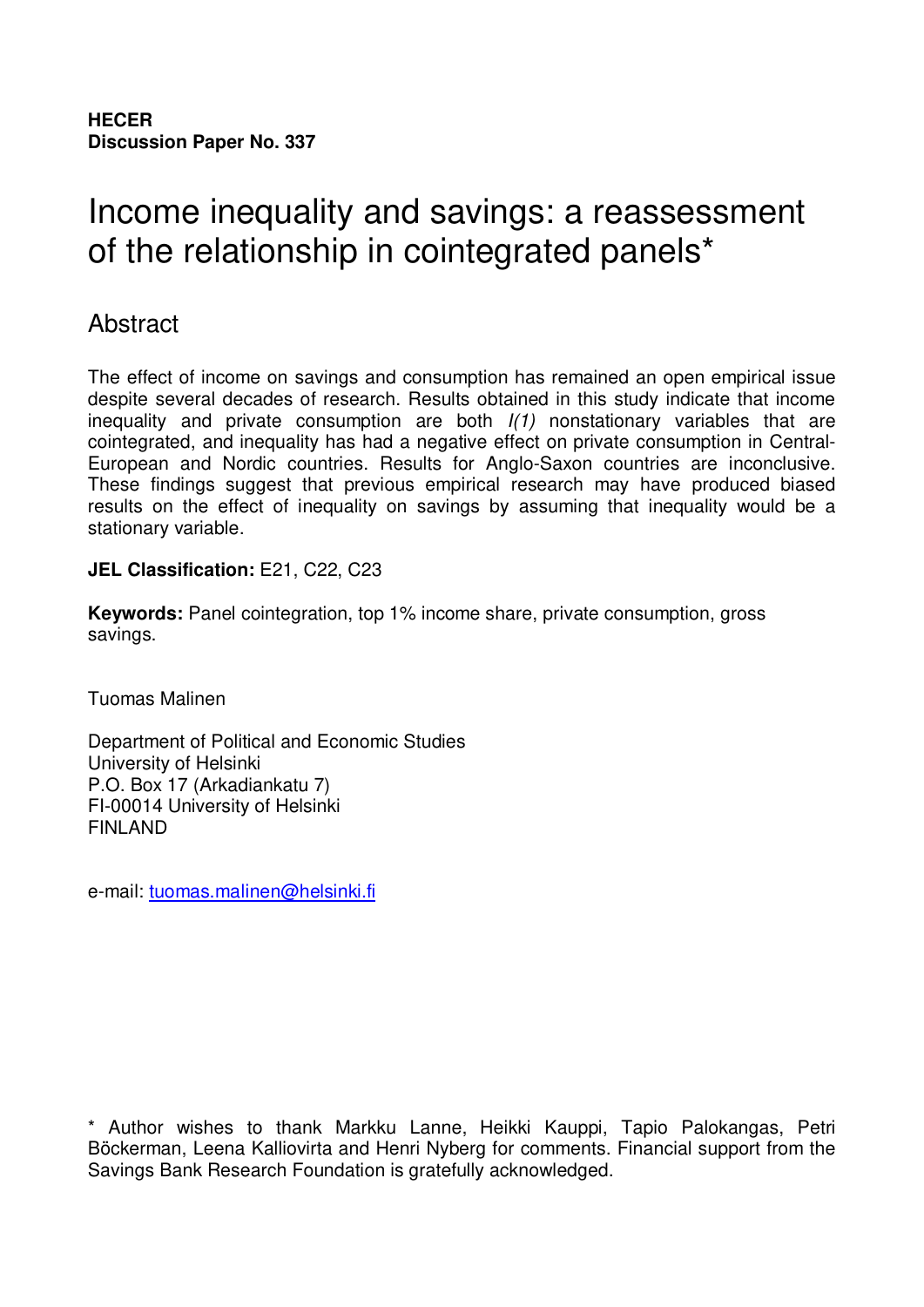## 1 Introduction

The effect of savings on capital accumulation and growth has always been one of the fundamental research topics in economics. According to Smith (1776), increased division of labor raises productivity, but savings govern capital accumulation, which enables production growth. In the 18th century, only rich people saved. Therefore, economic growth was possible only when there were enough rich people in the society. However, according to Keynes (1936), inequality of income would slow down economic growth. Keynes argued that marginal consumption decreases as the income of an individual increases, and thus, aggregate consumption depends on changes in aggregate income. Because demand is the basis of investments, and because inequality lowers aggregate consumption, inequality of income would diminish economic growth. In neo-classical growth models, income distribution determines the level savings and thus the level of capital accumulation (Solow 1956; Kaldor 1957).

In addition to the approach of classical economics, there exist several theories describing the effect of income inequality on savings and consumption. These include the permanent income hypothesis by Friedman (1957), life-cycle hypothesis by Ando and Modigliani (1963), which was augmented with intergenerational transfers by Kotlikoff and Summers (1981), savings under liquidity constraints by Deaton (1991), and political-economy models (e.g. Alesina and Perotti (1994)).

Although theoretical research spans several decades, the effect of income inequality on savings remains an open empirical issue. This is due to the fact that empirical crosscountry studies have produced controversial results on the effect of income inequality on savings. In one of the most recent panel econometric studies, Leigh and Posso (2009) estimate the effect of the income share of the top 1% on the percentage value of gross savings of the GDP and find no statistically significant effect of inequality on national savings. Similarly, Schmidt-Hebbel and Servén (2000) find no statistically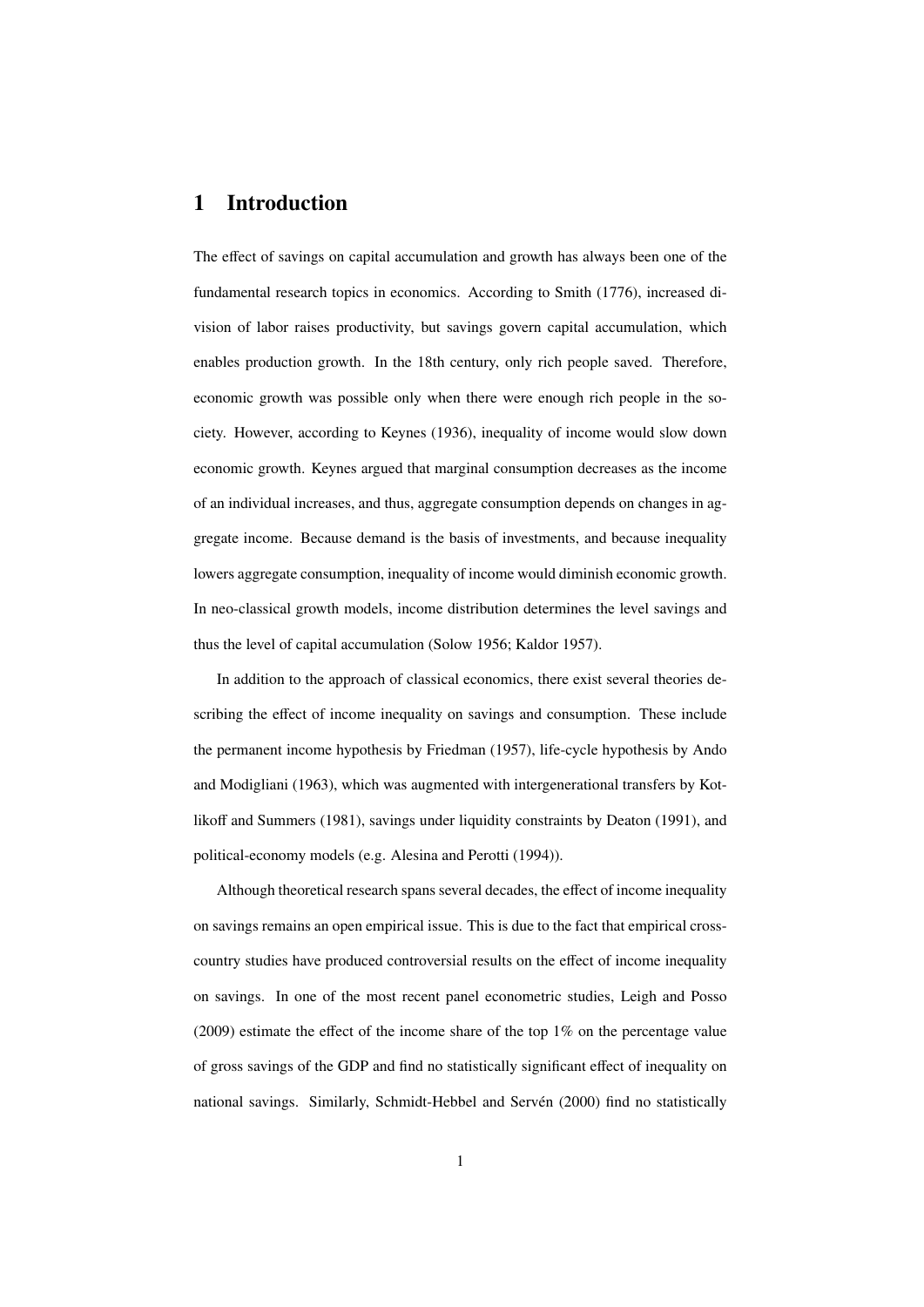significant effect of the percentage value of savings of the GDP using several different measures of income inequality. However, Smith (2001) finds that inequality, measured with Deininger and Squire's (1996) Gini index, has a statistically robust positive effect on the percentage value of savings of the GDP. Cook (1995) finds the same effect in less developed economies. Li and Zou (2004) find that inequality has a negative effect on private savings using Deininger and Squire's (1996) Gini index and the ratio of private savings of GDP.

All the empirical studies summarized above have assumed that income inequality, measured either by the Gini index or by the share of income earned by different income classes, is a stationary variable. However, in the early theoretical literature on income inequality, the income variation was assumed to be driven by a stochastic process (Chambernowne 1953; Mandelbrot 1961). Moreover, Mandelbrot (1961) argued that time-independent, i.e. stationary, income variations are unlikely, and it is possible that the distribution of income will never reach a steady state implying a nonstationary process of income variation. In a recent study with cross-country panel data, Malinen (2011) and Herzer and Vollmer (2011) have obtained results according to which the data generating process of income inequality would be driven by a stochastic trend, indicating that inequality would be an *I*(1) nonstationary variable. Previously, for example, Mocan (1999) has obtained similar results.<sup>1</sup> If this assumption of the early theoretical models held in general, it would offer an explanation to the controversy in the previous empirical studies. This is because regressing a stationary variable on an *I*(1) variable(s) can lead to a spurious regression (Stewart 2011). In empirical studies, savings is usually measured as a percentage of the GDP. If both logarithmic savings and the logarithmic GDP are *I*(1) variables and cointegrated, their difference results, by construction, in a stationary variable, namely savings as a percentage of the GDP. Thus, if inequality were an *I*(1) variable and savings as a ratio of the GDP a stationary

<sup>&</sup>lt;sup>1</sup>See also Jäntti and Jenkins (2010).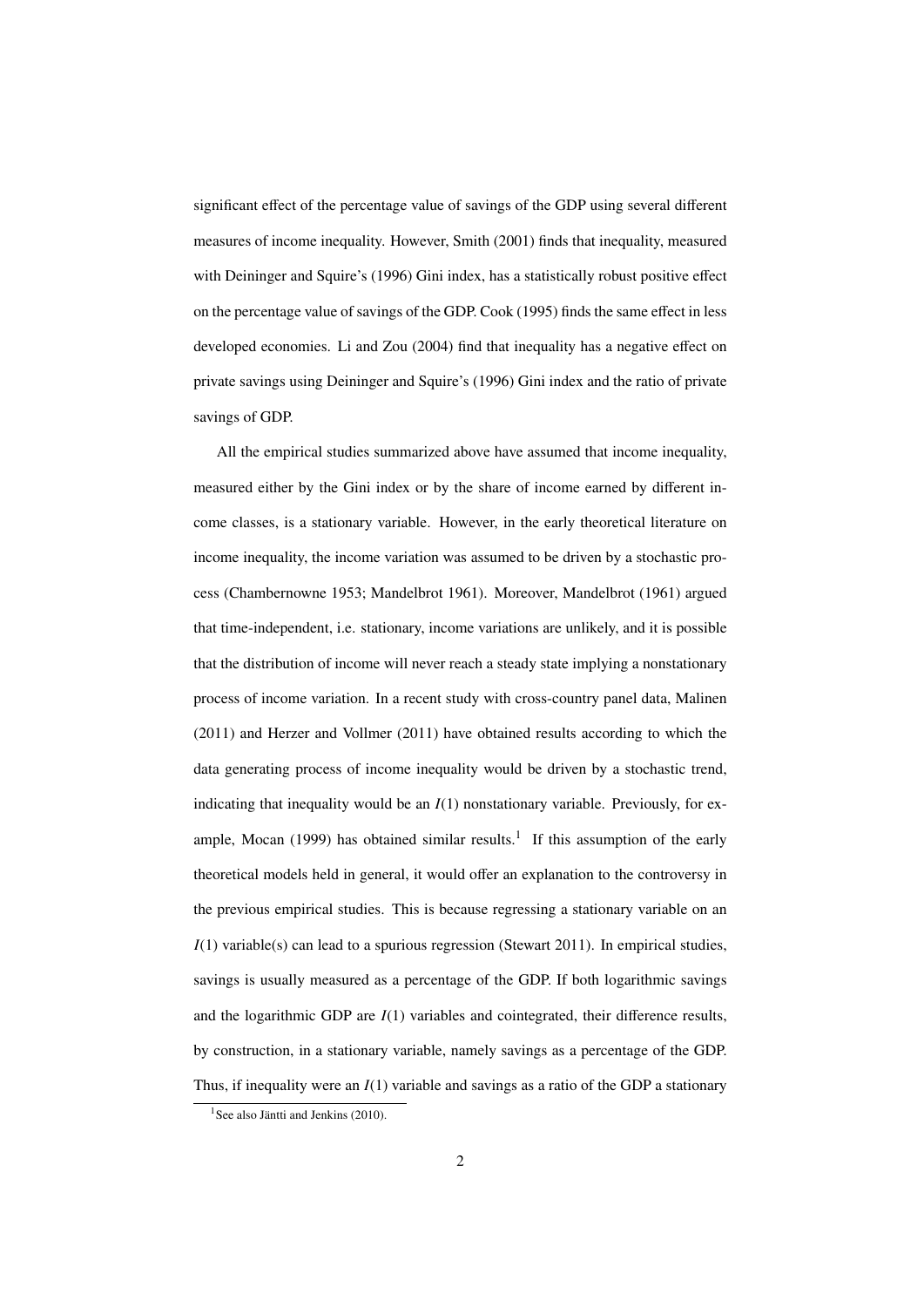*I*(0) variable, regressing savings on inequality would give spurious results.

This study uses panel cointegration methods to test the time series properties of the included variables and to estimate the (possible) long-run relation between income inequality and savings. We use data on nine developed economies, and spanning four decades starting from the year 1960. The income share of the top 1%, used to proxy the distribution of income, has been found to track broader measures of income inequality, like the Gini index, very well (Leigh 2007). According to panel unit root tests, the logarithmic income share of the top 1%, logarithmic gross national savings and logarithmic private consumption are all *I*(1) nonstationary variables. Income share of the top 1% is also found to be cointegrated with private consumption, which implies that there is a long-run dependency relation between them. The effect of inequality on private consumption is found to be negative in the Nordic and Central-European countries, but for the Anglo-Saxon countries the direction of the effect (positive vs. negative) remains somewhat ambiguous. The results of the panel cointegration tests are inconclusive on possible cointegration between gross savings and the top 1% income share. The real GDP per capita and gross savings as well as the real GDP per capita and private consumption are also found to be cointegrated. This implies that the ratios of savings and private consumption to GDP would be stationary variables and hence previous research is likely to have produced biased results on the effect of inequality on savings and consumption.

The rest of the paper is organized as follows. Section 2 gives the theoretical and empirical background of the study. Section 3 describes the data and presents the results of unit root tests. Section 4 reports the results of cointegration tests and section 5 gives the estimation results. Section 6 concludes.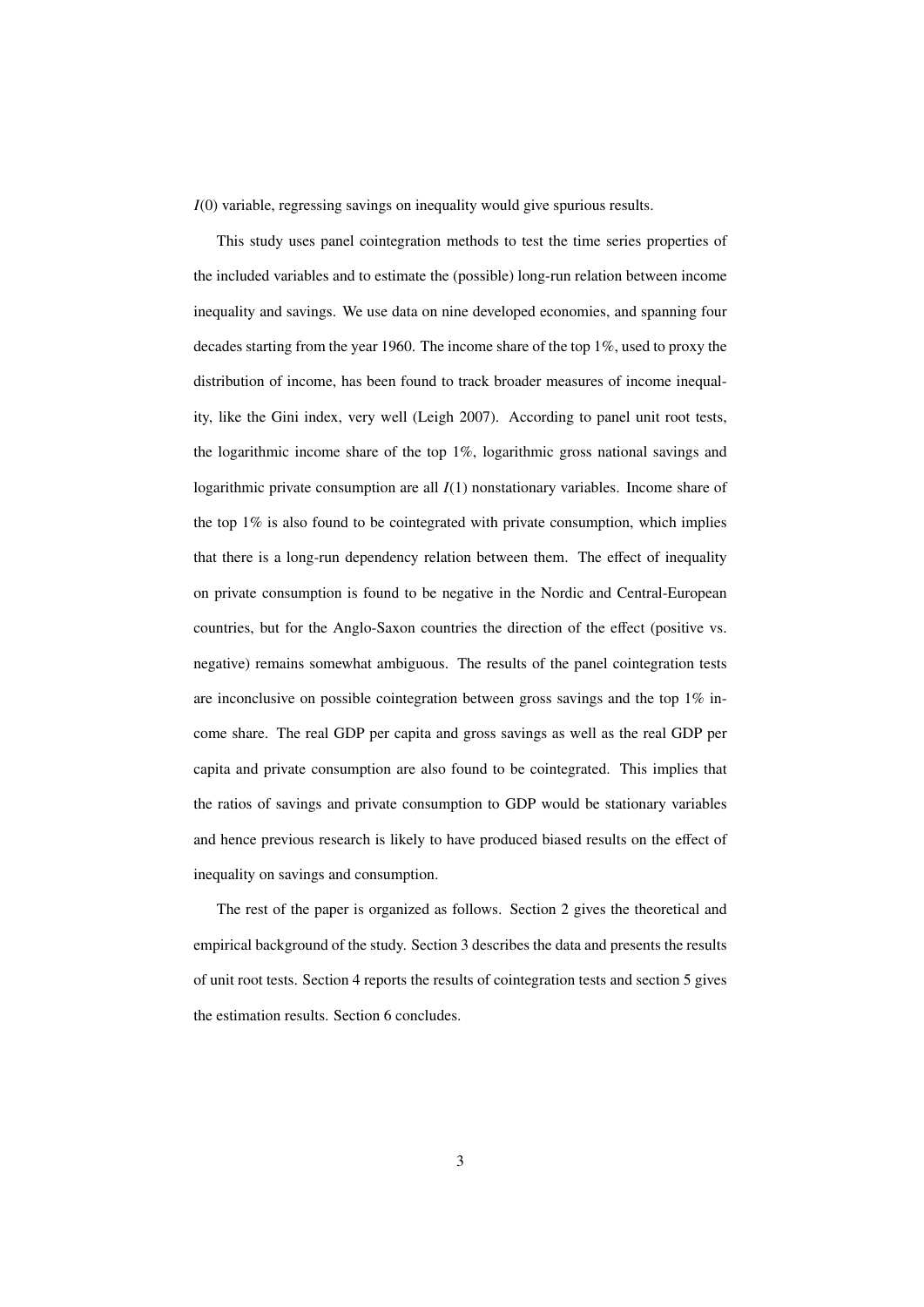## 2 Theoretical and empirical considerations

Several theories have been constructed to explain the effect of inequality on savings. In classical economic theory, the form of the individual saving function determines the effect of income inequality on savings. When the saving function is linear or concave, the distribution of income and wealth converge toward equality as the economy grows (Stiglitz 1969). If the saving function is convex, the marginal propensity to save increases with income. According to the permanent income hypothesis, individuals with low income have higher propensity to consume, and small changes in income, or its distribution, do not affect the consumption decisions of households (Friedman 1957). The life-cycle hypothesis argues that, if bequests are luxury, the saving rate should be higher among wealthier individuals (Kotlikoff and Summers 1981). In politicaleconomy models, more unequal income distribution may create demand for more redistribution through taxation and income transfers, and if the saving function of individuals in the economy is convex, i.e. the rich save more, this will diminish aggregate savings through diminished incomes of the rich (Alesina and Perotti 1994).

What is common to all of the theories introduced above is that they generally assume that the individual income process is non-stochastic. However, as pointed out by Stiglitz (1969), the very first (formal) models of income inequality by Chambernowne (1953) and Mandelbrot (1961) were based on stochastic processes. Chambernowne (1953) developed a model assuming that the evolution of income of an individual is determined by his/her income in the previous year and by a stochastic (chance) process. In modern terms, this process would be said to be *I*(1) non-stationary.

*I*(1) non-stationary processes have a infinite memory, i.e., they are highly persistent. Assuming some degree of persistence in the evolution of the income series of an individual is quite intuitive as shocks (e.g., wage raise) to the income process of an individual are likely to have permanent effects on the future incomes of the individual.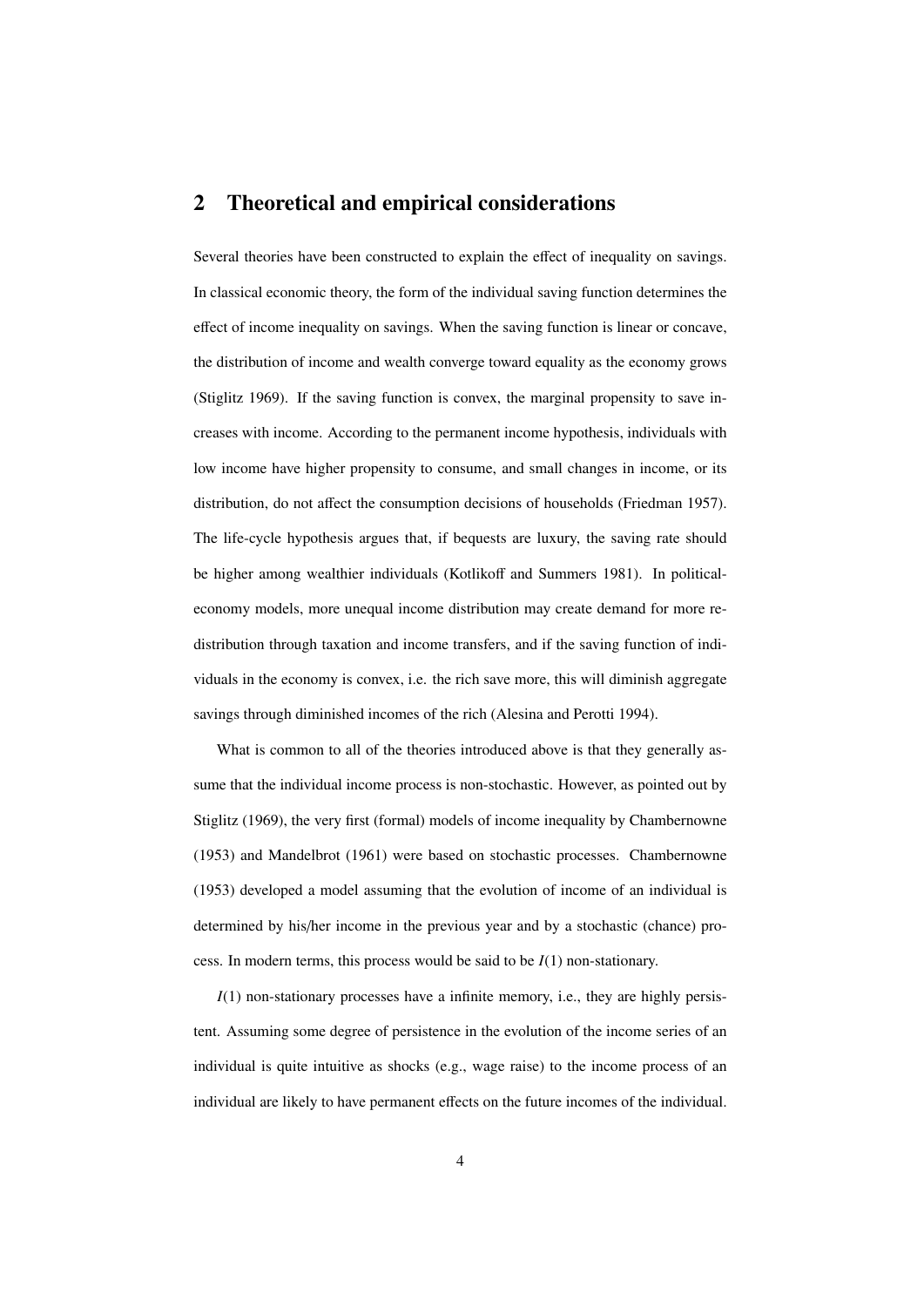Microeconomic literature on household income and consumption behavior adopted the idea of permanent effects affecting the income series of an individual. For instance, Hall and Mishkin (1982) considered a stochastic model of consumption proposed by Muth (1960), where the effect of individual income on consumption was divided into permanent and transitory components. In a recent study on the evolution of consumption and income inequality, Blundell *et al.* (2008) use the same kind of formulation where the income of households varies according to the following function:

$$
logY_{it} = Z_{it}\vartheta_t + P_{it} + v_{it},\tag{1}
$$

where  $Z_{it}$  is a set of income characteristics of household *i* that are observable and known by consumers at time  $t$ ,<sup>2</sup>,  $v$ <sub>*it*</sub> follows an  $MA(q)$  process, and  $P$ <sub>*i,t*</sub> =  $P$ <sub>*i,t*-1</sub> +  $\epsilon$ <sub>*it*</sub> with  $\epsilon$ <sub>*it*</sub> serially uncorrelated, indicating that the process  $\{P\}$  is  $I(1)$  non-stationary. Several studies in the micro literature tend to find that also empirically the permanent component  $P_{it}$  is a random walk, and hence it can be modeled as an *I*(1) nonstationary process (Meghir and Pistaferri 2004; Hall and Mishkin 1982; Blundell *et al.* 2008).

Deaton (1991) studied how liquidity constraints affect national savings, when incomes are driven by a random walk with drift.<sup>3</sup> He argued that the assumption of optimal intertemporal consumption behavior of consumers being restricted by borrowing constraints would help to create a model that could explain the observed patterns of household wealth and the dependency of consumption on income during the life cycle of an individual. According to Deaton, the problem with stochastic life cycle - permanent income models, like the model by Hall and Mishkin (1982), is that they assume substantial wealth accumulation at some point of the life cycle of an individual, which was not supported by the data. Deaton assumed that the labor income of an individual

<sup>2</sup>These include demographic, education, employment status, ethnic, etc. factors (Blundell *et al.* 2008)

<sup>3</sup>Assuming a drift in income relation is intuitive and necessary, because income tends to grow over time. Thus, just variations around that trend are assumed to be stochastic.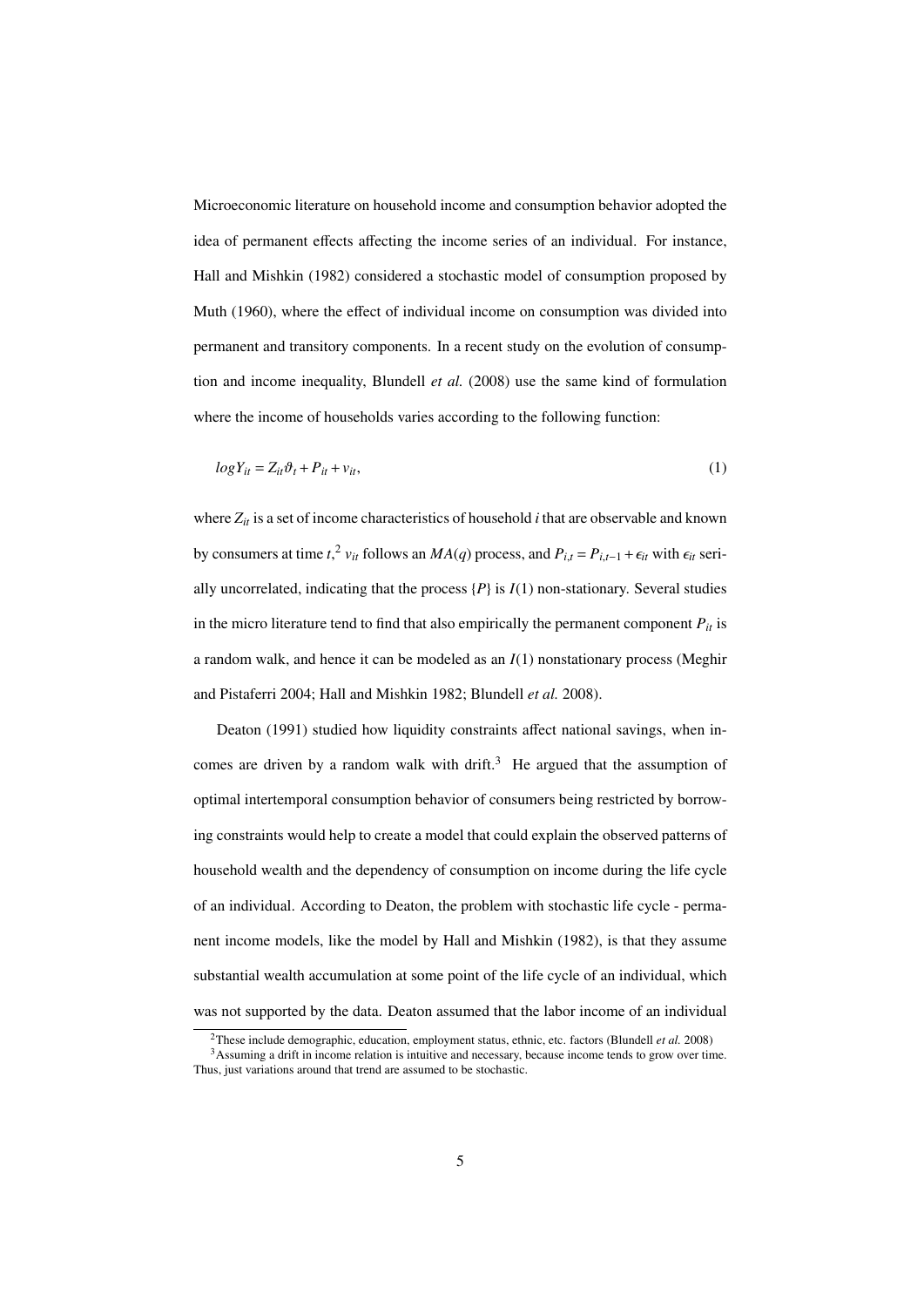follows an *AR*(1) process of the form:

$$
log(y_{t+1}) = log(y_t) + log(z_{t+1}) + \delta,
$$
\n(2)

where  $y_t$  is labor income,  $z_{t+1}$  is stochastic random variable, and  $\delta > 0$  is a constant. When  $z_{t+1}$  is assumed to be identically and independently distributed, the labor income process,  $log(y_t)$ , is  $I(1)$  non-stationary and, specifically, it follows a random walk with drift. Deaton found that, when income is a random walk and borrowing constraints are binding, it is undesirable for households to undertake any smoothing of consumption, i.e., they have no incentives to save. This implies that consumption equals income on all income levels. However, he assumed that the interest rate is higher than the consumer's discount rate. If the interest rate equals the consumer's discount rate, the stochastic income process and borrowing constraints lead to the result that the propensity to consume is lower at higher income levels (Seater 1997; Travaglini 2008). In this day and age, the debate on the validity of the life cycle - permanent income hypothesis is still very much ongoing. In a recent paper, Attanasio and Weber (2010) review the literature on intertemporal allocation models and present some modifications to the standard life cycle hypothesis framework to make the model fit the micro data better.

When individual income series are affected by a random walk component, the aggregated time series is likely to be characterized by a random walk (Rossanan and Seater 1995). This applies to the *aggregate* income, but the distribution of income is often measured using some bounded measure, like the Gini index or share of total income. This changes things a bit as any measure that varies within some boundaries like the income share, cannot, by definition, be an *I*(1) nonstationary process. This is because the variance of such an series cannot grow to infinity with time which is what happens with random walk series. However, it is possible that the distribution can have a stochastic trend in its other moments, like the mean, skewness, and kurtosis, than variance (White and Granger 2010). Thus, when individual income series that are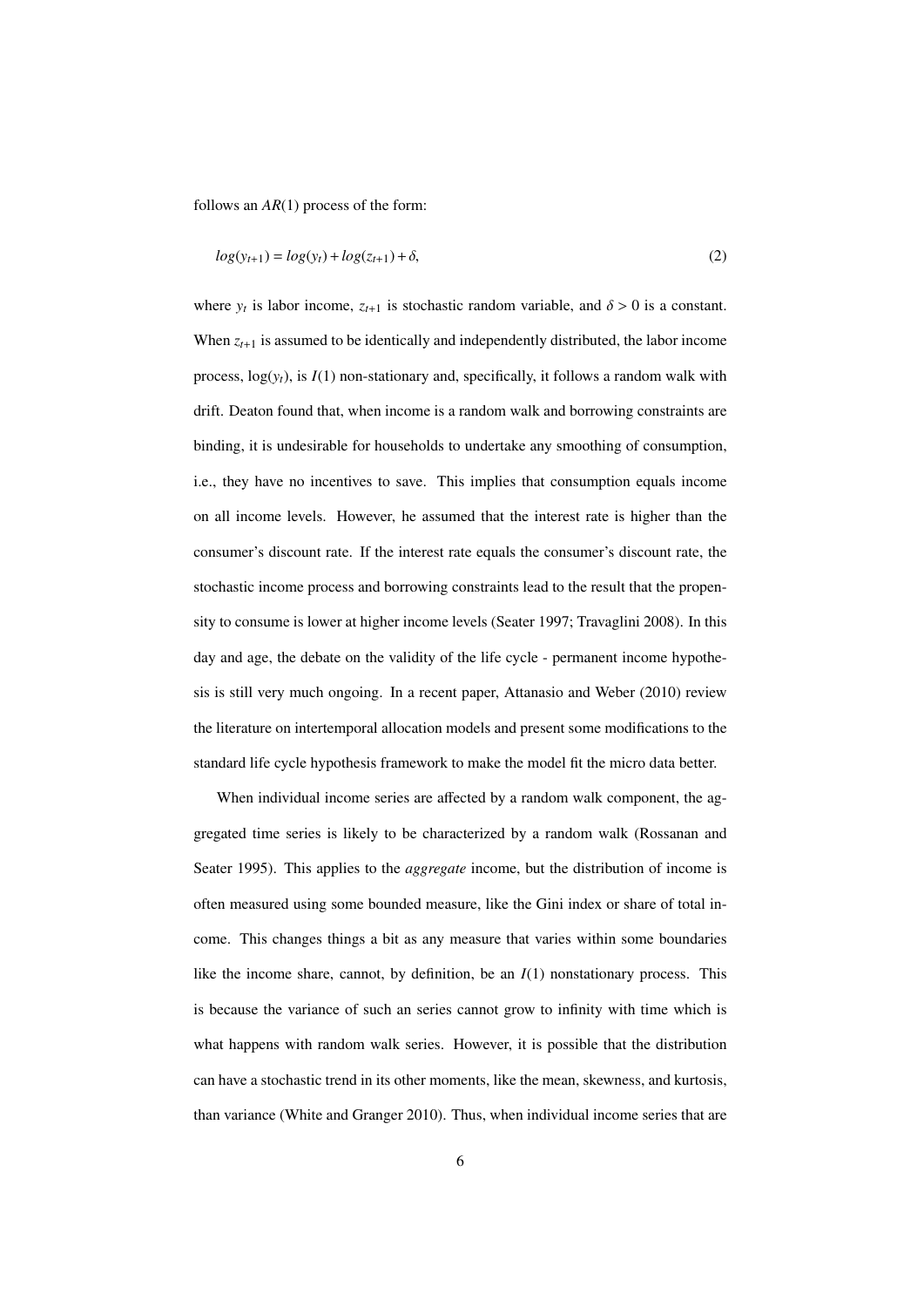affected by a random walk component are aggregated to a bounded distribution, it is likely that this distribution has a stochastic trend in its kurtosis and/or in its skewness. This way the measure of income inequality, being a functional of some income distribution, may exhibit such high levels of persistence that it is better approximated by an *I*(1) process than a stationary process.

Thus, the possibility that income inequality is driven by a stochastic trend needs to be taken into account in the analysis of the relationship between inequality and savings. Especially in empirical analysis, this is quite crucial, as the possible  $I(1)$ non-stationarity of the included variables determines the way this relationship can be consistently estimated (see the Introduction). That is why we next turn to testing the time series properties of relevant variables.

### 3 Data and unit root tests

#### 3.1 Data

In this study we use the the top 1% income share of population to proxy the income distribution in different countries. Since the work of Piketty (2003), there has been a growing interest towards building long time series of the evolution of top income shares of the population. Measuring the developments in top income shares makes it possible to construct substantially longer time series from the evolution of the distribution of income than would be possible using the Gini index or similar aggregate measures. Top income series are built using national tax data and applying the same method across countries to make the series comparable (Atkinson and Piketty 2007). Leigh (2007) has also demonstrated that the top 1% income share series have a high correlation with other measures of income inequality, like the Gini index. The dataset on the top 1% income shares gathered by Leigh is a primary source of data in this study.

However, after Leigh (2007) there have been additions to the pool of countries for which a historical dataset of the evolution of top incomes is available. Roine and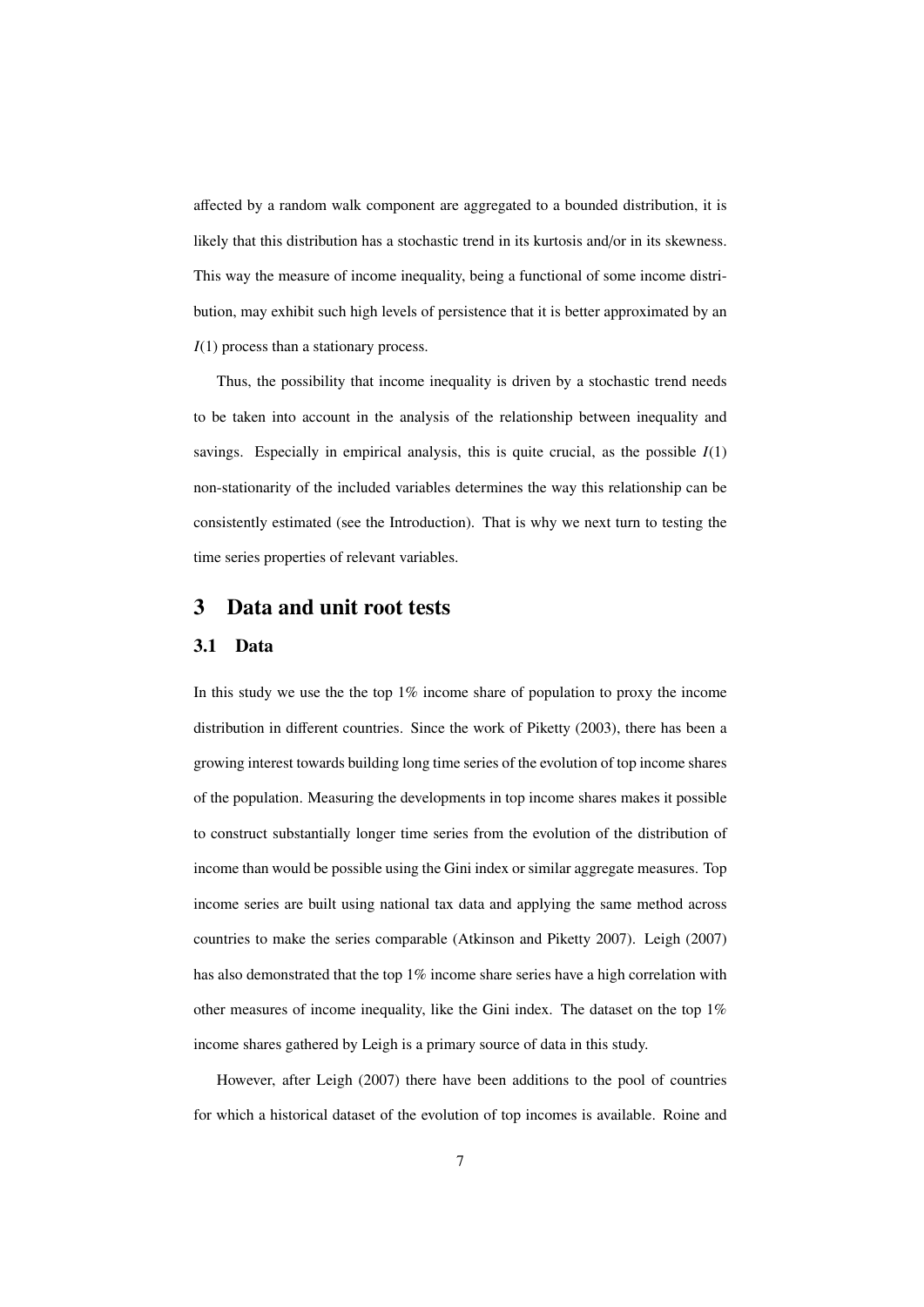Waldenström (2011) have used data collected from several different sources in their analysis of common trends and shocks in top income series. Their dataset is extensive, but it, like the dataset by Leigh (2007), has one caveat. Due to the length of some series (starting from the beginning of the 20 century) the observations from all countries are not continuous, and thus they are forced to extrapolate over some observations. This is problematic, because extrapolation of over just one observation may alter the time series properties of the observed variable. From the dataset of Leigh we know that the series of New Zealand has observations missing in 1961, 1974, and 1976. Thus, New Zealand is not included in the datasets that consists of those periods. For the other countries neither Leigh nor Roine and Waldenström explicitly list the observations over which they are extrapolating, and thus we have to check the original data sources to find out about the location of the missing observations. After observing the individual sources of data, we include nine countries in our baseline dataset. These countries are: Australia, Canada, Finland, France, the Netherlands, Norway, Sweden, Switzerland, the United Kingdom and the United States.<sup>4</sup> All these countries have continuous observations from the year 1960 onwards, except Switzerland from which we have only bi-annual average observations (Dell *et al.* 2010). That is, for example, in 1995 and in 1996 the value corresponds to the average share of the top 1% income during 1995-1996. Thus, we do not include Switzerland on any of the unit root tests, but observations from Switzerland are included in the cointegration testing and estimations. Because of the restrictions imposed by some of our testing methods explained later, the nine countries are divided into three groups of countries according to their (assumed) economic models. The groups are: Nordic, Central-European, and Anglo-

<sup>4</sup>The problematic countries in this dataset are Finland and the Netherlands. In Finland's case the original data, allegedly spanning from 1920 to 2005, could not be checked, but we could check that the data is continuous at least from 1966 onwards. For the Netherlands there are direct observations only from the year 1977 onward and significant part of the previous observations are a result of interpolation and pure estimation. However, panel unit root tests are done also without Nordic countries and the Netherlands, and because extrapolation would have the biggest impact on those tests, the bias created by possible extrapolation over some values of top 1% series in Finland and the Netherlands is diminished.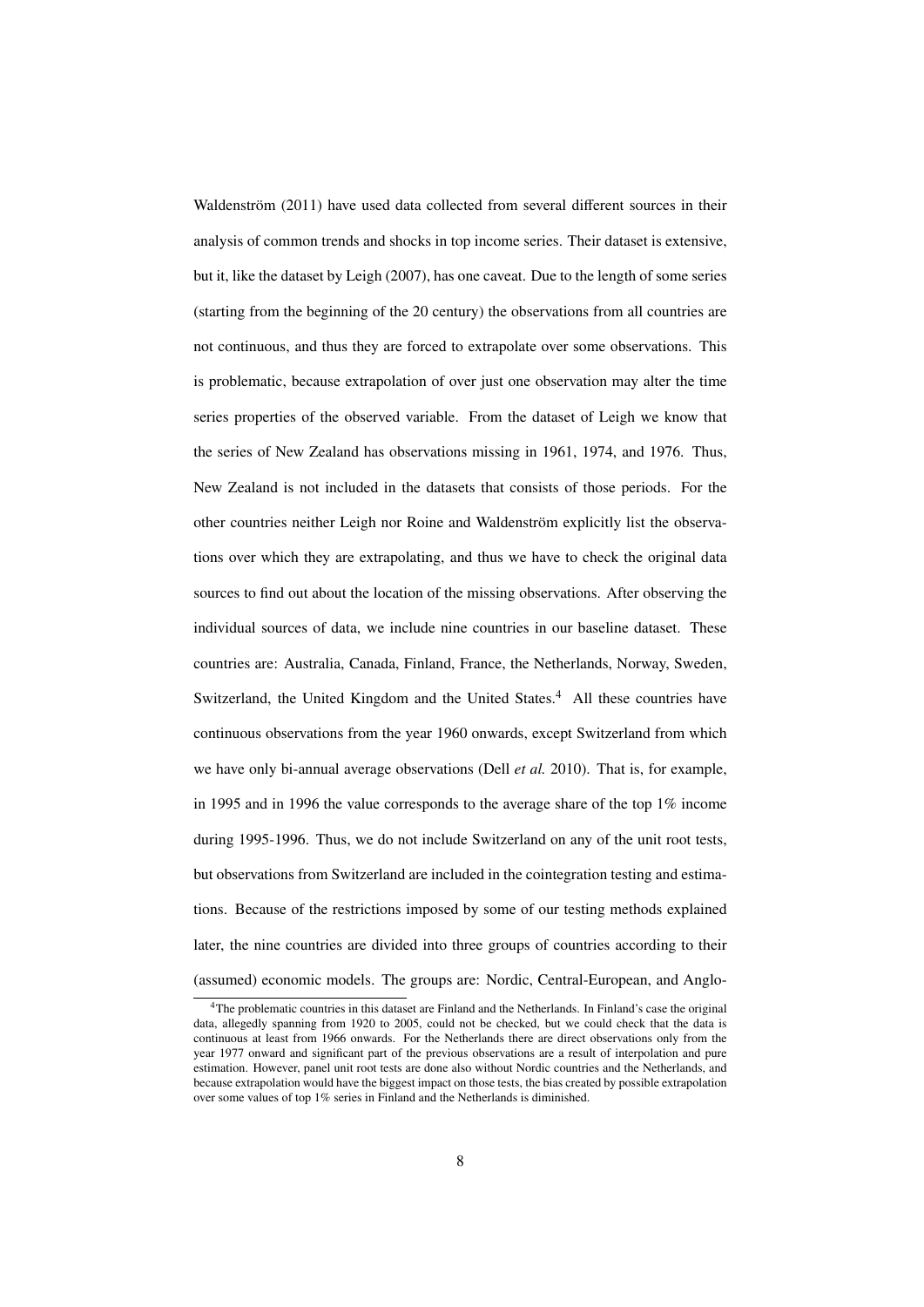Saxon countries.<sup>5</sup> In addition, Japan and New Zealand are included in the testing for the time series properties of the top 1% income share data.

The endogenous variables used in this study are the gross savings and the private consumption expenditures. The data on these is obtained from the AMECO database compiled and published by the Directorate-General for Economic and Financial Affairs of the European Comission. AMECO is used, because it has more extensive time series coverage on the variables in question than, for example, the dataset of World Bank. AMECO does not include data on private savings, but because private consumption is the mirror image of private savings, it should not make any difference which of these two variables is used. Both variables are measured in aggregate terms to minimize the effects that a third variable might have on the relation between inequality and savings. Changes, for example, in fertility may have an effect on variables that are measured in per capita terms without affecting the income share of the top 1%. Thus, expressing gross savings and private consumption in per capita terms could add stochastic elements to the time series of those variables unrelated to their relation with income inequality.

The other variables included in the estimation are the real gross domestic product per capita, the dependency rate, and the interest rate. The real GDP per capita is historically thought to proxy the expected lifetime wealth of the residents in a country (Cook 1995). The level of national income may also have a direct effect on gross savings and consumption. The dependency rate is used to control for possible changes in the saving patterns across the life cycle of individuals, and it measures the ratio of the population under 15 to that over 64 years of age. Interest rates may affect the individual propensity to save by affecting the profitability of saving. The year 1960 is the first year included in the dataset but the last year varies from one country to another. The data on depen-

<sup>5</sup>Canada, United Kingdom and Unites States are included in the Anglo-Saxon group. France, Netherlands, and Switzerland are included in the Central-European group, and Finland, Norway, and Sweden are included in the group of Nordic countries.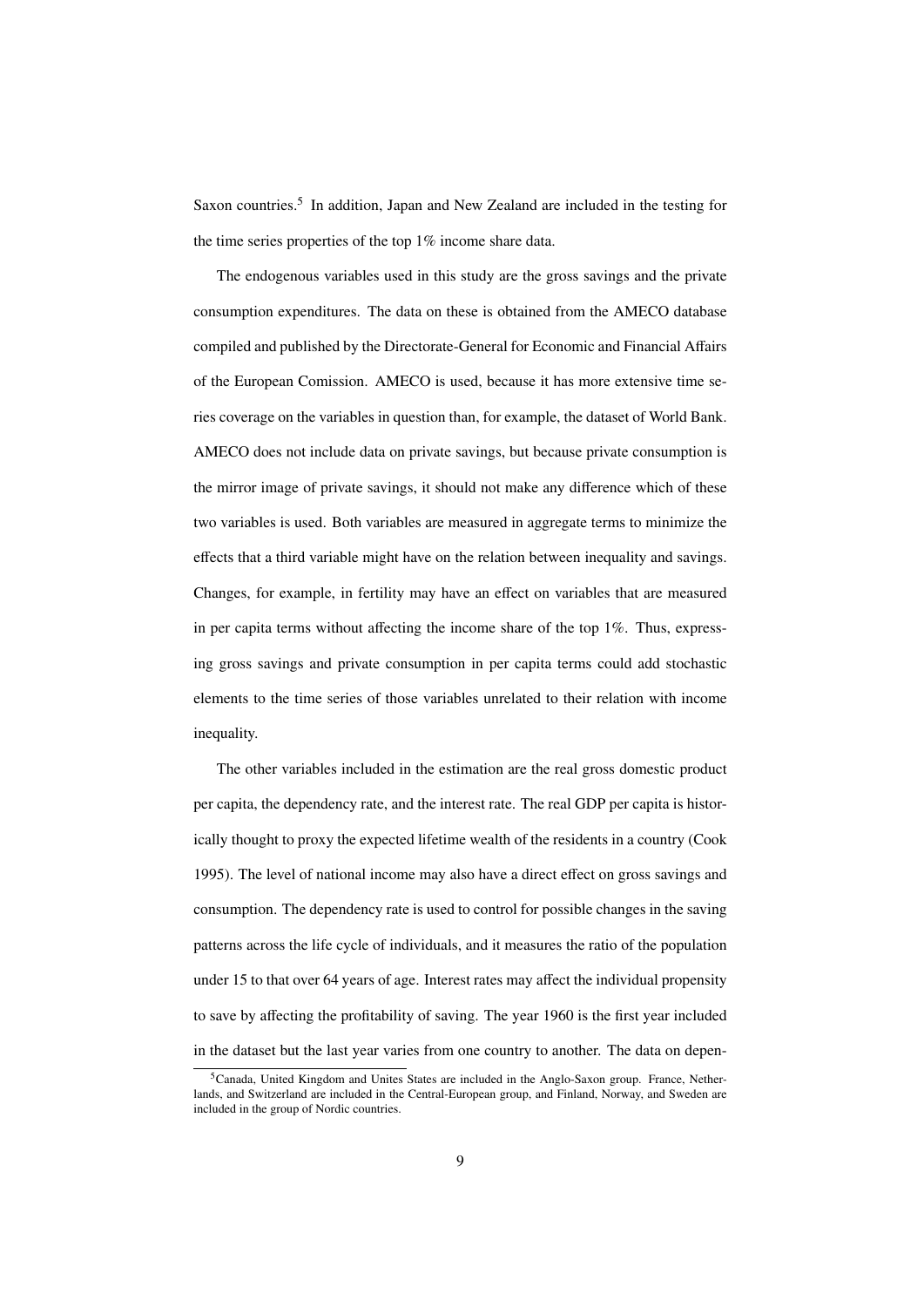dency is obtained from the World Development Indicators of the World Bank and the data on interest rates is from the database of the International Monetary Fund.

The data on interest rates varies a little across countries in the dataset. The baseline rate is the discount or the bank rate, i.e. the rate at which central banks lend to deposit banks. However, for some countries, observations of this variable are not available for the whole time period. That is why there are some differences in the indicators of interest rates between the groups of countries. For Finland, Sweden, Norway, and Switzerland, the central bank rate is used. For Canada, the United Kingdom, and the USA, the treasury bill rate is used, which gives the rate at which short-term securities are issued or traded in the market. For France and the Netherlands, the money market rate is used, which gives the rate on short term lending between financial institutions. Although using different indicators of interest rates is not optimal, all these indicators should reflect changes in the interest rate at which consumers borrow from and deposit money to banks.

#### 3.2 Unit root tests

To test for possible unit roots, four different panel unit root tests are used. The first two are the so called traditional and the last two the so called second generation panel unit root tests. Traditional panel unit root tests do not allow for cross-sectional dependency while the second generation tests allow for cross-sectional correlation.

The traditional panel unit root tests, by Im *et al.* (2003) and the panel version of the ADF test by Maddala and Wu (1999), are based on the following regression:

$$
\Delta y_{it} = \rho_i y_{i,t-1} + \eta_i t + \alpha_t + \theta_t + \epsilon_{it},
$$
\n(3)

where  $\alpha_i$  are individual constants,  $\eta_i t$  are individual time trends, and  $\theta_t$  are the common time effects. The tests rely on the assumption that  $E[\epsilon_{it}\epsilon_{js}] = 0 \ \forall \ t, s \text{ and } i \neq j$ , which is required for calculating common time effects. Thus, if the different series are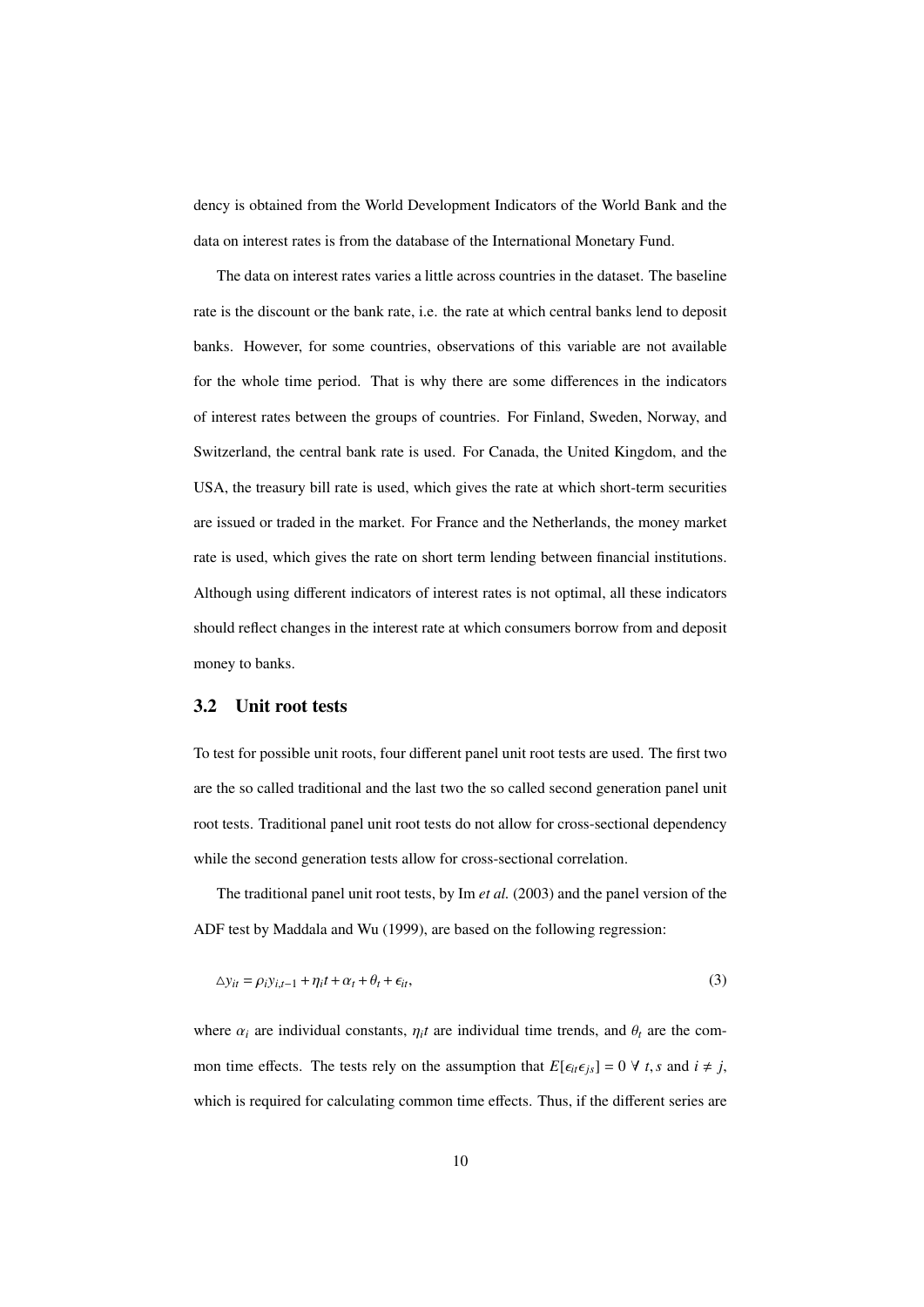correlated, the last assumption is violated.

The second generation tests by Pesaran (2007) and Phillips and Sul (2003) are based on the regression

$$
\Delta y_{it} = \rho y_{i,t-1} + \eta_i t + \alpha_i + \delta_i \theta_t + \epsilon_{it},\tag{4}
$$

where  $\alpha_i$  are the individual constants,  $\eta_i t$  are the individual time trends, and  $\theta_t$  is the common time effect, whose coefficients,  $\delta_i$ , are assumed to be non-stochastic, measure the impact of the common time effects of series  $i$ , and  $\epsilon_{it}$  is assumed to be normally distributed with mean zero and covariance of  $\sigma^2$  and independent of  $\epsilon_{js}$  and  $\theta_s$  for all  $i \neq j$  and *s*,*t*. Cross-sectional dependence is allowed through the common time effect, which generates the correlation between cross-sectional units. The matrix  $\delta_i$  gives the non-random factor loading coefficients that determine the extent of the cross-sectional correlation. The null hypothesis in all tests is that  $\rho_i = 0 \forall i$ . The alternative hypotheses are:

$$
H_1: \rho_i < 0, \quad i = 1, 2, \dots, N_1, \quad \rho_i = 0, \quad i = N_1 + 1, N_1 + 2, \dots, N. \tag{5}
$$

For consistency of panel unit root tests it is also required that, under the alternative, the fraction of the individual processes that are stationary is non-zero, formally  $\lim_{N \to \infty} (N_1/N) = \gamma$ ,  $0 < \gamma \le 1$  (Im *et al.* 2003).

Table 1 presents the results of the four panel unit root tests for the top 1% income share. The tests have been applied to three different datasets. The first includes the data on five countries with the longest continuous time series in the dataset by Leigh  $(2007)$ .<sup>6</sup> The second dataset includes the eight countries on which we have data for all the included variables excluding Switzerland. The third dataset includes observations from seven countries excluding the Nordic countries. This dataset spans from 1983 to

<sup>6</sup>Countries included in the test are: Australia, Canada, France, Japan, and the USA. All these countries should have continuous observations throughout the period.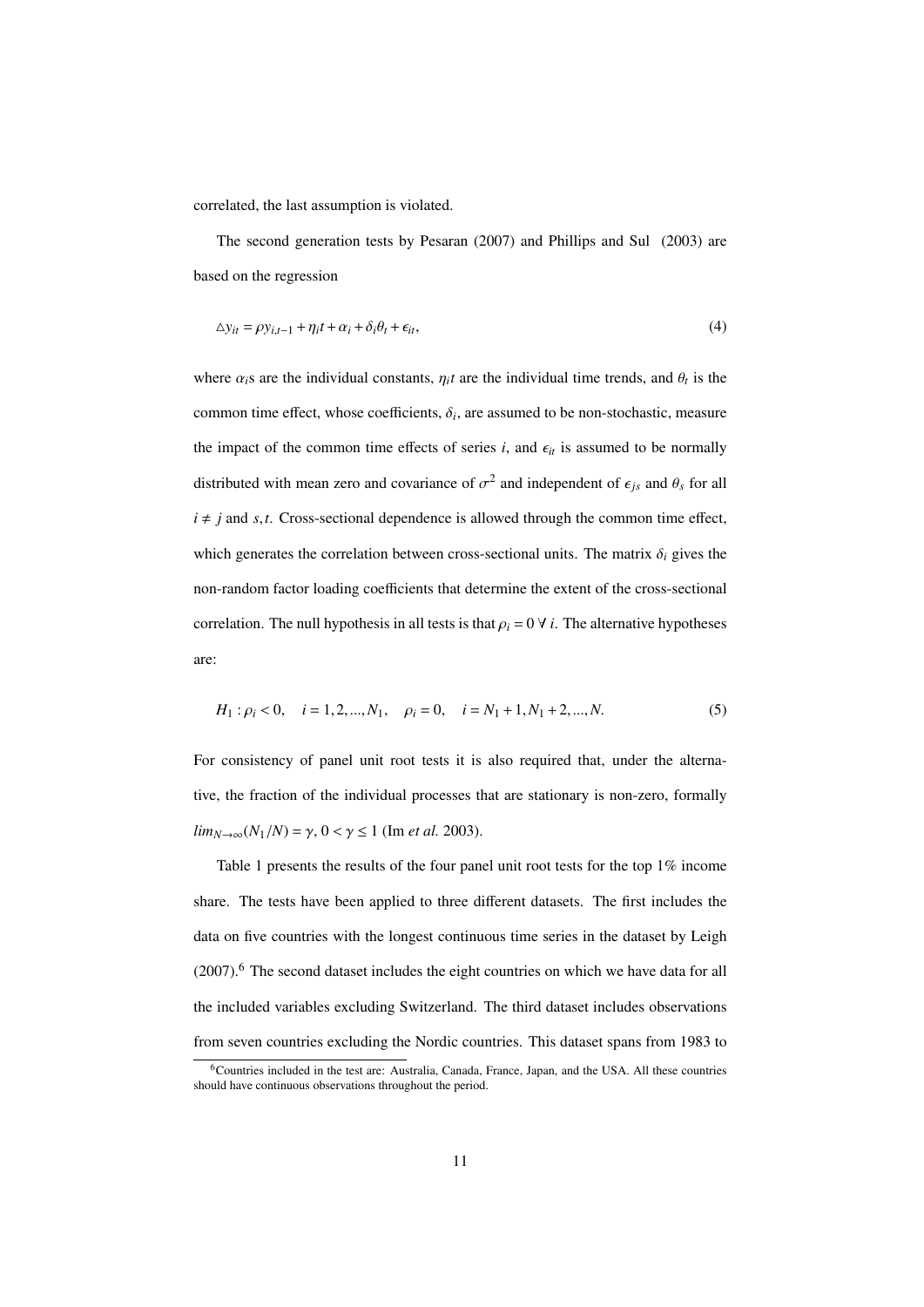2002.<sup>7</sup> The third dataset is used, because, according to Roine and Waldenström (2011), there is a trend break in the series of the top 1% income share in 1991 in the Nordic countries. According to Roine and Waldenström (2011), there are similar trend breaks in the top 1% income share series in the Anglo-Saxon countries, including Australia, Canada, UK and USA (in 1982), in Central European countries, including France, Switzerland, and Netherlands (in 1976), and in Asian countries, including Japan (in 1983). So, to make sure that the results of the panel unit root tests are not driven by structural breaks, the tests are run using only those countries that should not have breaks in their top 1% income share series in the test period. According to all tests in

| variable  | period          | IPS      | ADF     | Pesaran  | <b>PS</b> |  |
|-----------|-----------------|----------|---------|----------|-----------|--|
| top $1\%$ | 1925-1998       | 3.449    | 2.270   | $-0.103$ | 4.200     |  |
|           |                 | (0.998)  | (0.994) | (0.459)  | (0.838)   |  |
| top $1\%$ | 1960-1996 5.256 |          | 1.282   | $-0.348$ | 3.212     |  |
|           |                 | (0.999)  | (0.998) | (0.364)  | (0.976)   |  |
| top $1\%$ | 1983-2002       | $-0.302$ | 16.670  | $-0.198$ | 16.636    |  |
|           |                 | (0.381)  | (0.273) | (0.421)  | (0.187)   |  |

Table 1: Panel unit root tests of the top 1% income share

The tested equation is:  $\Delta y_{it} = \rho_i y_{i,t-1} + \delta_i + \eta_i t + \theta_t + \epsilon_{it}$ . All variables are tested in logarithms. P-values of the test statistics appear in parentheses. With the exception of the PS test, lag length was determined using Schwarts information criterion (SIC). In PS test the lag length is selected with top-down method. The dataset of 1925-1998 includes 6 countries and 444 observations, the dataset of 1960-1996 includes 9 countries and 333 observations, and the dataset of 1983-2002 includes 6 countries and 121 observations.

all datasets, the logarithmic top  $1\%$  income share is a  $I(1)$  nonstationary process. This holds even in the last test, where the Nordic countries are excluded from the test to control for the possible structural breaks present in their top 1% income share series.

Table 2 presents the results of panel unit root tests of the other variables. Because gross savings is expressed in constant Euros and private consumption in purchasing power parities (ppp), two different series of real GDP per capita series are included in the dataset. According to all tests, gross savings, private consumption, the interest rates, and both versions of the real GDP per capita are *I*(1) processes. With the ex-

<sup>7</sup>Countries included in the test are: Australia, France, Japan, New Zealand, the United Kingdom, and the USA.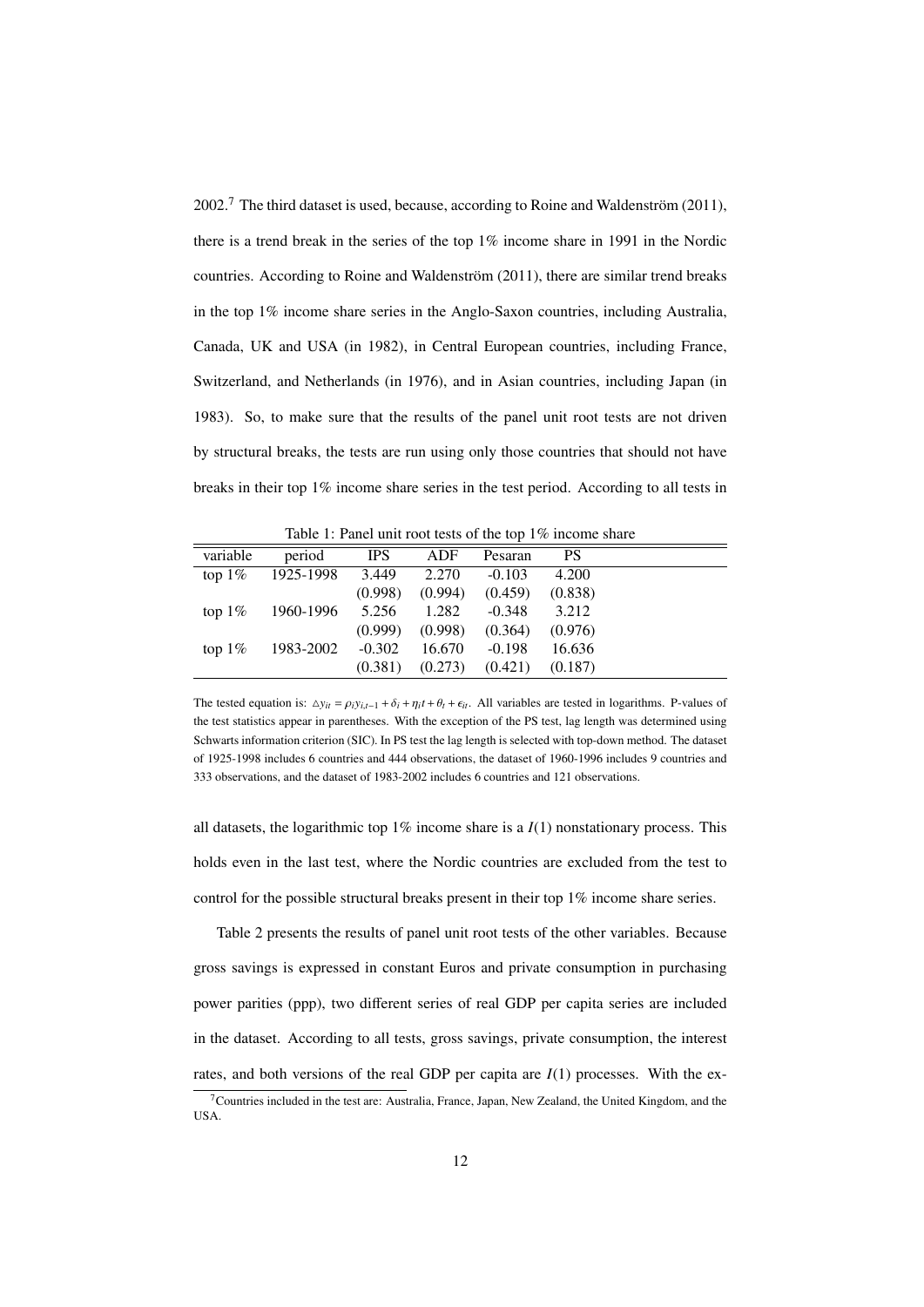| variable      | <b>IPS</b> | ADF     | Pesaran  | <b>PS</b> |  |
|---------------|------------|---------|----------|-----------|--|
| gross savings | 2.207      | 2.144   | $-0.186$ | 4.79      |  |
|               | (0.986)    | (0.999) | (0.426)  | (1.000)   |  |
| consumption   | 12.532     | 0.0645  | 0.221    | 7.53      |  |
|               | (1.000)    | (1.000) | (0.587)  | (0.960)   |  |
| GDP, ppp      | 11.006     | 14.039  | 0.347    | 5.331     |  |
|               | (1.000)    | (1.000) | (0.636)  | (0.994)   |  |
| GDP, eur      | 3.912      | 19.453  | 2.420    | 11.210    |  |
|               | (1.000)    | (0.364) | (0.992)  | (0.796)   |  |
| dependency    | $-5.077$   | 82.382  | 1.005    | 50.92     |  |
|               | (<.001)    | (<.001) | (0.843)  | (<.001)   |  |
| interest rate | 0.717      | 13.937  | $-1.144$ | 19.97     |  |
|               | (0.764)    | (0.731) | (0.126)  | (0.220)   |  |

Table 2: Panel unit root tests of the other included variables, 1960-1996

The tested equation is:  $\Delta y_{it} = \rho_i y_{i,t-1} + \delta_i + \eta_i t + \theta_t + \epsilon_{it}$ . All variables are in logarithms. Probabilities of the test statistics appear in parentheses. In all other tests, except in the PS test, lag lengths were determined using Schwarts information criterion (SIC). Testing includes 9 countries and 333 observations.

ception of the test by Pesaran (2007), all tests clearly reject the null hypothesis of the nonstationarity of the dependency rate, indicating that it is a trend-stationary variable.

### 4 Cointegration tests

#### 4.1 Testing with the whole data

The methods for testing for cointegration in panel data have developed very rapidly during the first decade of the 21st century. One of the most commonly used cointegration testing methods has been the residual based panel cointegration test by Pedroni (2004). The limitation of Pedroni's test is that it assumes independence of crosssections, an assumption, which is likely to be violated in econometric cross-country studies. $8 \text{ Cross-sectional correlation may bias the results towards rejecting the null of }$ no cointegration (Banerjee *et al.* 2004). To account for this bias, we use a panel cointegration test developed by Banerjee and Carrion-i-Silvestre (2006) that controls for cross-sectional dependency by introducing common factors. The test also controls for possible endogeneity of regressors by including leads and lags of differenced explana-

<sup>&</sup>lt;sup>8</sup>There are, for example, only few countries that avoided the downturn of 2008 that started from the U.S.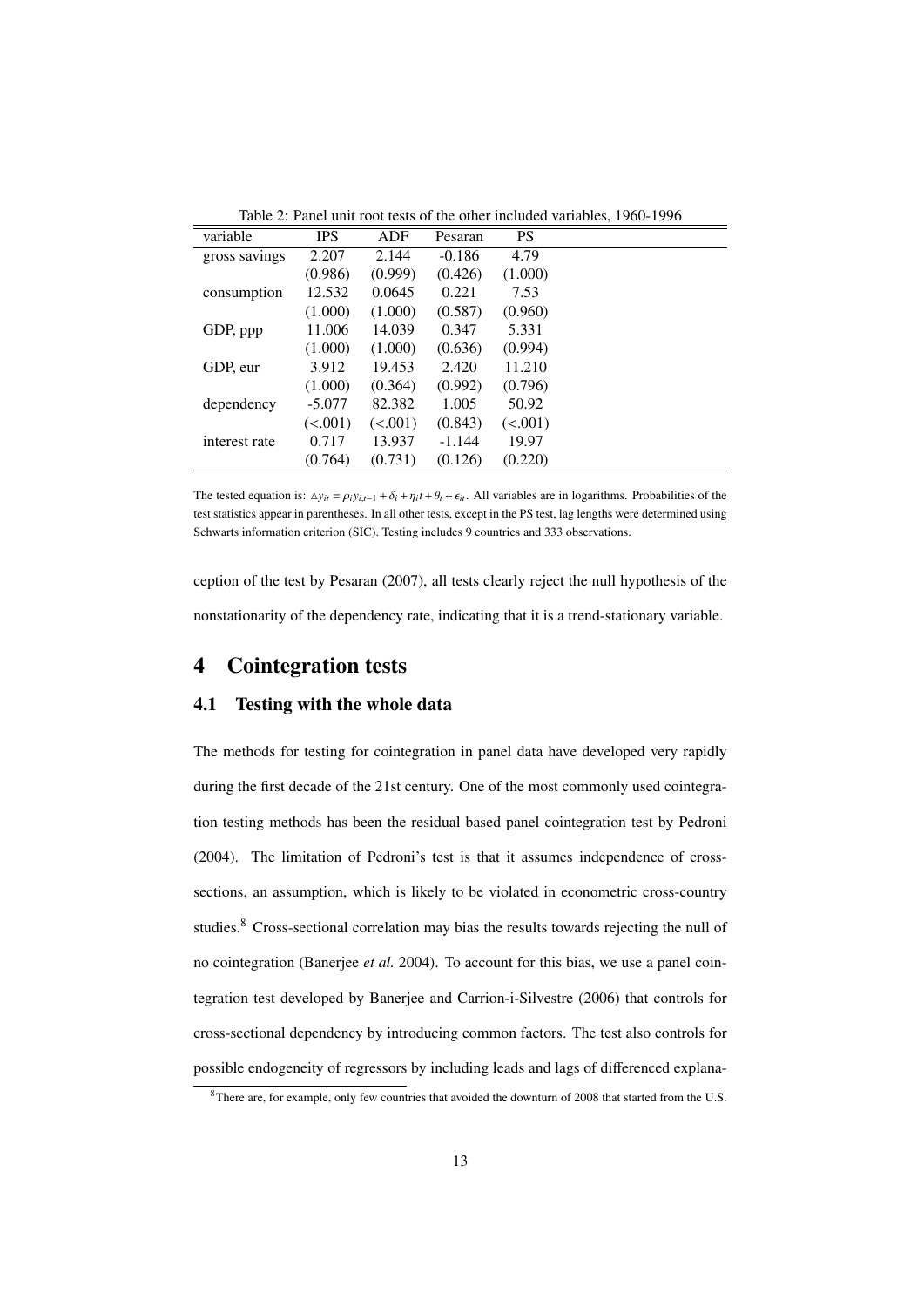tory variables in estimation (this method is explained more thoroughly in the appendix C explaining the panel DSUR estimator). A more thorough explanation of the test by Banerjee and Carrion-i-Silvestre (2006) can also be found in the appendix A. The test is based on two different test statistics, namely  $Z_{\hat{\rho}_{NT}}(\hat{\lambda})$  and  $Z_{\hat{t}_{NT}}(\hat{\lambda})$  to test for the possible cointegration between two variables. Both statistics are based on the ADF regression, from where the former uses the estimated coefficients of  $\hat{\rho}$  and the latter the associated *t*-ratio to compute the test statistic.

Table 3 presents the results of the panel cointegration test by Banerjee and Carrioni-Silvestre (2006). It reports the results of the cointegration tests between gross savings and the top  $1\%$  income share and gross savings and the GDP per capita.<sup>9</sup> In addition, we test for cointegration between private consumption and the top 1% income share and private consumption and GDP per capita. <sup>10</sup> According to the results of the  $Z_{\hat{t}_{NT}}(\hat{\lambda})$  test presented in table 3, gross savings and the income share of top 1% as well as private consumption and top 1% income share are cointegrated at the 5% level. According to the  $Z_{\hat{\rho}_{NT}}(\hat{\lambda})$  test, only gross savings and the top 1% income share are cointegrated. However, Banerjee and Carrion-i-Silvestre (2006) note that the  $Z_{\hat{t}_{NT}}(\hat{\lambda})$  statistic should be preferred over the  $Z_{\hat{\rho}_{NT}}(\hat{\lambda})$  statistic, because the former has considerably better size and power properties especially in small samples. Thus, we rely more on the results of the  $Z_{\hat{t}_{NT}}(\hat{\lambda})$ , and conclude that both gross savings and private consumption seem to be cointegrated with the top 1% income share. The GDP per capita and gross savings as well as GDP per capita and private consumption seem to be cointegrated of order 1.

Table 3 only presents the results of the test without breaks. However, we also conducted tests with breaks, but if trend breaks are allowed for, the results do not change dramatically. This is expected as structural breaks tend to bias the results towards the acceptance of the null (Banerjee and Carrion-i-Silvestre 2006). The results of the tests

<sup>&</sup>lt;sup>9</sup>GDP per capita in Euros is used in the for gross savings as the gross savings series is also presented in Euros. GDP per capita in ppp is used in the test for private savings for the same reason.

<sup>&</sup>lt;sup>10</sup>Estimation is done with Gauss. We are grateful to Carrion-i-Silvestre for providing the program code.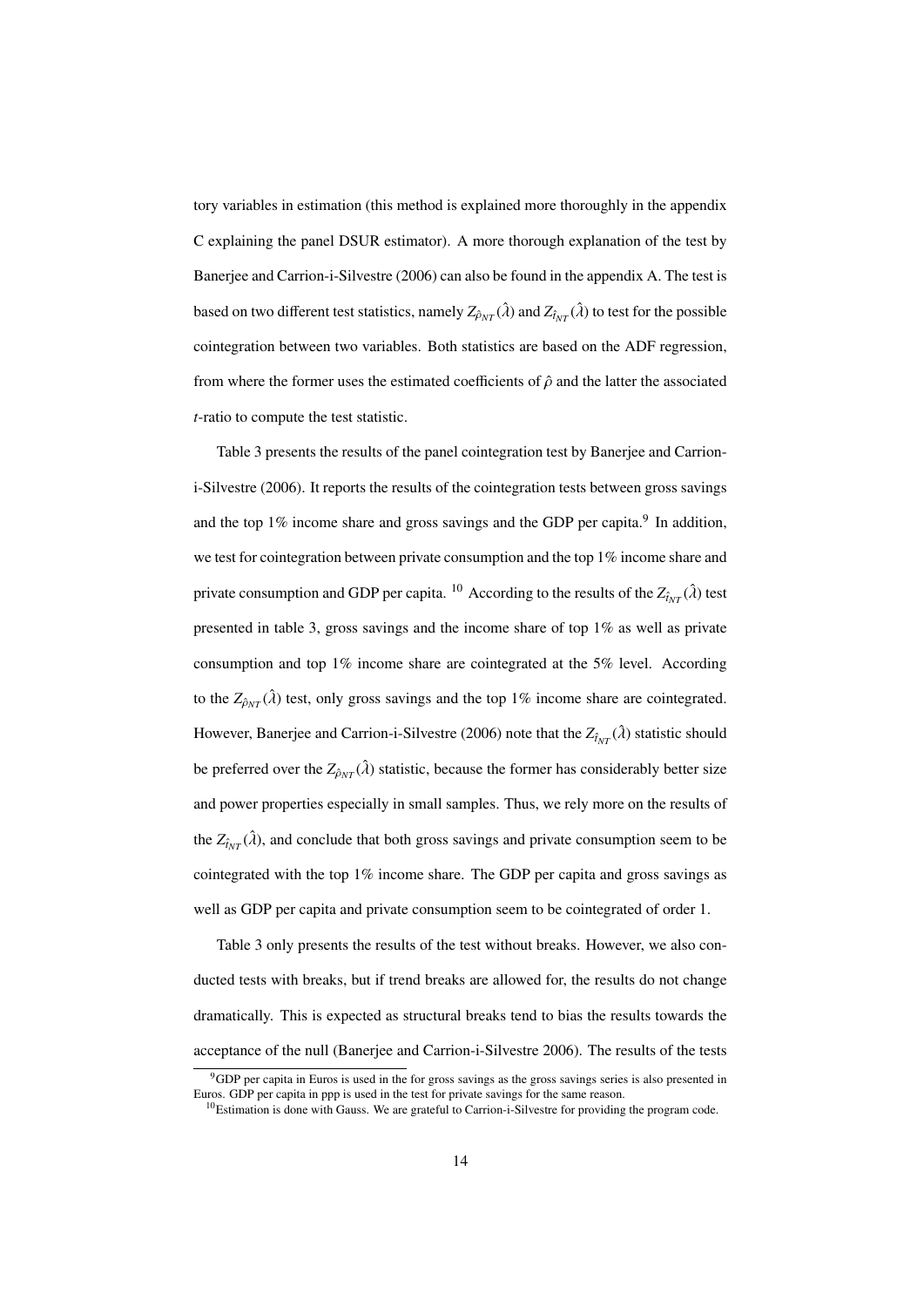|                                               |  |  | Table 3: Banerjee & Carrion-i-Silvestre's cointegration test for gross savings, final |  |  |  |
|-----------------------------------------------|--|--|---------------------------------------------------------------------------------------|--|--|--|
| consumption and the income share of top $1\%$ |  |  |                                                                                       |  |  |  |

|                                        | gross savings | private consumption |  |
|----------------------------------------|---------------|---------------------|--|
| Top 1% income share                    |               |                     |  |
| $Z_{\hat{t}_{NT}}(\overline{\lambda})$ | $-3.952$      | $-2.255$            |  |
|                                        | (<.0001)      | (0.0121)            |  |
| $Z_{\hat{\rho}_{NT}}(\hat{\lambda})$   | $-3.084$      | $-0.548$            |  |
|                                        | (0.0010)      | (0.292)             |  |
|                                        |               |                     |  |
| GDP per capita                         |               |                     |  |
| $Z_{\hat{t}_{NT}}(\hat{\lambda})$      | $-5.683$      | $-5.494$            |  |
|                                        | (<.0001)      | (<.0001)            |  |
| $Z_{\hat{\rho}_{NT}}(\hat{\lambda})$   | $-3.090$      | $-6.399$            |  |
|                                        | (0.0010)      | (<.0001)            |  |
| countries                              | 9             | 9                   |  |
| years                                  | 1960-1996     | 1960-1996           |  |
| observations                           | 333           | 333                 |  |

The tested model includes individual deterministic constants and trends.

including structural breaks are available upon request.

#### 4.2 Testing for the cointegration rank

One of the obvious drawbacks of the residual tests, like the ones presented above, is that they cannot identify the number of cointegrating vectors between the variables. If we have just two variables, this is not a problem, because then there cannot be more than one cointegrating vector. However, with three variables, there can be two cointegrating vectors, with four variables three cointegrating vectors, etc. The cointegration rank affects estimators, because some estimators, like the panel DSUR estimator, are based on the single equation approach meaning that a single cointegration relationship is assumed. If there are two or more cointegration relationships between the variables, the asymptotic properties of the estimators derived under the assumption of one cointegration relation are no longer valid. In addition, estimators allowing for multiple cointegrating vectors, like the estimator by Breitung (2005) used in this study, usually assume that the cointegration rank is homogenous across the countries included in the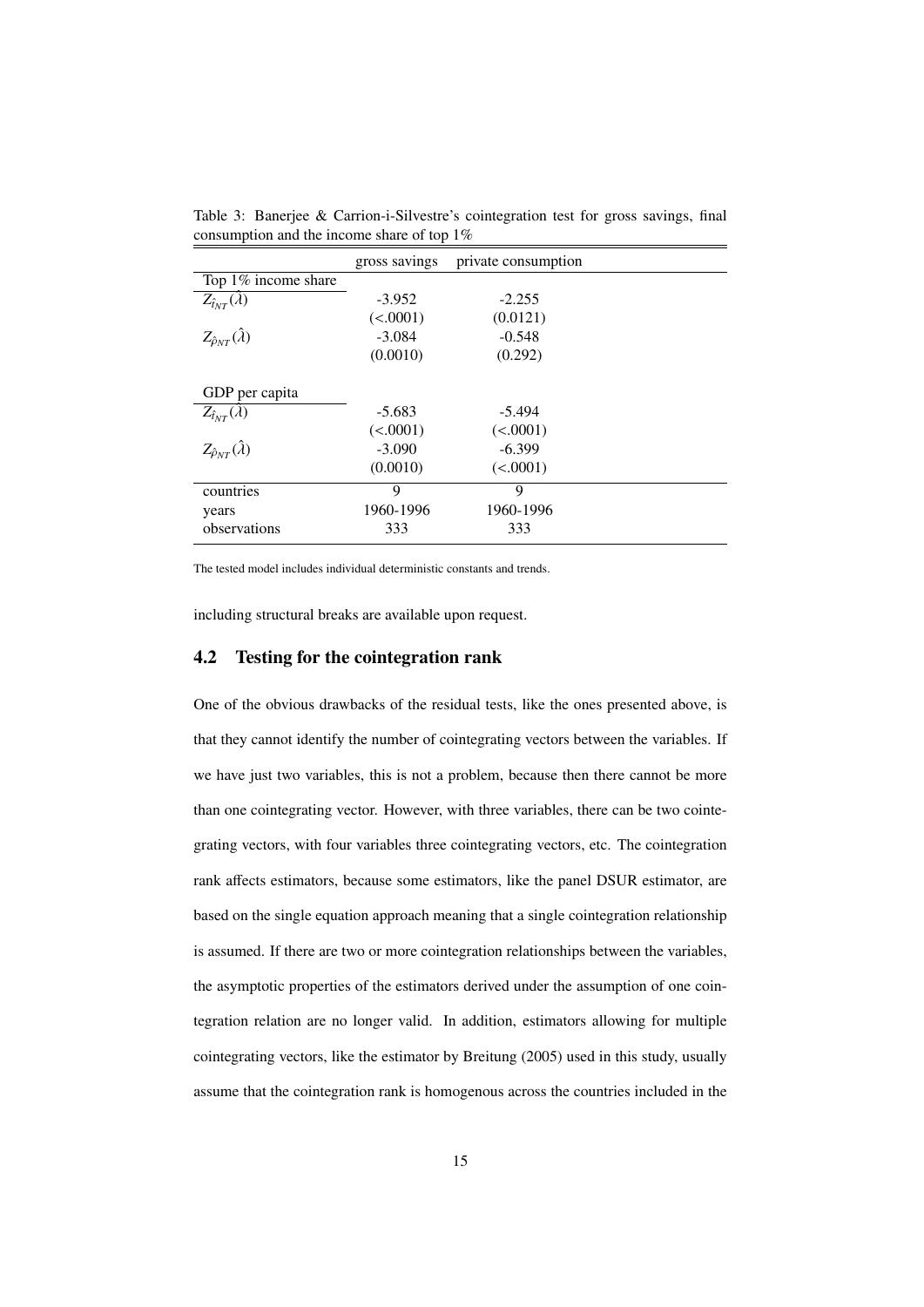panel.

To allow for multiple cointegrating vectors, we use the panel trace cointegration test developed by Larsson and Lyhagen (2007) to test for the cointegration rank in models involving several explanatory variables. Their test is based on the likelihood ratio test of Johansen (1995). The general model on which Larsson ja Lyhagen's test is based can be written as

$$
\Delta Y_{it} = \mu_i + \Pi Y_{i,t-1} + \Sigma_{k=1}^{m-1} \Gamma_k \Delta Y_{i,t-k} + \epsilon_{it},
$$
\n
$$
\tag{6}
$$

where  $\Pi = \alpha_{ik}\beta_{kj}$ ,  $\Pi$  and  $\Gamma_k$  are of order  $Np \times Np$  and  $\mu_i$  and  $\epsilon_{it}$  are of order  $Np \times 1$ , and  $\epsilon_t = (\epsilon'_{1t}, \epsilon'_{2t}, ..., \epsilon'_{nt})$  is assumed to be multivariate normally distributed with mean zero and covariance matrix Ω.

It is assumed that matrix  $\Pi$  has a reduced rank of *Nr*,  $0 \le r \le p$ , and can be decomposed as  $\Pi = \alpha_{ik}\beta'_{kj}$ . The matrix  $\alpha_{ik}$  is assumed to be unrestricted, but  $\beta_{kj} = 0$  $\forall i \neq j$ . The fact that unrestricted  $\alpha_{ik}$  means that different panel units can be dependent, but because of the restriction on  $\beta_{kj}$ , these dependency relations can only appear in the short run. In other words, cointegrating relations are only allowed *within* the units of the panel. The cointegration rank is estimated by sequentially testing

$$
H(r): rank(\Pi) \le Nr \tag{7}
$$

against the alternative

$$
H(p): rank(\Pi) \le Np \tag{8}
$$

as in Johansen (1995). A more detailed explanation of the test is provided in Appendix ??.

A limitation in the panel cointegration test by Larsson and Lyhagen (2007) is that the number of estimated parameters increases rapidly with the number of cross sections. This means that there need to be enough time series observations compared to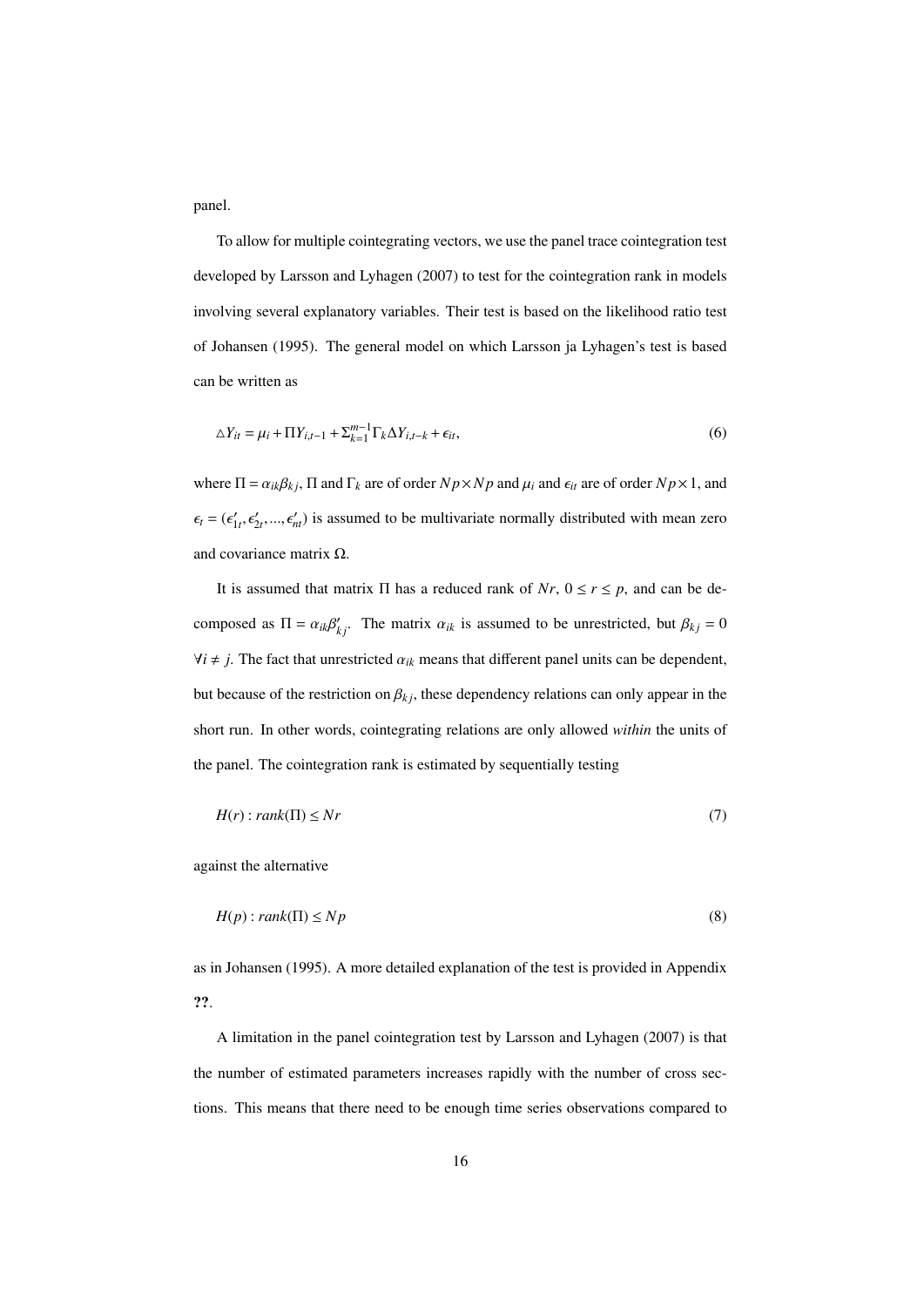cross-sectional units or the parameters of the model cannot be estimated. In our baseline dataset, there are nine countries and 37 time series observations per country, a relation which is far too small for the test. That is why countries are divided into three groups as explained in the section 3.1. Because countries in these groups tend to have similar economic and social structures, it is more likely that they also have homogenous cointegration relations.

Tables 4 and 5 present the results of the test for the cointegration rank by Larsson and Lyhagen (2007) for the three groups of countries for gross savings and private consumption as the dependent variable.<sup>11</sup> All variables are detrended and demeaned before testing. The VAR lag length was determined using the Schwartz information criterion (SIC).

According to the results presented in table 4, the top 1% income share and gross savings appear to be difference stationary variables in the Central European and Anglo-Saxon countries. That is, both are *I*(1) variables that are *not* cointegrated. This result contradicts the results presented in Table 3, where gross savings and the top 1% income share were found to be cointegrated. The results of Nordic countries indicate that there would be, at least, two cointegration vectors between top 1% income share and gross savings. When the GDP per capita and the interest rate are added test finds a cointegration rank of two in the Nordic countries.

According to results of table 5, private consumption and the top 1% income share are cointegrated in the Central European and Anglo-Saxon countries. When the GDP per capita and the interest rate are added, the test finds a cointegration rank of two in the Anglo-Saxon countries and cointegration rank of three in the Nordic countries. In the Central European countries only private consumption, the top 1% income share and the GDP per capita were included in the testing, because there were not enough

<sup>&</sup>lt;sup>11</sup> All testing is done by Gauss. We are grateful to Johan Lyhagen for providing the Gauss code on his homepage.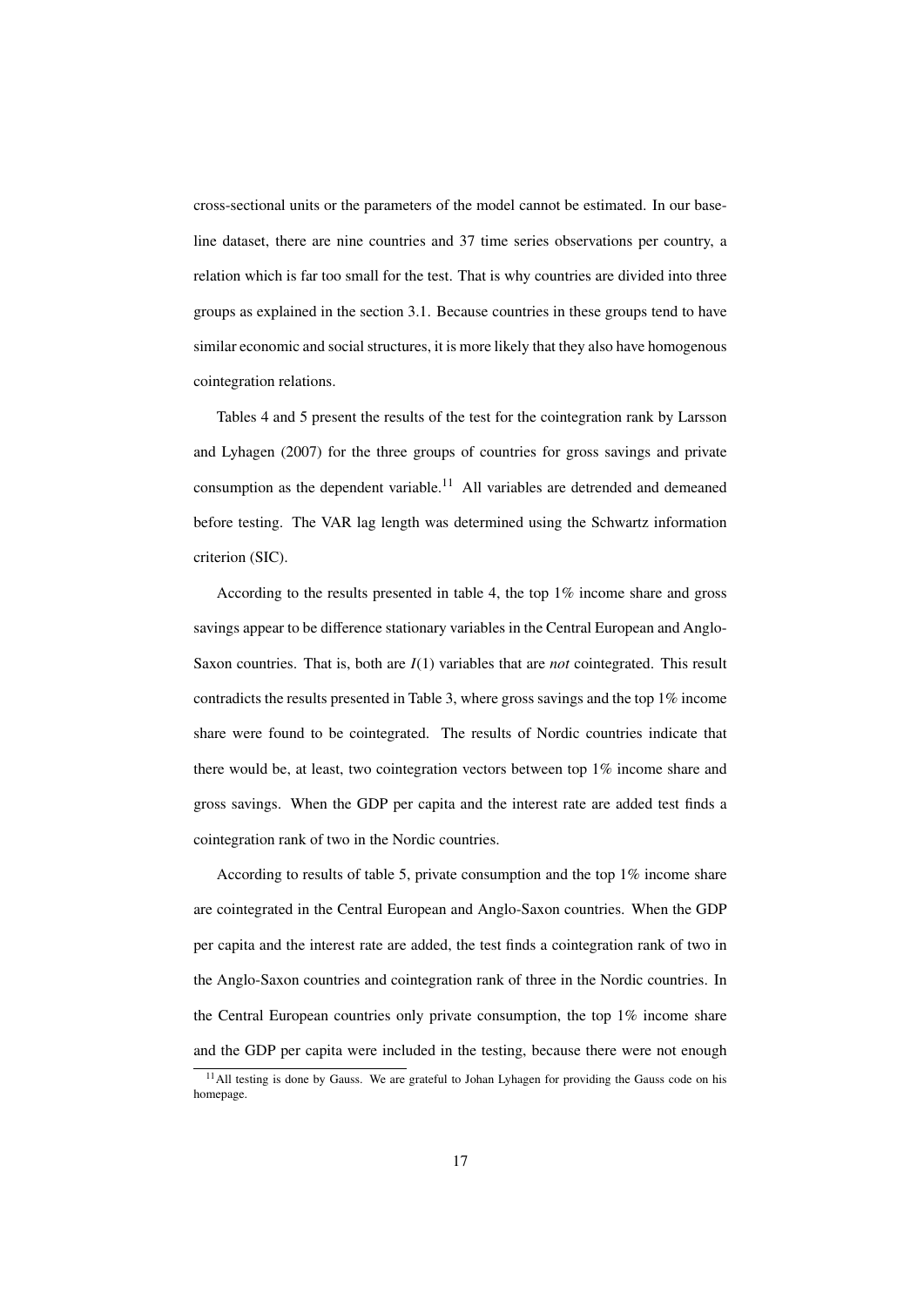|                               | Nordic   | Central-Europe* | Anglo-Saxon** |
|-------------------------------|----------|-----------------|---------------|
| top $1\%$                     |          |                 |               |
| $r=0$                         | 211.12   | 292.15          | 72.32         |
|                               | (197.64) | (307.22)        | (92.86)       |
| $r \leq 1$                    | 57.52    |                 |               |
|                               | (50.71)  |                 |               |
| top $1\%$ , GDP $\&$ interest |          |                 |               |
| $r=0$                         | 469.50   |                 |               |
|                               | (381.22) |                 |               |
| r≤1                           | 301.53   |                 |               |
|                               | (283.40) |                 |               |
| $r \leq 2$                    | 186.47   |                 |               |
|                               | (175.66) |                 |               |
| $r \leq 3$                    | 113.70   |                 |               |
|                               | (83.32)  |                 |               |
| countries                     | 3        | 3               | 3             |
| years                         | 1960-03  | 1960-96         | 1960-00       |
| observations                  | 132      | 111             | 123           |

Table 4: Panel trace cointegration test for savings and the top 1% income share for the 3 country groups

All series are detrended and demeaned before testing. \* In the group of Central European countries, only GDP per capita and top 1% income share were included in the test, because there were too few time series observations per country to include a 4 variable. \*\* for Anglo-Saxon countries, GDP per capita in constant Euros was used instead of GDP per capita in purchasing power parities in the test with private consumption. All variables are tested in logarithms. Bartlett corrected critical values are presented in parentheses. Lag lengths were selected using Schwarz information criterion.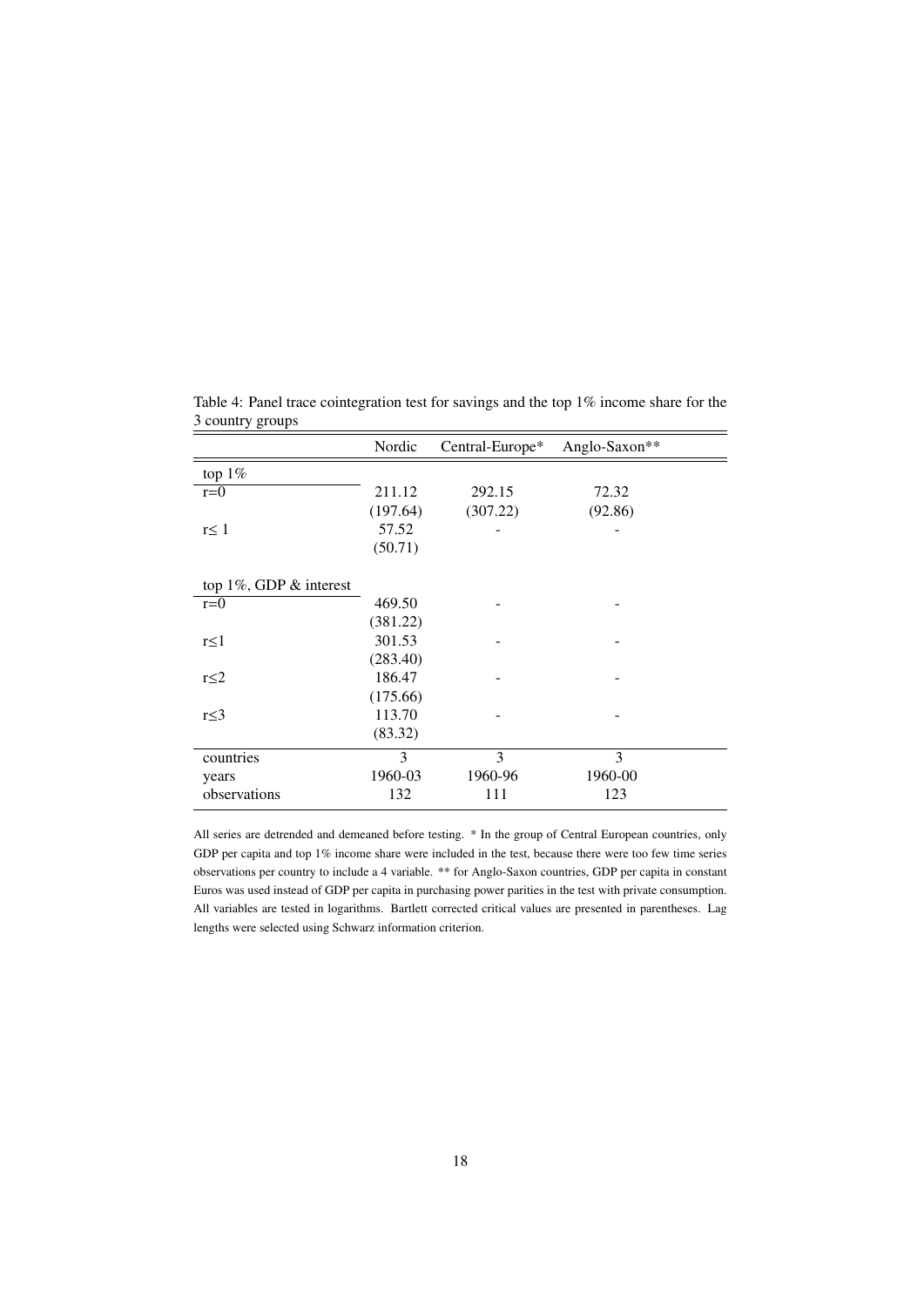|                               | Nordic   | Central-Europe* | Anglo-Saxon** |
|-------------------------------|----------|-----------------|---------------|
| top $1\%$                     |          |                 |               |
| $r=0$                         | 295.33   | 294.36          | 194.75        |
|                               | (167.08) | (270.17)        | (171.47)      |
| $r \leq 1$                    | 68.33    | 72.97           | 38.86         |
|                               | (51.49)  | (83.63)         | (59.64)       |
| top $1\%$ , GDP $\&$ interest |          |                 |               |
| $r=0$                         | 410.85   | 516.43          | 1137.26       |
|                               | (381.27) | (470.88)        | (992.44)      |
| $r \leq 1$                    | 281.61   | 194.42          | 586.90        |
|                               | (267.77) | (214.56)        | (523.78)      |
| $r \leq 2$                    | 172.84   |                 | 300.25        |
|                               | (166.60) |                 | (336.24)      |
| $r \leq 3$                    | 58.99    |                 |               |
|                               | (89.81)  |                 |               |
| countries                     | 3        | 3               | 3             |
| years                         | 1960-03  | 1960-96         | 1960-00       |
| observations                  | 132      | 111             | 123           |

Table 5: Panel trace cointegration test for consumption and the top 1% income share for the 3 country groups

All series are detrended and demeaned before testing. \* In the group of Central European countries, only GDP per capita and top 1% income share were included in the test, because there were too few time series observations per country to include a 4 variable. \*\* for Anglo-Saxon countries, GDP per capita in constant Euros was used instead of GDP per capita in purchasing power parities in the test with private consumption. All variables are tested in logarithms. Bartlett corrected critical values are presented in parentheses. Lag lengths were selected using Schwarz information criterion.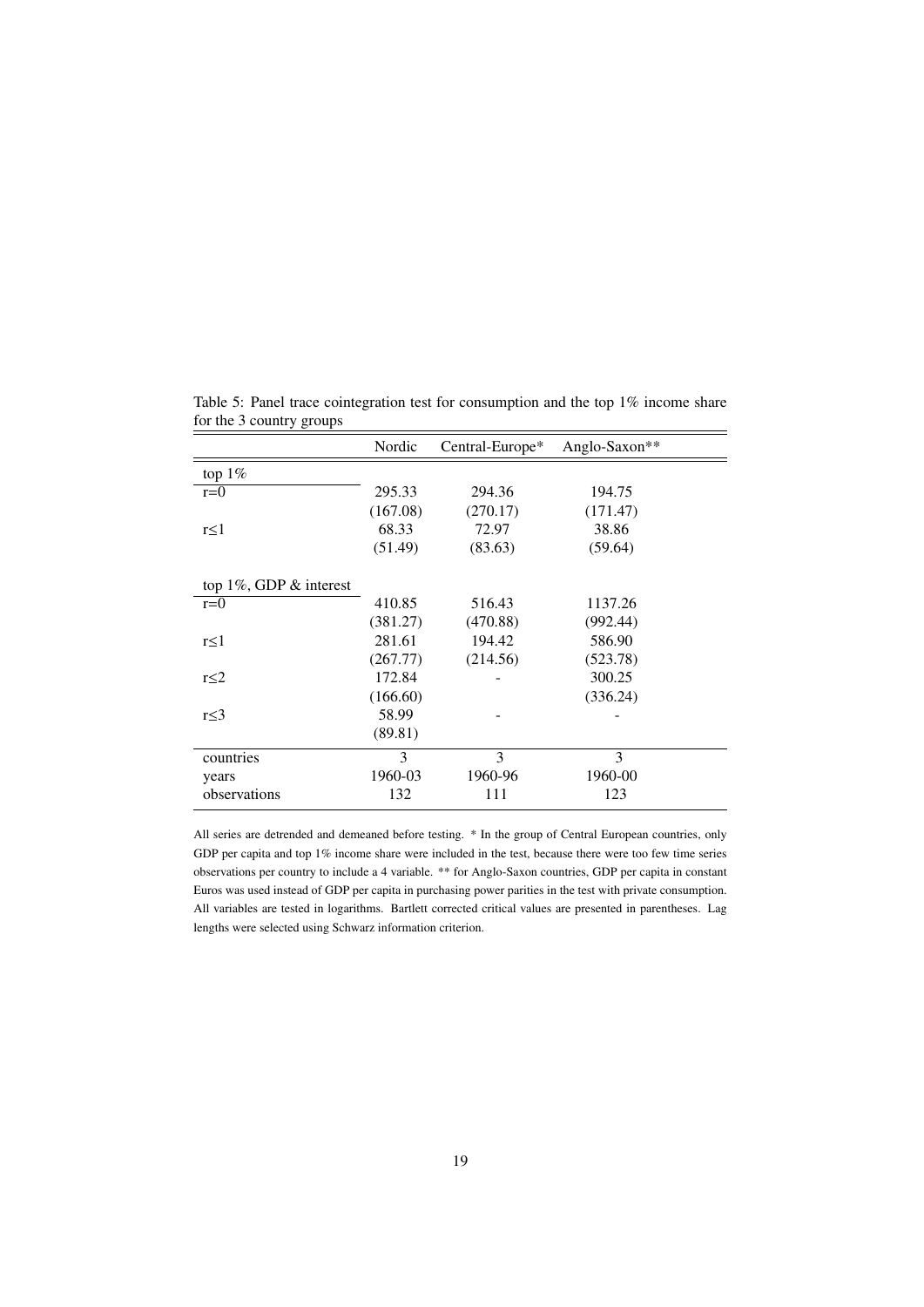time series observations for including four variables. In Central-European countries the cointegration rank among these three variables is found to be one.

The results of Nordic countries presented above thus indicate that there are two stationary cointegration relations between gross savings and the top 1% income share as well as between private consumption and the top 1% income share. In the time series case this would imply that, in both of these tests, the two variables are  $I(0)$ trend-stationary. However, it does not seem likely that some of these series would be trend-stationary in Nordic countries, as all of the panel unit root tests found gross savings, private consumption and the top  $1\%$  income share to be  $I(1)$  non-stationary (see section 3.2). If the time series of a variable in three out of nine countries would be trend-stationary, it would be highly unlikely for the tests to present the series as *I*(1) non-stationary.

With panel data, the implications of the cointegration rank test are not so straightforward as they are in the case of time series. In model (7), the block matrix elements of  $\Pi$  are given by  $\Pi_{ij} = \sum_{k=1}^{N} \alpha_{ik} \beta'_{jk}$ , which equal  $\alpha_{ij} \beta'_{j}$  when  $\beta_{ij} = 0$  for all *i* ≠ *j*. However, if  $\beta_{ij} \neq 0$  for  $i \neq j$ , then the block matrix elements of  $\Pi$  are given  $\alpha_{ij}\beta'_{jk}$  and the rank of Π can be larger than the number of variables. That is, because the dimension of Π is  $Np \times Np$ , the number of cross-sectional cointegration relations may increase the rank of the matrix. One likely source of cross-sectional cointegration would be a stationary linear combination of *I*(1) non-stationary common factor(s) driving the GDP per capita series in the Nordic countries. As Nordic countries have very similar social structures, and because they are small countries within close proximity to each other, it would be quite natural if a common stochastic trend would affect their GDP series. As GDP per capita and consumption were found to be cointegrated, common stochastic trend driving the GDP series would also affect on the series of savings and private consumption. So, the results of the Nordic countries presented in table 5 are likely to be explained by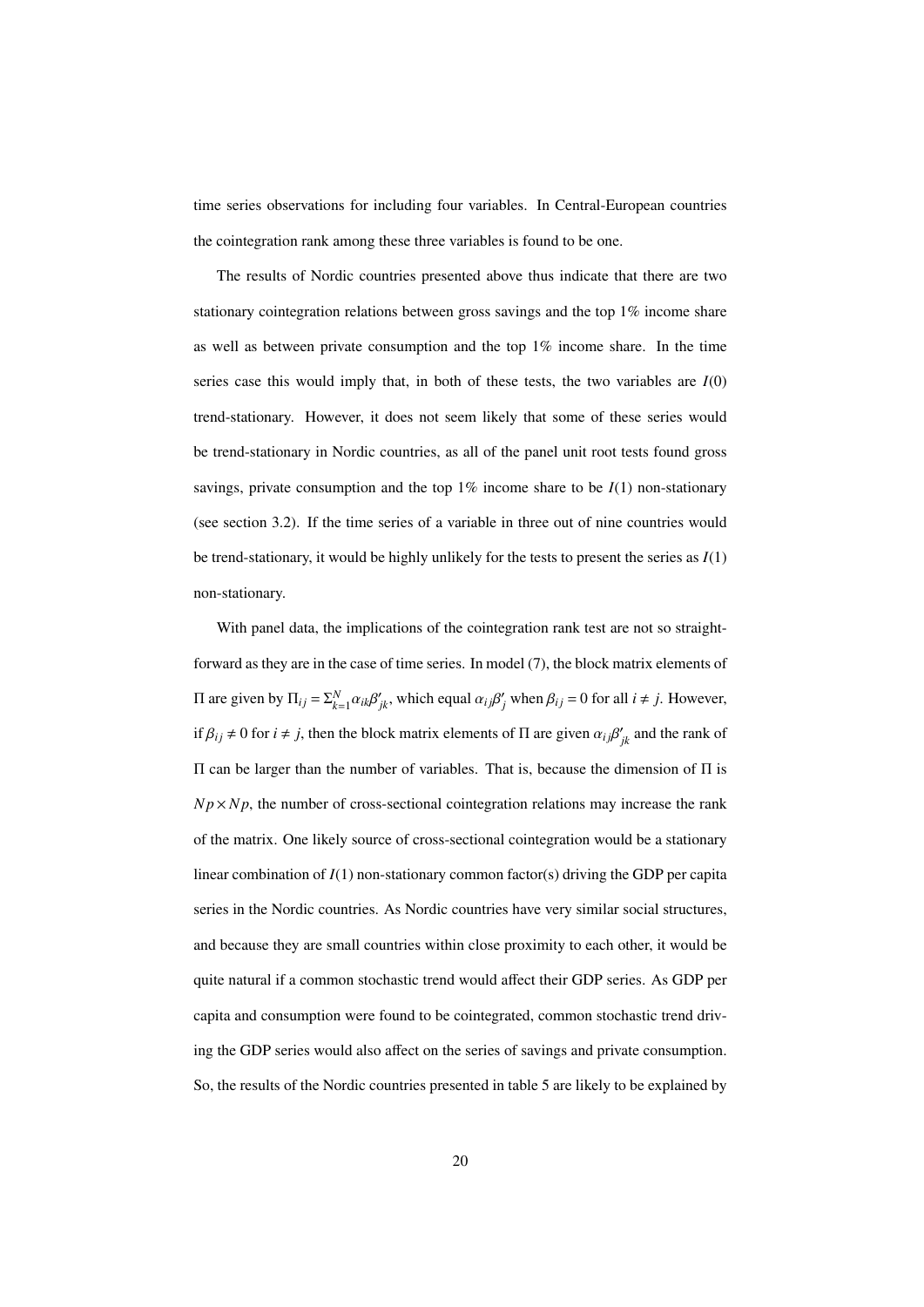cross-sectional cointegration relations affecting the GDP per capita and consumption series.

In conclusion, results of cointegration tests indicate that income inequality, measured with the top  $1\%$  income share, and private consumption are cointegrated, but the results of the cointegration tests for gross savings are somewhat inconclusive. It is not quite clear why this is or why the results deviate from the results of the unit root tests. It should be noted, however, that in the case of the test of Banerjee and Carrion-i-Silvestre (2006) we had more than double the number of observations compared to the test of Larsson and Lyhagen (2007). So, even with the Bartlett correction, it is possible that the power of Larsson and Lyhagen's test was not sufficient to reject the null hypothesis of zero rank of the Π matrix.

### 5 Estimation

According to the results presented in the previous section, the cointegration rank among the included variables varies between the groups of countries. Because of this, two different estimation methods are applied to estimate the long-run effect of the income share of the top 1% on the gross savings and private consumption. Panel dynamic seemingly unrelated regressors (DSUR) estimator of Mark *et al.* (2005) is used when there seems to be only one cointegrating vector between the variables, while the twostep maximum-likelihood panel VAR estimator by Breitung (2005) is used when there seem to be two or more cointegrating relations between the variables. The reason for using panel DSUR estimator is that Wagner and Hlouskova (2010) have found that single-equation estimators, like panel DSUR, perform better than the VAR estimator of Breitung (2005), when cross-sections are cross-sectionally correlated and/or cointegrated.<sup>12</sup> Both estimators control for possible endogeneity of the regressors. The

<sup>&</sup>lt;sup>12</sup>Results of Wagner and Hlouskova (2010) imply that panel DOLS would perform better than panel VAR by Breitung (2005) in cross-sectionally cointegrated panels. Panel DSUR was not included in testing. However, as panel DSUR is more efficient than panel DOLS when cross-sections are correlated, it is also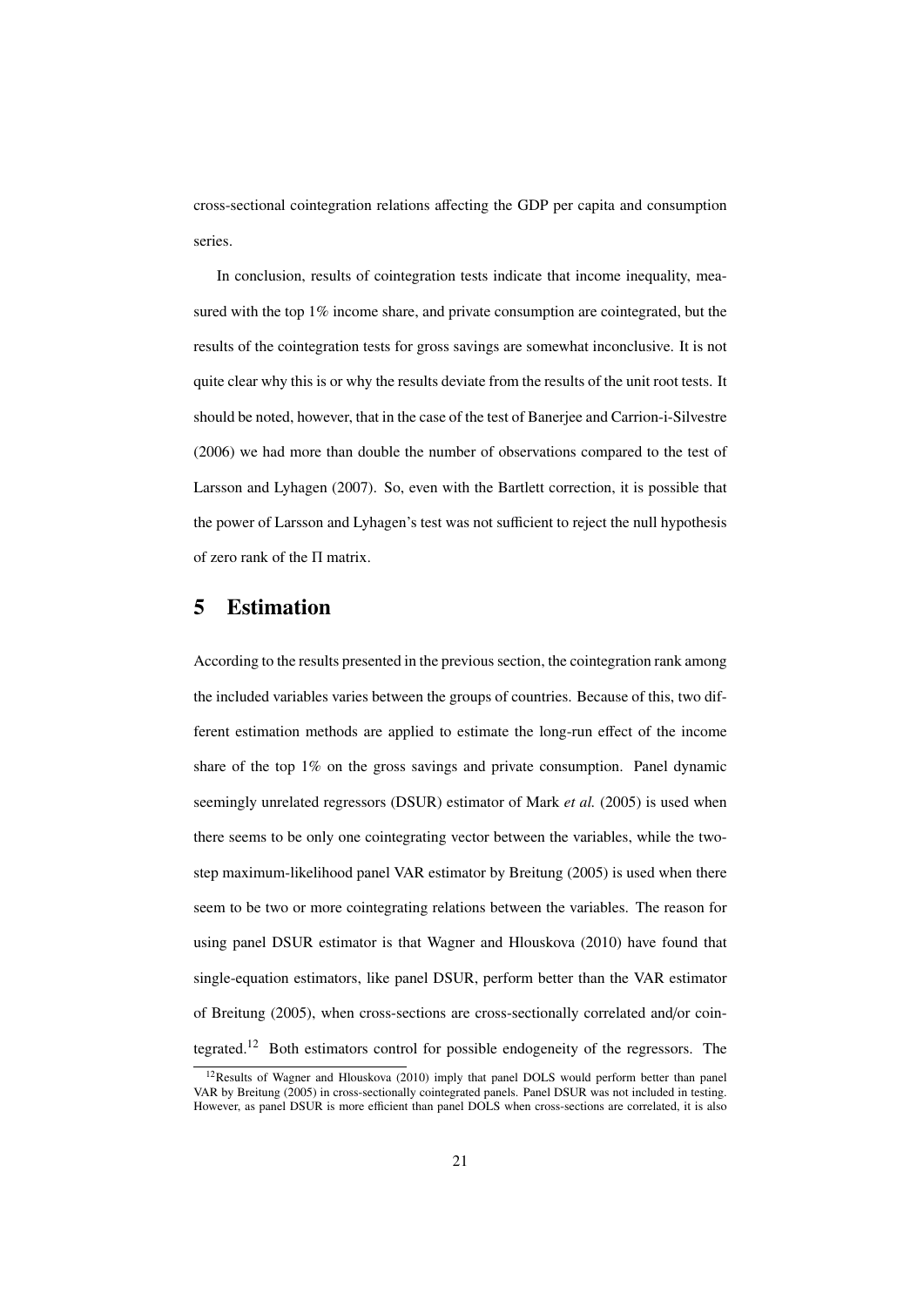panel DSUR estimator controls for endogeneity by including lags and leads of first differences of the explanatory variables in the estimated equation. Panel VAR controls for endogeneity by imposing block-diagonality of the Fisher information matrix with respect to short- and long-run parameters. A more detailed explanation of the estimators used can be found in the Appendix. The possible long-run cross-unit dependency relations in income and consumption series between the Nordic countries found in previous section cannot be controlled with estimators allowing for short-run dependencies and/or cross-sectional correlation. Fortunately, Wagner and Hlouskova (2010) have found that, if there is only a cross-sectionally identical unit-specific cointegrating relationship(s) between the cross-sections, it creates only a small bias in the results of cointegration estimators used here.

The estimated model is:

$$
log(Y_{it}) = \alpha_i + \gamma_1' log(GDP_{it}) + \gamma_2' log(top1_{it}) + \gamma_3' (interest_{it}) + \lambda_i t + u_{it},
$$
\n(9)

where where  $\alpha_i$ 's are individual constant,  $\lambda_i t$ 's are individual trends, and  $u_{it}$  is a white noise error vector with  $E(u_{it}) = 0$ . Table 6 presents the results of estimation of equation (9) using the panel DSUR and panel VAR estimators.<sup>13</sup> According to the results, the relation between the top  $1\%$  income share and gross savings somewhat depends on the included variables. The initial estimate of the cointegrating coefficient of inequality measured with the top  $1\%$  income share is negative,  $14$  but the panel VAR estimate from the model including also the GDP per capita and the interest rate is positive in all country groups. However, the parameter estimate of the top 1% income share is statistically significant only in Nordic countries and on the last estimation of the Anglo-Saxon countries.

Theories describing the relation between income inequality and savings usually

likely to be more efficient than panel DOLS when cross-sections are cointegrated.

<sup>&</sup>lt;sup>13</sup>Estimation was conducted with Gauss. Author is grateful to Donggyu Sul and Joerg Breitung for providing the program codes on their homepages.

 $14$ If first equation is estimated with panel VAR, results are similar to those presented in table 6.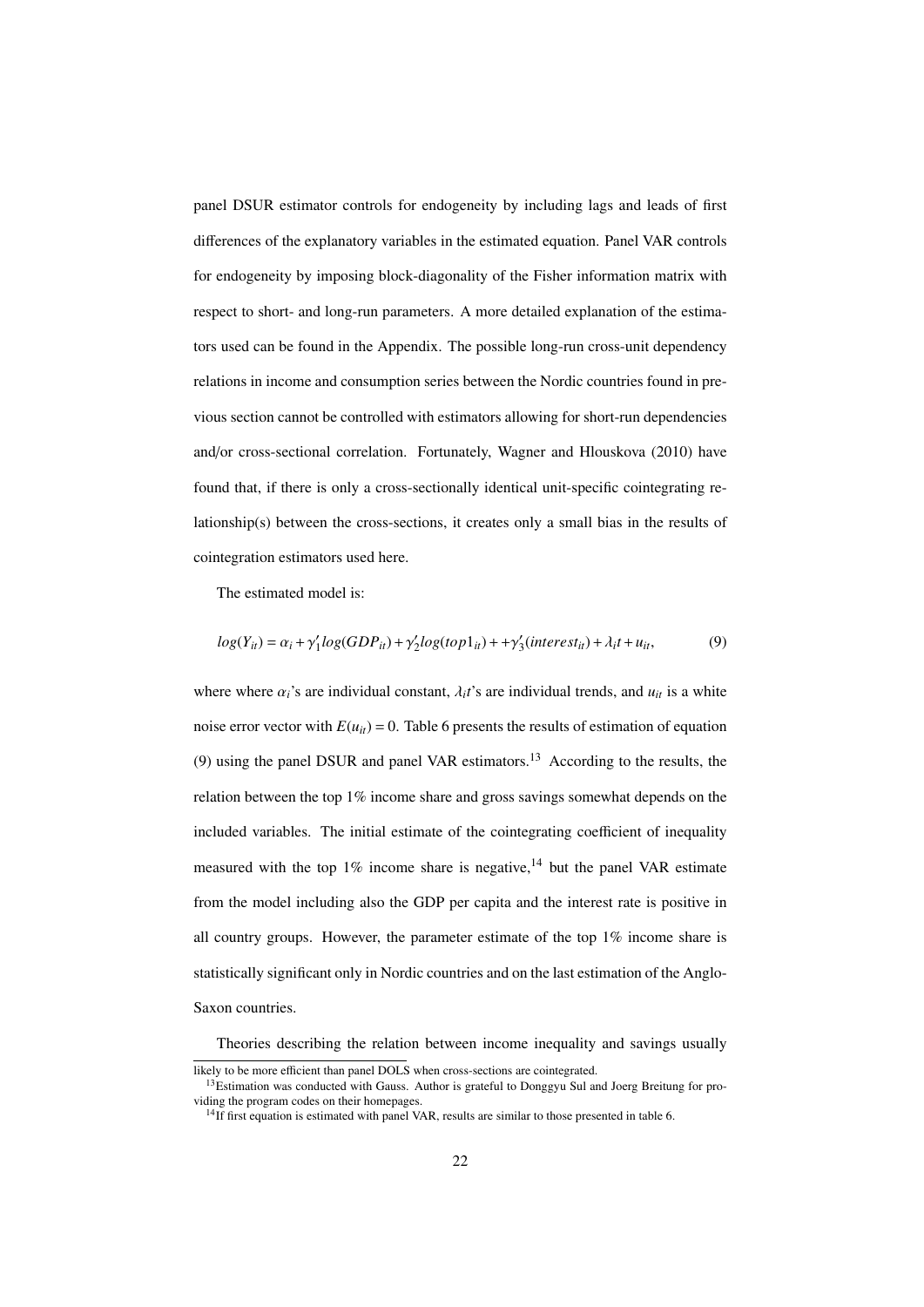|                          | <b>Nordics</b> | Central-Europe | Anglo-Saxon |
|--------------------------|----------------|----------------|-------------|
| Panel DSUR $(l\&l = 2)$  |                |                |             |
| $log(top 1\%)$           | $-0.0846**$    | $-0.127***$    | $-0.4462$   |
|                          | (0.0288)       | (0.0405)       | (0.3706)    |
| Panel VAR $(lags=2;1;1)$ |                |                |             |
| $log(top 1\%)$           | $0.0799***$    | 0.3794         | 0.2499      |
|                          | (0.0251)       | (0.2751)       | (0.1769)    |
| log(GDP)                 | $0.0118***$    | $0.0946***$    | $0.0903***$ |
|                          | (0.0015)       | (0.0100)       | (0.0108)    |
|                          |                |                |             |
| Panel VAR $(lags=2;1;2)$ |                |                |             |
| $log(top 1\%)$           | $0.5654*$      | 0.1866         | $0.5385*$   |
|                          | (0.2512)       | (0.2583)       | (0.1990)    |
| log(GDP)                 | $0.1374***$    | $0.0894***$    | 0.0983***   |
|                          | (0.0169)       | (0.0097)       | (0.0105)    |
| log(interest)            | $-0.3655**$    | $-0.0213$      | 0.0990      |
|                          | (0.1237)       | (0.0477)       | (0.0803)    |
| countries                | 3              | 3              | 3           |
| years                    | 1960-03        | 1960-96        | 1960-00     |
| observations             | 132            | 111            | 123         |
|                          |                |                |             |

Table 6: Estimates of the long-run elasticity of gross savings with respect to top 1% income share in 3 groups of countries

Dependent variable: log(gross savings)

 $* = p \lt 0.05$ ,  $** = p \lt 0.01$ ,  $*** = p \lt 0.001$ . Standard errors of the parameter estimates are presented in parentheses. Standard errors are estimated using Andrews and Monahan's Pre-whitening method. Inclusion of individual constants means that all estimations are made with fixed effects. Lags gives the lag order of the VAR model. L&l =2 means that first and second leads and lags of first differences of the explanatory variables are used as instruments.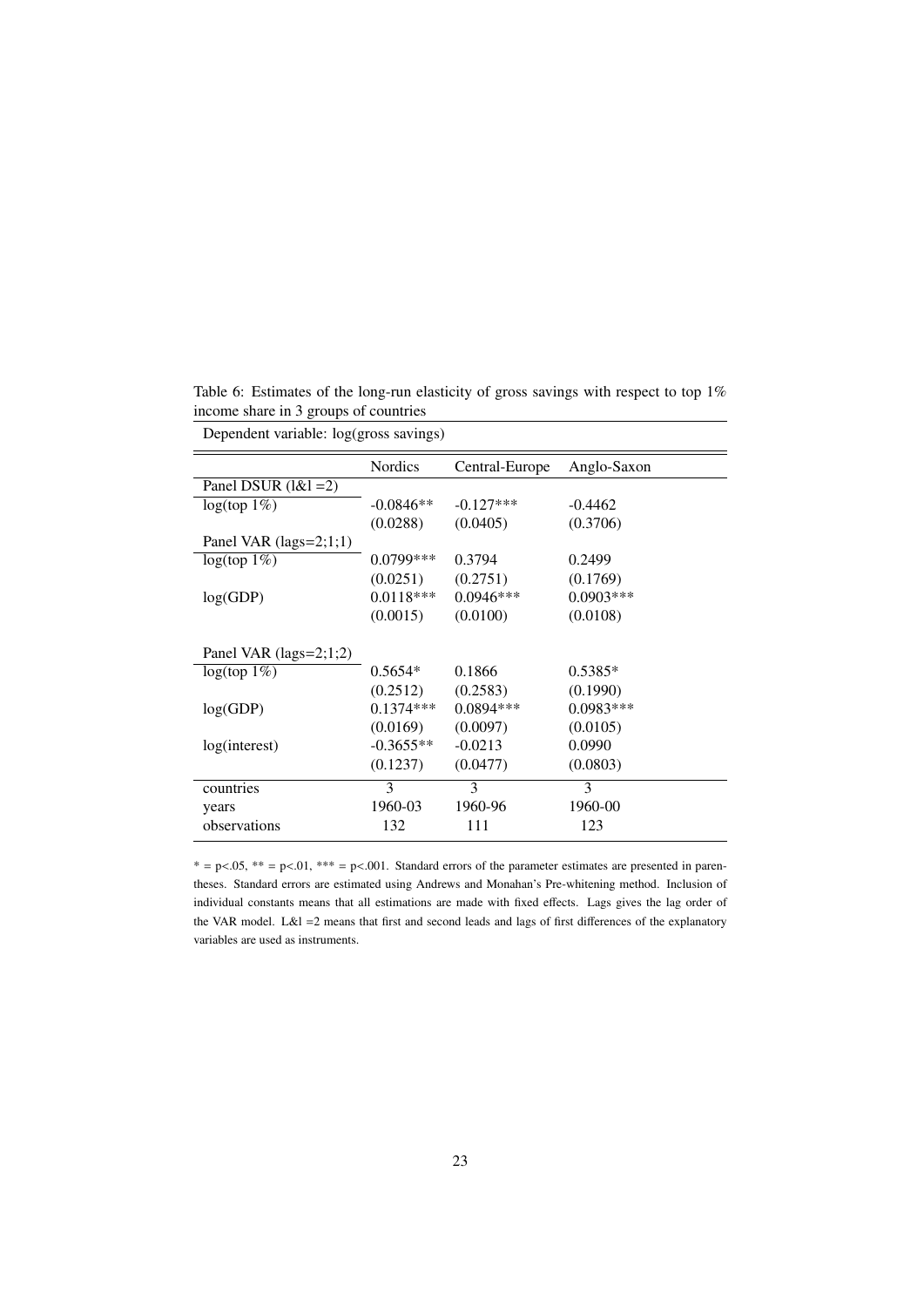Table 7: Estimates of the long-run elasticity of private consumption with respect to top 1% income share in 3 groups of countries

Dependent variable: log(private consumption)

|                          | Nordic        | Central-Europe | Anglo-Saxon  |
|--------------------------|---------------|----------------|--------------|
| Panel DSUR (1&1=2)       |               |                |              |
| $log(top 1\%)$           | $-0.1107$ *** | $-0.1219***$   | $-0.1260***$ |
|                          | (0.0097)      | (0.0342)       | (0.0325)     |
|                          |               |                |              |
| Panel VAR $(lags=2;1;2)$ |               |                |              |
| $log(top 1\%)$           | $-0.1409**$   | $-0.2101***$   | $0.1130***$  |
|                          | (0.0490)      | (0.0530)       | (0.0290)     |
| log(GDP)                 | $0.0905***$   | $0.1002$ ***   | $0.0982***$  |
|                          | (0.0039)      | (0.0026)       | (0.0021)     |
|                          |               |                |              |
| Panel VAR $(lags=1;1;2)$ |               |                |              |
| $log(top 1\%)$           | $-0.1349*$    | $-0.1748***$   | $0.0826***$  |
|                          | (0.0512)      | (0.0451)       | (0.0262)     |
| log(GDP)                 | $0.0919***$   | $0.0996***$    | $0.1007$ *** |
|                          | (0.0042)      | (0.0024)       | (0.0021)     |
| log(interest)            | $-0.0132$     | 0.0203         | $-0.0383***$ |
|                          | (0.0262)      | (0.0120)       | (0.0108)     |
| countries                | 3             | 3              | 3            |
| years                    | 1960-03       | 1960-96        | 1960-00      |
| observations             | 132           | 111            | 123          |
|                          |               |                |              |

 $* = p < .05$ ,  $** = p < .01$ ,  $** = p < .001$ . Standard errors of the parameter estimates are presented in parentheses. Standard errors are estimated using Andrews and Monahan's Pre-whitening method. Lags gives the lag order of the VAR model. Individual constants and trends are included in the regressions. L&l =2 means that first and second lags and leads of first differences of explanatory variables are used as instruments.

concentrate on household savings behavior, which makes private savings or consumption a more valid measure to assess the effect of inequality on consumption or savings than gross savings that includes also the government. Table 7 presents the results of panel DSUR and panel VAR estimations where the dependent variable is private consumption.<sup>15</sup> According to the results, the cointegrating coefficient of the GDP per capita has the expected positive sign in all groups of countries, but the interest rate has a statistically significant negative effect only in the group of the Anglo-Saxon countries. The "blurry" estimate of interest rates in Central-European countries is not a

<sup>&</sup>lt;sup>15</sup>Estimation was conducted with Gauss. Author is grateful to Donggyu Sul and Joerg Breitung for providing the program codes on their homepages.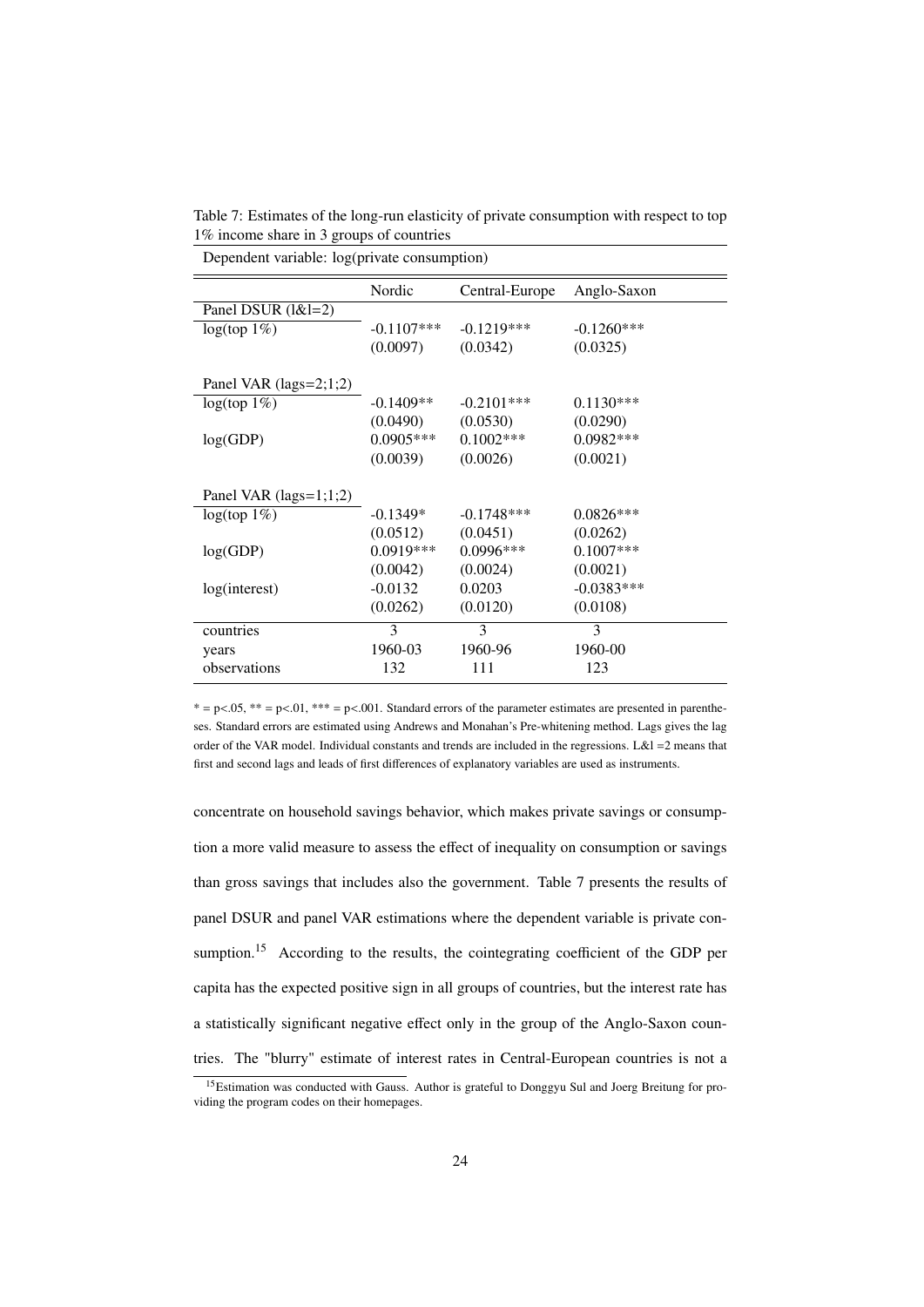surprise as these countries had differing indicators of interest rates. Among the Anglo-Saxon and Nordic countries, individual countries had the same indicator of interest rate within each group, but the indicators differed between the groups. In the Anglo-Saxon countries, the treasury bill rate was used, whereas in the Nordic countries, the central bank rate was used. Although it is surprising that the interest rate has no statistically significant effect on the level of private consumption in the Nordic countries, the result may also be explained by different consumption profiles. Bacchetta and Gerlach (1997) found that in the United States and Canada, the changes in credit conditions had a larger impact on consumption than in France or the UK. Humphrey (2004) also shows that credit cards are used more often as a means of payment in Canada and the US than in Europe. Thus, it is likely that changes in the interest rates have a greater effect on private consumption in the Anglo-Saxon than in the European countries.

According to the results of Table 7, the cointegrating coefficient of inequality is negative in all three country groups when the top 1% income share is the only explanatory variable. However, when the GDP per capita is added as an explanatory variable, the cointegrating coefficient of inequality changes to positive in the Anglo-Saxon countries. In the Nordic and Central-European countries the coefficient remains negative and statistically significant, thus indicating that these results are robust.

As such, the results imply that the long-run elasticity of private consumption with respect to inequality would be negative in the Nordic and Central-European countries, but positive in the Anglo-Saxon countries. Although this result is somewhat counterintuitive, it is, of course, always possible that the individual saving function is convex in the European countries and concave in the Anglo-Saxon countries. However, this contradicts the results of most theories and also some quite recent micro-econometric evidence from the US stating that propensity to save raises with income (Dynan *et al.* 2004). From these reasons some reservations need to be attached to the estimation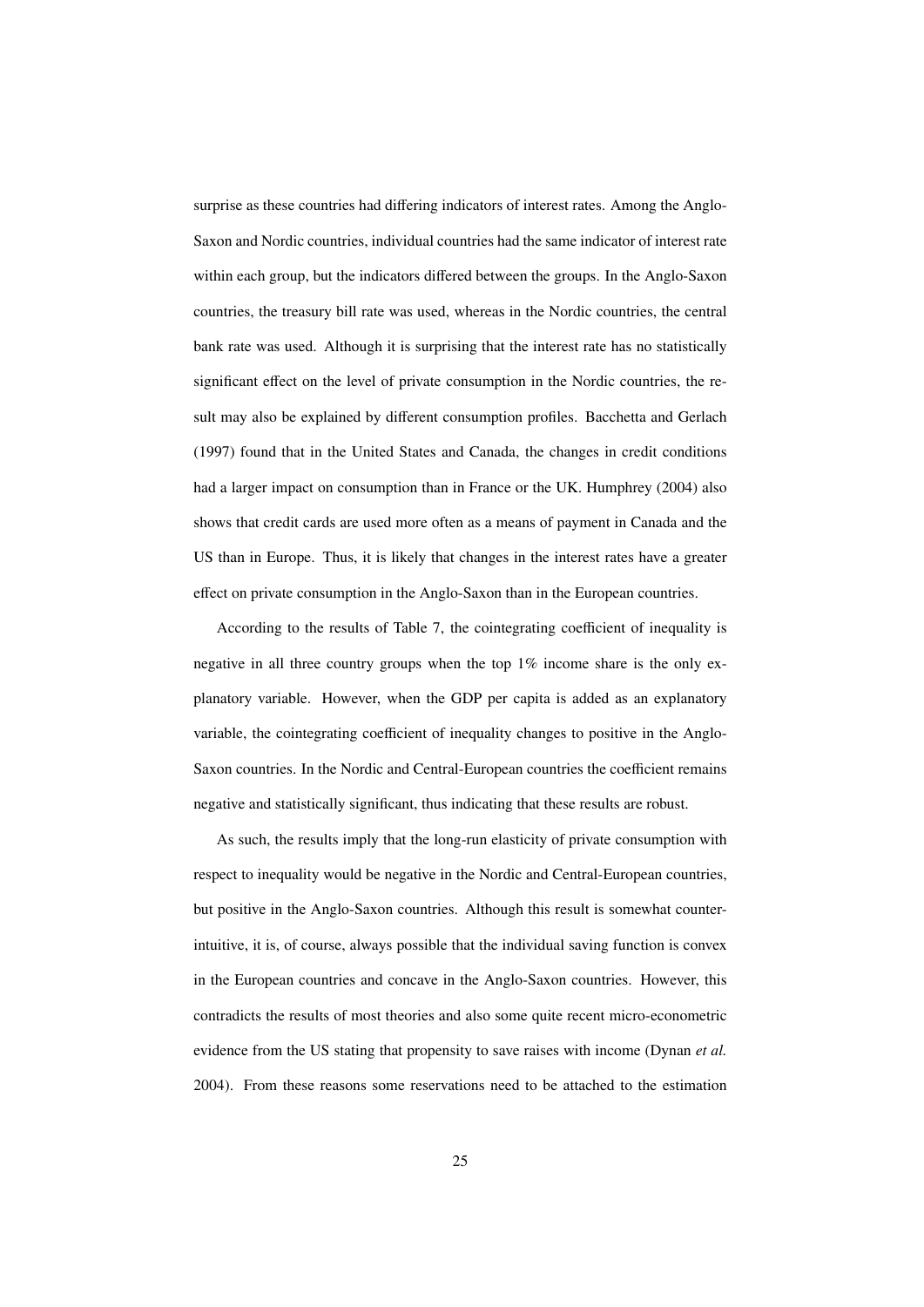results of the Anglo-Saxon countries.<sup>16</sup> It is, for example, possible that the cointegration rank differs among the Anglo-Saxon countries in estimations including the GDP per capita. In this case, the asymptotic properties of the panel VAR estimator derived under the assumption of homogenuous cointegration rank are no longer valid. Unfortunately, the time series dimension of individual countries is too small for meaningful country-specific testing of the cointegration rank. Thus, the ambiguity concerning the estimation results of the Anglo-Saxon countries has to be left to be addressed in future studies.

## 6 Conclusions

In this study we assessed the relationship between income inequality and savings using a panel of developed economies. We also tested the assumption presented in early theoretical literature on income variation that the size distribution of income could follow a random walk. According to the results, income inequality, measured with the logarithmic top 1% income share, logarithmic aggregate savings and logarithmic private consumption are driven by stochastic trends. The non-stationarity of the logarithmic top 1% income share implies that the current macroeconomic literature may have taken an erroneous stand by assuming a stationary process of income variation.

The results concerning cointegration between the top 1% income share and gross savings were contradictory as the series were found to be cointegrated by both of the used tests only in the Nordic countries. All tests found the top 1% income share and private consumption to be cointegrated, which indicates that there is a long-run *steadystate* relation between them. The long-run elasticity of private consumption with respect to inequality was found to be negative in the Central-European and Nordic coun-

<sup>&</sup>lt;sup>16</sup>To check that this result does not relate to the expansion of credit in the wake of growing inequality, we added the domestic credit claims on the private sector as an explanatory variable for Anglo-Saxon countries. The variable was found to be *I*(1) according to all panel unit root tests mentioned in section three. The variable was obtained from IMF database. Adding a measure of credit did not change the main results for Anglo-Saxon countries and it has the expected statistically significant positive effect on private consumption.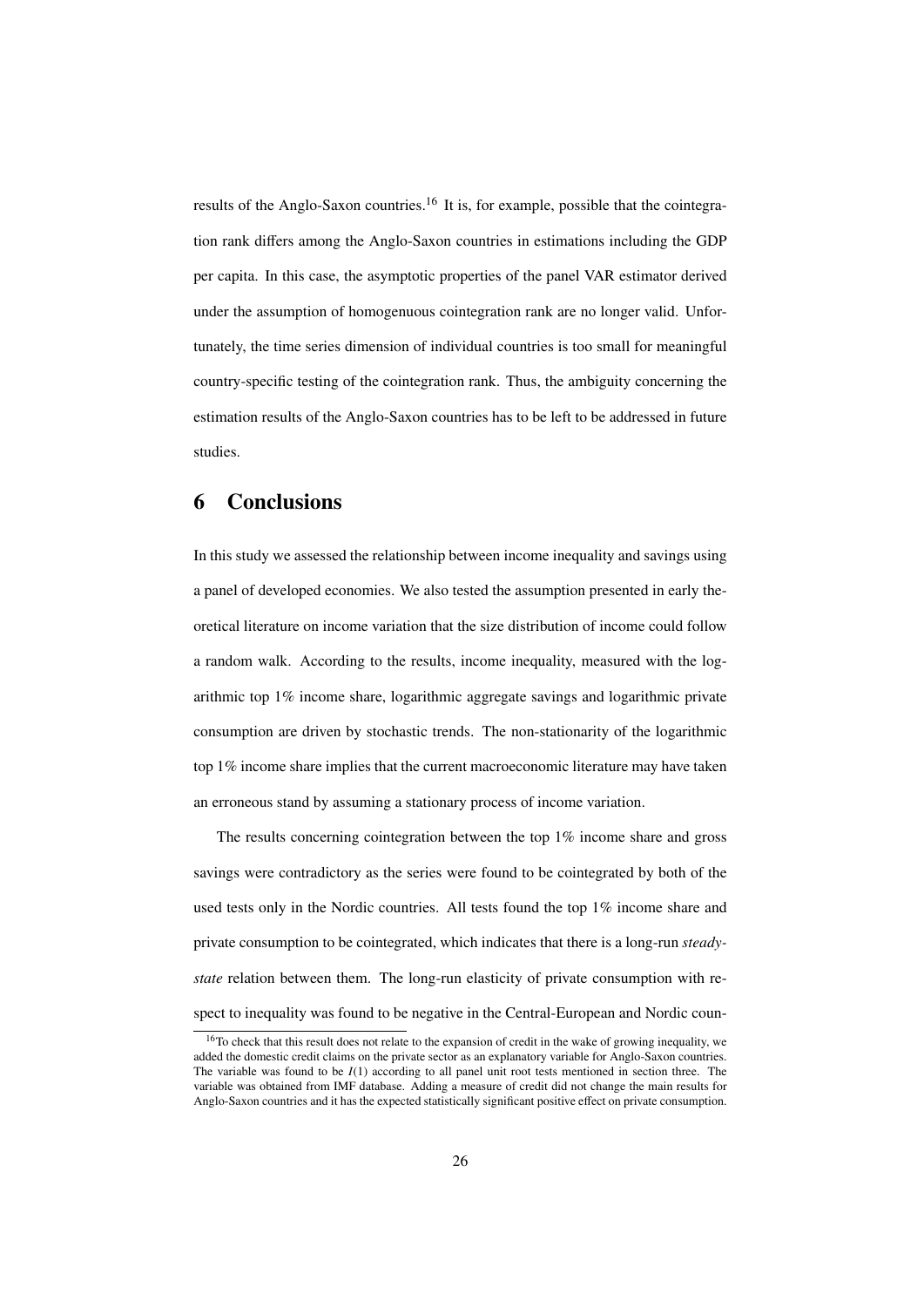tries, but positive in the Anglo-Saxon countries. This result implies that, in the Anglo-Saxon countries, the marginal propensity to save would decrease with income, while in the rest of the countries it would increase. However, estimation results for the Anglo-Saxon countries crucially depend on the inclusion of the GDP per capita series. When the GDP per capita was not included in the estimation, the parameter estimate of the top 1% income share was negative and statistically significant. Thus, it is possible that the inclusion of the GDP per capita series may introduce some form of bias in the estimation of Anglo-Saxon countries which cannot be controlled with current panel estimation methods.

One assumption that needs to be tested in the future is the assumption of homogenous cointegration rank among the Anglo-Saxon countries. If the cointegration rank has differed among the Anglo-Saxon countries in estimations including the GDP per capita, the estimates will have been biased. In this study, the individual country cointegration relations could not be tested, because testing would have required considerably more time series observations than were available in our dataset. For the Nordic and Central-European countries the observed positive effect of inequality on private savings seems robust. Estimation results were unchanged when either only the top 1% income share or the interest rate and the GDP per capita were also included as explanatory variables. This implies that even if the cointegration rank has differed within the groups of Nordic and Central-European countries in estimations with additional explanatory variables, this has not changed the basic results.

So, although the results for the Anglo-Saxon countries are somewhat inconclusive, the results for the Nordic and Central-European countries clearly indicate that income inequality leads to higher level of private savings. This result is well in-line with the theoretical and micro-econometric evidence. It also implies that the controversy surrounding the results of the previous empirical macroeconomic studies has been likely to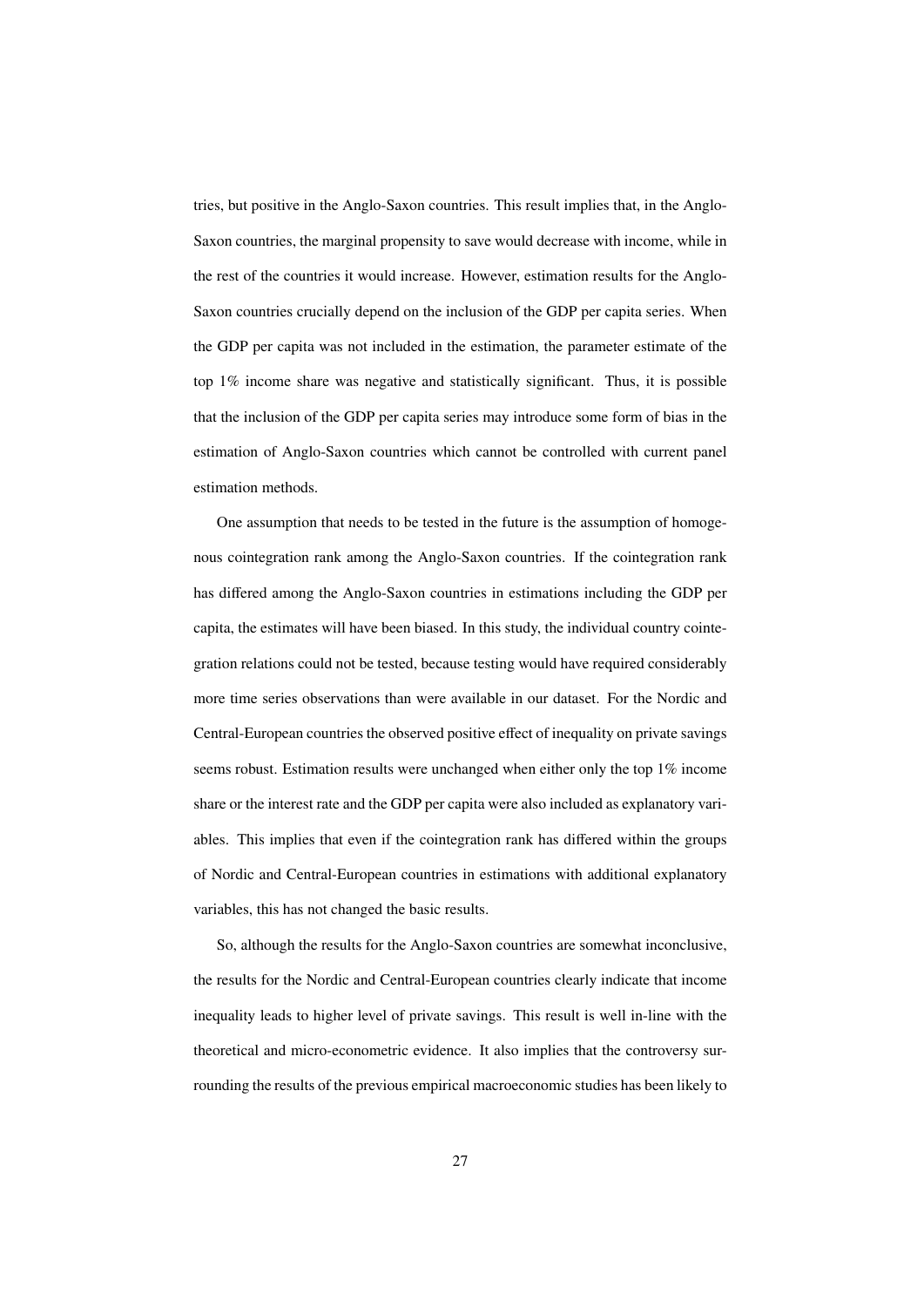result from miss-specification of the estimated models by assuming stationary income inequality.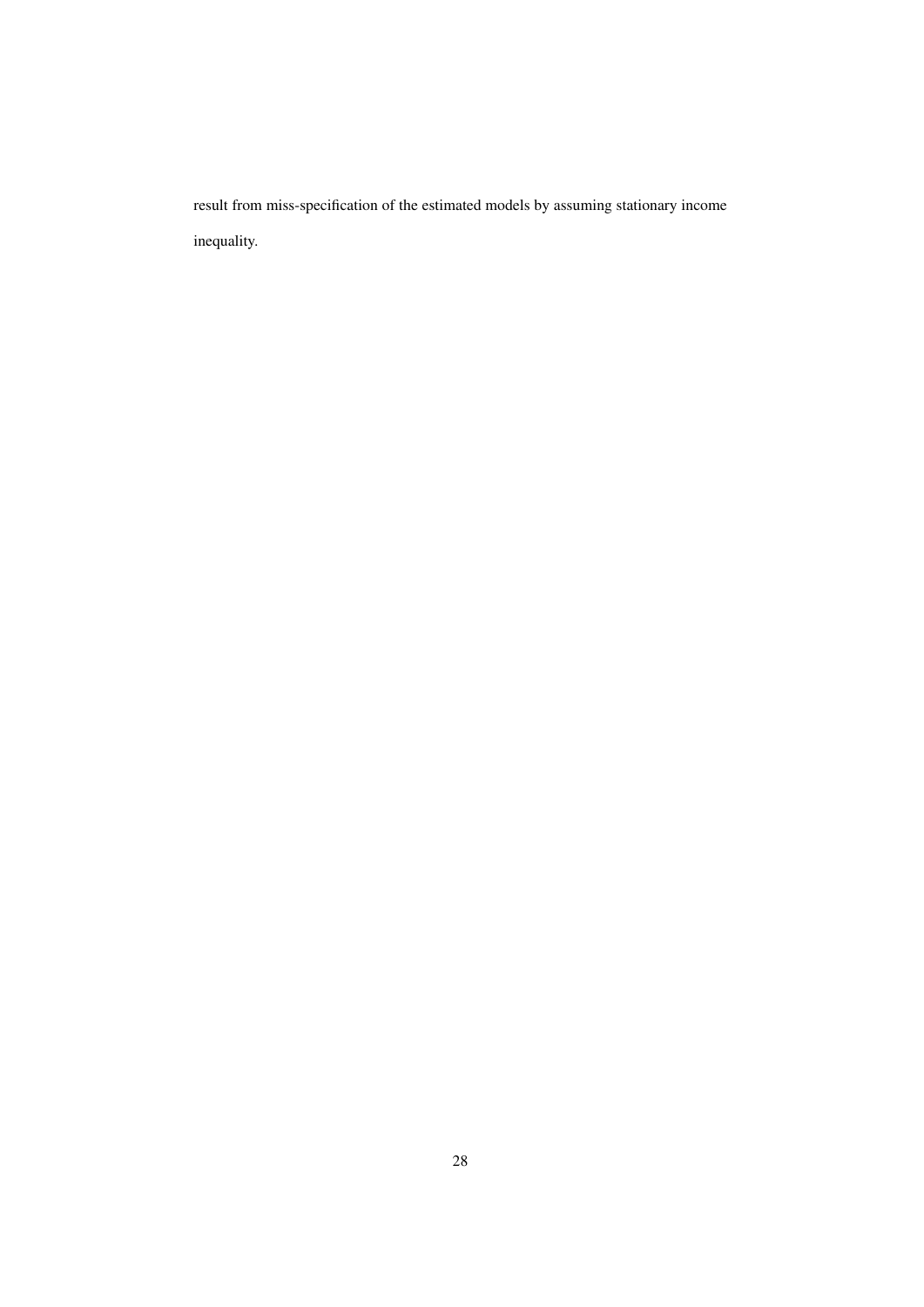#### APPENDIX

#### Appendix A: Panel cointegration test by Banerjee and Carrion-I-Silvestre (2006)

Panel cointegration test developed by Banerjee and Carrion-i-Silvestre (2006) is based on the normalized bias and the pseudo *t*-ratio test statistics by Pedroni (2004). The data generating process behind Pedroni's test statistics is given by:

$$
y_{it} = f_i(t) + x'_{it} + e_{it},
$$
  

$$
\Delta x_{it} = v_{it},
$$
 (10)

 $e_{it} = \rho_i e_{i,t-1} + \epsilon_{it} \zeta_{it} = (\epsilon_{it}, v_{it})',$ 

where  $f_i(t)$  includes member specific fixed effects and deterministic trends.

The data generating process is described as a partitioned vector  $z'_{it} \equiv (y_{it}, x_{it})$  where the true process is generated as  $z_{it} = z_{i,t-1} + \zeta_{it}$ ,  $\zeta'_{it} = (\zeta_{it}^y \zeta_{it}^X)$  (Pedroni 2004).  $\frac{1}{\sqrt{T}} \sum_{t=1}^{[Tr]} \zeta_{it}$ is assumed to converge to a vector Brownian motion with asymptotic covariance of  $\Omega_i$  as  $T \longrightarrow \infty$ . The individual process is assumed to be *i.i.d.* so that  $E[\zeta_{it}\zeta'_{js}] = 0$  $\forall$ *s*,*t*,*i* ≠ *j*.

Let  $\hat{e}_{it}$  denote the estimated residuals of obtained from (10) and  $\hat{\Omega}_i$  the consistent estimator of  $\Omega_i$ . The two test statistics can now be defined as :

$$
\tilde{Z}_{\hat{\rho}_{NT}-1} = \sum_{i=1}^{N} \left( \sum_{t=1}^{T} \hat{e}_{i,t-1}^{2} \right)^{-1} \sum_{t=1}^{T} (\hat{e}_{i,t-1} \Delta \hat{e}_{it} - \hat{\lambda}_{i}),
$$
\n
$$
\tilde{Z}_{\hat{i}_{NT}}^{*} = \sum_{i=1}^{N} \left( \sum_{t=1}^{T} \hat{s}_{i}^{*2} \hat{e}_{i,t-1}^{*2} \right)^{-1/2} \sum_{t=1}^{T} (\hat{e}_{i,t-1}^{*} \Delta \hat{e}_{it}^{*}),
$$

where  $\hat{\lambda}_i = 1/T \sum_{s=1}^{k_i} (1 - s/(k_i + 1)) \sum_{t=s+1}^{T} \hat{\mu}_{it} \hat{\mu}_{i,t-s}, \tilde{\sigma}_{NT}^2 \equiv 1/N \sum_{i=1}^{N} \hat{L}_{11i}^{-2} \hat{\sigma}_i^2, \hat{s}_i^{*2} \equiv 1/t \sum_{t=1}^{T} \hat{\mu}_{it}^{*2},$  $\tilde{s}_{NT}^{*2} \equiv 1/N \sum_{i=1}^{N} \hat{s}_i^{*2}$ ,  $\hat{L}_{11i}^2 = 1/T \sum_{i=1}^{T} \hat{\vartheta}_{it}^2 + 2/T \sum_{s=1}^{k_i} (1 - s/(k - i + 1)) \sum_{t=s+1}^{T} \hat{\vartheta}_i$ ,  $\hat{\vartheta}_{i,t-s}$ . The *i*residuals  $\hat{\mu}_{it}$ ,  $\hat{\mu}_{it}^*$  and  $\hat{\vartheta}_{it}$  are attained from regressions:  $\hat{e}_{it} = \hat{\gamma} \hat{e}_{i,t-1} + \hat{\mu}_{it}$ ,  $\hat{e}_{it} = \hat{\gamma}_i \hat{e}_{i,t-1} + \hat{\mu}_{it}$  $\sum_{k=1}^{K-i} \hat{\gamma}_{ik} \Delta \hat{e}_{i,t-k} + \hat{\mu}_{it}^*$ ,  $\Delta y_{it} = \sum_{m=1}^{M} \hat{b}_{mi} \Delta x_{mi,t} = \hat{\vartheta}_{it}$ . (Pedroni 1999, 2004)

The statistics pool the between dimension of the panel and they are constructed by computing the ratio of the corresponding conventional time series statistics and then by computing the standardized sum of the *N* time series of the panel. Pedroni (1999,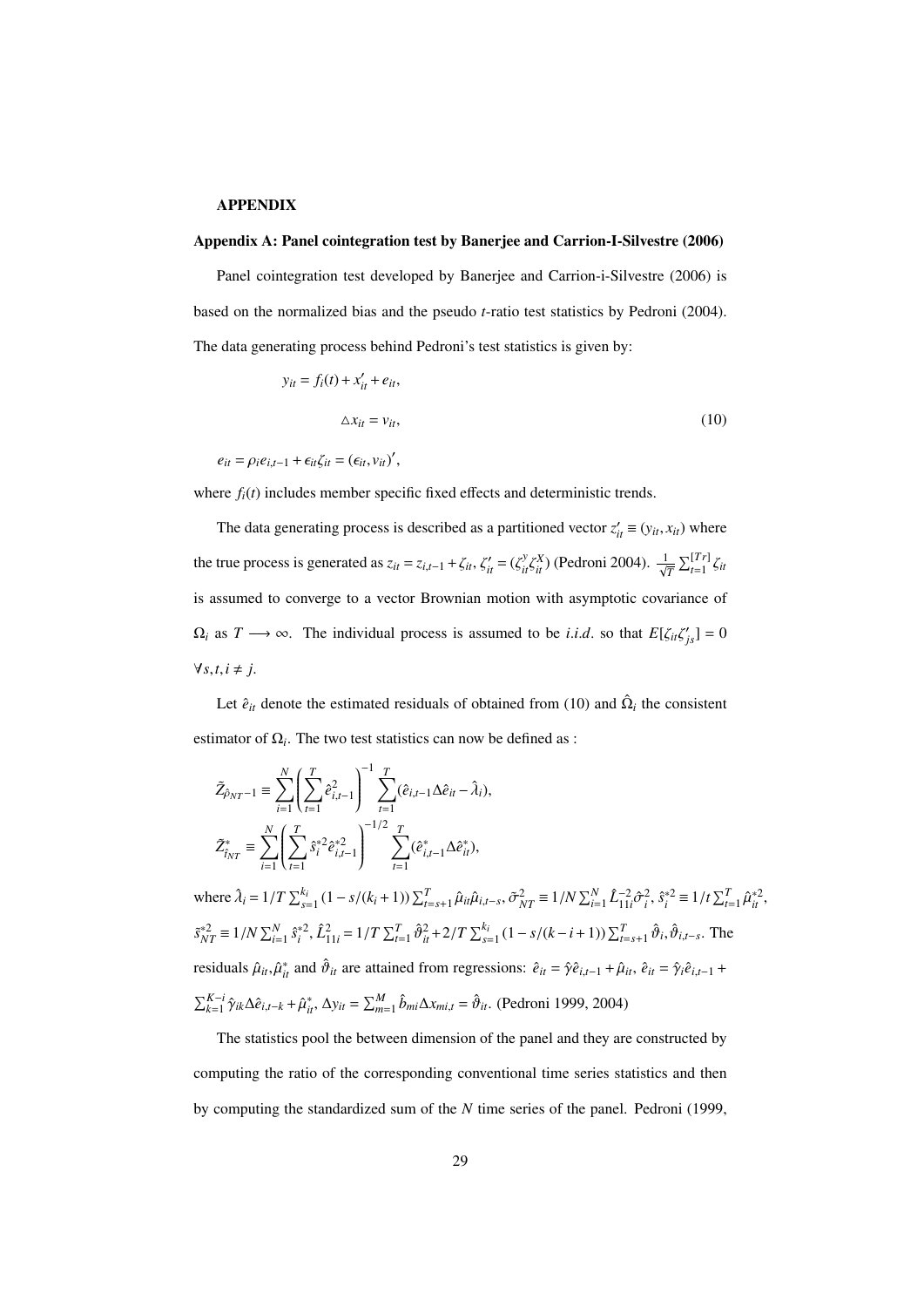2004) shows that under the null of no cointegration the asymptotic distributions of the two statistics presented above converge to normal distributions with zero mean and variance of one as *N* and *T* sequentially converge to infinity.

Banerjee and Carrion-I-Silvestre (2006) extend the model by Pedroni (2004) to include common factors:

$$
y_{i,t} = f_i(t) + x'_{i,t} + u_{i,t},
$$
  
\n
$$
\Delta x_{i,t} = v_{i,t},
$$
  
\n
$$
f_i(t) = \mu_i + \beta_i t
$$
  
\n
$$
u_{it} = F'_t \pi_i + e_{it}
$$
\n(11)

where  $e_{i,t} = \rho_i e_{i,t} + \epsilon_{i,t}$  and  $F'_t$ : s are the common factors which are used to account for the possible cross-sectional dependence.

## APPENDIX B: Panel trace cointegration test statistic by Larsson and Lyhagen (2007)

The trace cointegration test by Larsson and Lyhagen (2007) is based on the following model:

$$
\Delta Y_t = \mu + \Pi Y_{t-1} + \sum_{k=1}^{m-1} \Gamma_k \Delta Y_{t-k} + \epsilon_t, \qquad (12)
$$

where  $\mu = (\mu'_1, \mu'_2, ..., \mu'_N)'$ ,  $\epsilon_t = (\epsilon'_{1t}, \epsilon'_{2t}, ..., \epsilon'_{nt})$ ,  $Y_{t-1}$  and  $\Delta Y_{t-k}$  are of order  $Np \times 1$ ,  $\Pi$ and  $\Gamma_k$  are  $Np \times Np$ , and  $\epsilon_t$  is assumed to be multivariate normally distributed with mean zero and covariance matrix  $\Omega_{ij}$ .

It is assumed that matrix  $\Pi$  has a reduced rank of  $Nr$ ,  $0 \le r \le p$ , which is specified as  $\Pi = \alpha_{ik}\beta'_{kj}$  (Larsson and Lyhagen 2007). Matrices  $\alpha$  and  $\beta$  are both order of  $Np \times Nr$ and the former contains the short-run coefficient and the latter the long-run coefficient. In  $\beta$ ,  $\beta_{ii} \equiv \beta_i$  for each rank of *r*. Because of the restriction,  $\beta_{kj} = 0$   $\forall i \neq j$ , the block matrix elements of  $\Pi$  are given by  $\Sigma_{k=1}^{N} \alpha_{ik}\beta'_{kj} = \alpha_{ij}\beta'_{j}$ .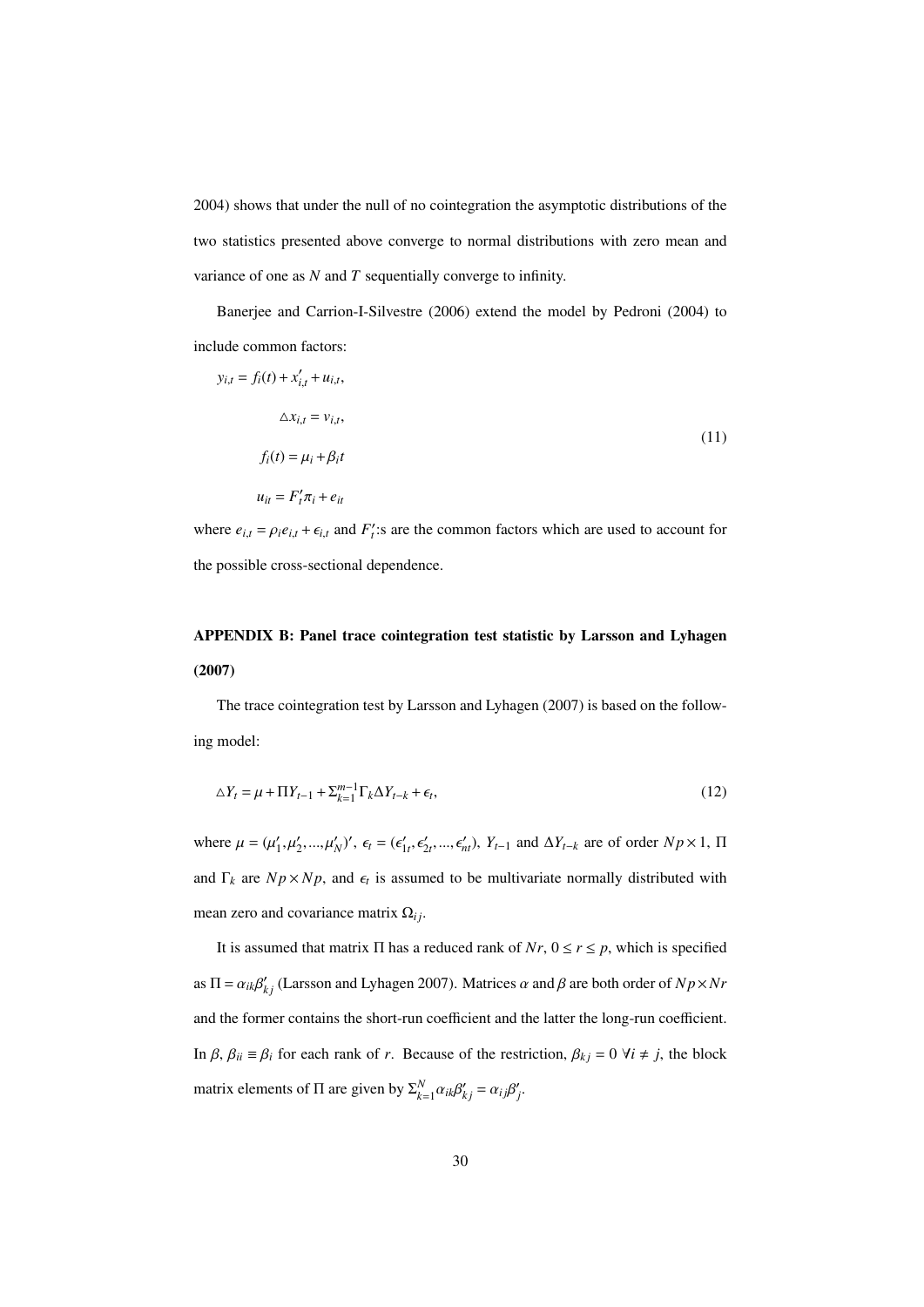The cointegration rank is estimated by sequentially testing

$$
H(r): rank(\Pi) \le Nr
$$
\n<sup>(13)</sup>

against the alternative

$$
H(p): rank(\Pi) \le Np,
$$
\n<sup>(14)</sup>

which is the same method as in Johansen (1995).

Define  $Q_T$  as the maximum likelihood ratio test statistic for the test of  $H(r)$  against *H*(*p*), and assume that the matrix  $\alpha' \perp \Gamma \beta \perp$  has a full rank and that the roots of the characteristic polynomial

$$
A(z) = (1 - z)I_{Np} - \alpha \beta' z - \sum_{i=1}^{m-1} \Gamma_k (1 - z)z i
$$
\n(15)

lie outside the complex unit circle. Now, if  $r > 0$ ,

$$
-2\log Q_t \stackrel{w}{\longrightarrow} U + V,\tag{16}
$$

as *T* → ∞, where *V* is  $\chi^2$  with  $N(N-1)r(p-r)$  degrees of freedom independent of *U*, and

$$
U = tr \left\{ \int dBF' \left( \int FF' \right)^{-1} \int F \, \mathrm{d}B' \right\} . \tag{17}
$$

Larsson and Lyhagen (2007) show that the limit distribution of the test statistic (16) equals the convolution of Dickey-Fuller distribution (*B*) and an independent  $\chi^2$  variate (*F*). The distribution can be simulated by approximating the Wiener process of *B* by a random walk.

#### APPENDIX C: Panel DSUR and panel VAR estimators

The data generation process in Mark *et al.* (2005) DSUR estimator is of the form

$$
y_{it} = \alpha_i + \lambda_i t + \theta_t + \beta' x_{it} + u_{it},
$$
\n<sup>(18)</sup>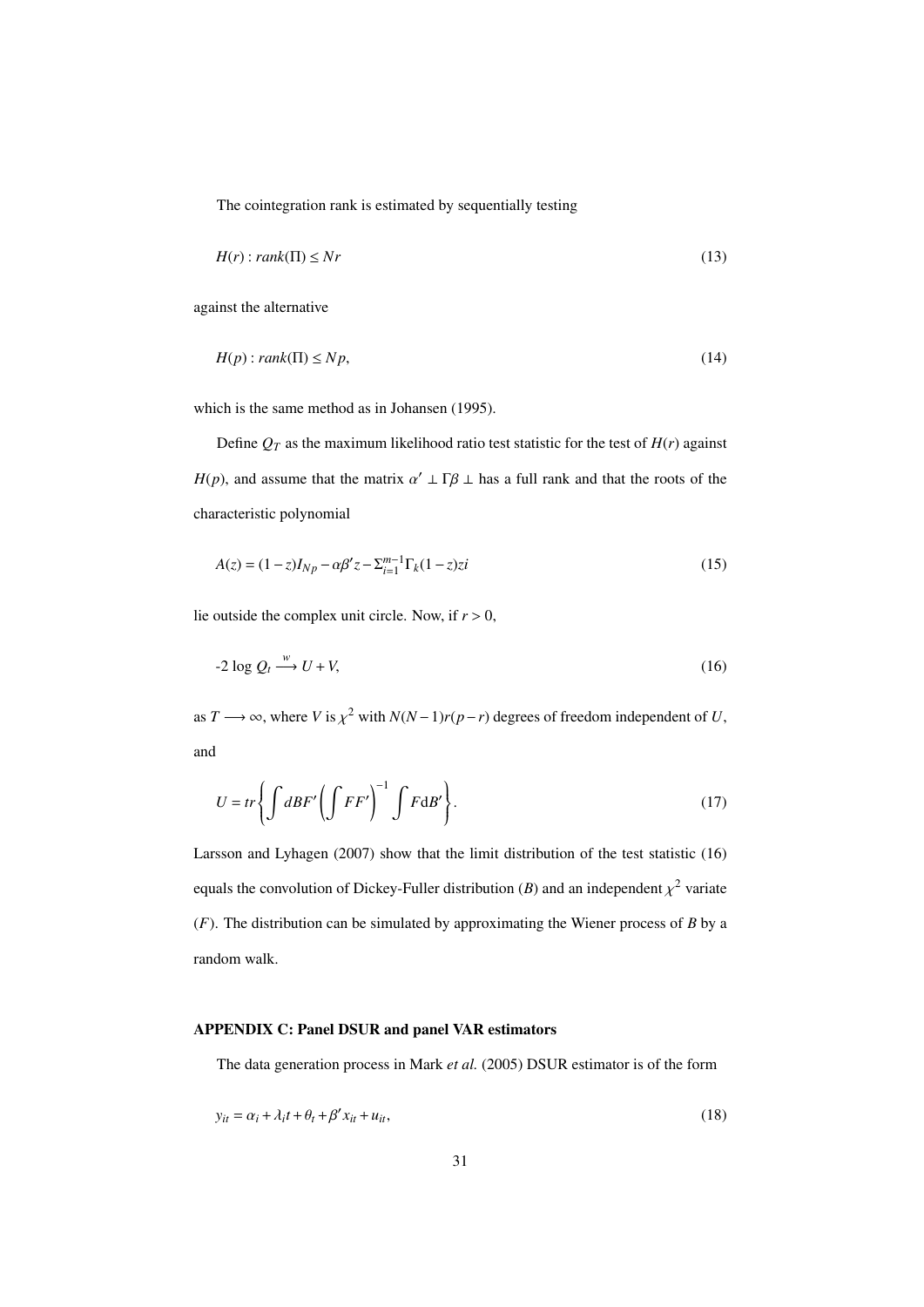$$
\Delta x_{it} = e_{it} \tag{19}
$$

where there are *n* cointegrating regression each with *T* observations,  $(1 - \beta')$  is the cointegration vector between  $y_{it}$  and  $x_{it}$ , and  $x_{it}$  and  $e_{it}$  are  $k \times 1$  dimensional vectors. Panel DSUR eliminates the possible endogeneity between explanatory variables and the dependent variable by assuming that  $u_{it}$  is correlated at most with  $p_i$  leads and lags of  $\Delta x_{it}$  (Mark *et al.* 2005). The possible endogeneity can be controlled by projecting  $u_{it}$  onto these  $p_i$  leads and lags:

$$
u_{it} = \sum_{s=-p_i}^{p_i} \delta'_{i,s} \Delta x_{i,t-s} + u_{it} * = \delta'_{i} z_{it} + u_{it}^{*}.
$$
 (20)

The projection error  $u_{it}^*$  is orthogonal to all leads and lags of  $\Delta x_{it}$  and the estimated equation becomes:

$$
y_{it} = \alpha_i + \lambda_{it} + \theta_t + \beta' x_{it} + \delta_i z_{it} + u_{it}^*,
$$
\n(21)

where  $\delta'_i z_{it}$  is a vector of projection dimensions. Panel DSUR estimates a long-run covariance matrix that is used in estimation of equation (18). This makes panel DSUR more efficient when cross-sections are dependent. The efficiency of panel DSUR actually improves as the correlation between cross-sections increases. Asymptotics properties of the estimator are based on  $T \longrightarrow \infty$  with *N* fixed.

Breitung (2005) proposes a panel VAR(*p*) model which can be presented as a panel vector error-correction model (VECM) as

$$
\Delta y_{it} = \psi_i d_t + \alpha_i \beta'_{y,t-1} + \sum_{j=1}^{p-1} \Gamma_{ij} \Delta y_{i,t-j} + \epsilon_{it},
$$
\n(22)

where  $d_t$  is a vector of deterministic variables and  $\psi_i$  a  $k \times k$  matrix of unknown coefficients,  $\Gamma_{ij}$  is unrestricted matrix, and  $\epsilon_{it}$  is a white noise error vector with  $E(\epsilon_{it}) = 0$ and positive definite covariance matrix  $\Sigma_i = E(\epsilon_{i} \epsilon'_{i} t)$ . The model is estimated in two stages. First, the models are estimated separately across *N* cross-section units. Then cointegration vectors are normalized so that they do not depend on individual specific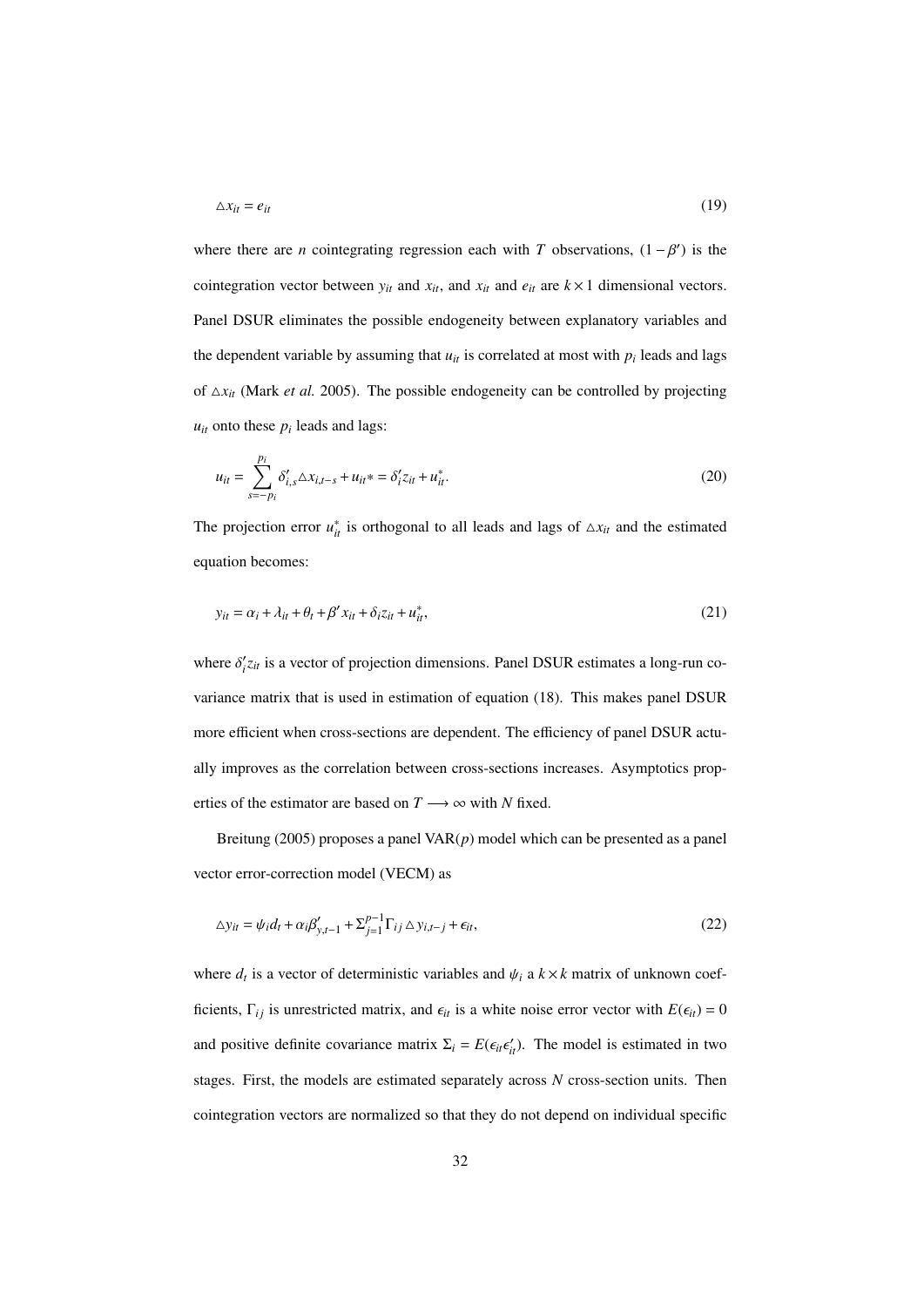parameters. Second, the system is transformed to a pooled regression of the form:

$$
\hat{z}_{it} = \beta' y_{i,t-1} + \hat{v}_{it},\tag{23}
$$

where  $\hat{z}_{it} = (\hat{\alpha}'_i \hat{\Sigma}_i^{-1} \hat{\alpha}_i)^{-1} \hat{\alpha}'_i \hat{\Sigma}_i^{-1} \Delta y_{it}$  and  $\hat{v}_{it}$  is defined in similar fashion. The cointegration matrix,  $\beta$ , can now be estimated from (23) using the OLS estimator. It is assumed that the statistical units included in the panel have the same cointegration rank. Consistent estimation is based on sequential limits. Cross-sectional correlation is accounted by using an estimated asymptotic covariance matrix.

### References

- Alesina A, Perotti R. (1994). Income distribution, political instability and investment. *European Economic Review*, 40, pp- 1203-1228.
- Ando A, Modigliani F. (1963) The "life cycle" hypothesis of savings: aggregate implications and tests. *The American Economic Review*, 53, pp. 55-84.
- Atkinson AB, Piketty T. (2007). *Top Incomes Over the Twentieth Century: A Contrast Between European and English-Speaking Countries*. Oxford University Press, Oxford.
- Attanasio OP, Weber G. (2010). Consumption and savings: models of intertemporal allocation and their implications for public policy. *Journal of Economic Literature*, 48, 693-751.
- Bacchetta P, Gerlach S. (1997). Consumption and credit constraints: international evidence. *Journal of Monetary Economics*, 40, 207-238.
- Bai J, Ng S. (2004) A panic attack on unit roots and cointegration. *Econometrica*, 72(4): 1127-1177.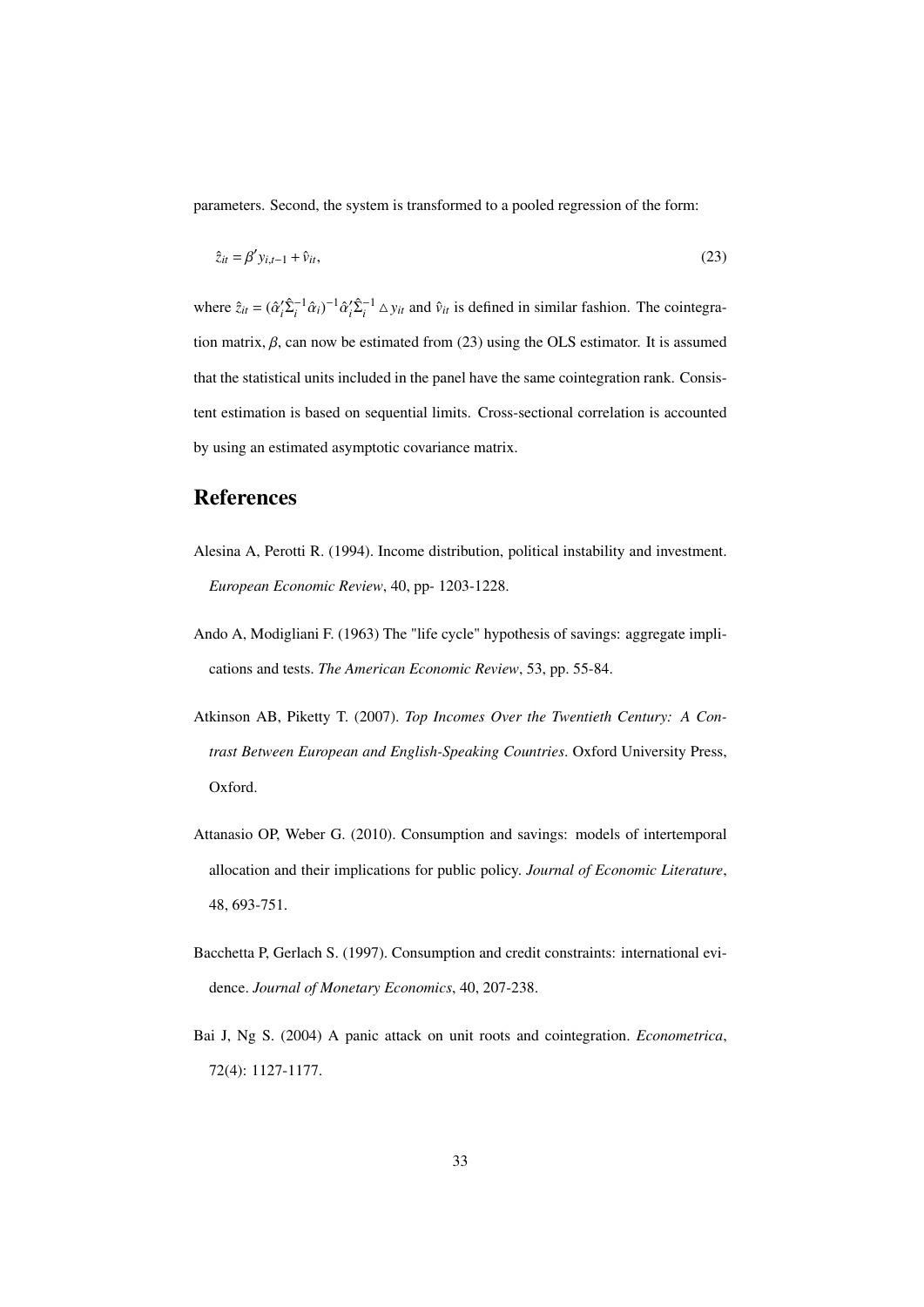Baltagi B. (2008). *Econometric analysis of panel data*. John Wiley & Sons, West Sussex

- Banerjee A, Marcellino M, Osbat C (2004) Some cautions on the use of panel methods for integrated series of panel data. Econometrics J 7(2):322-40
- Banerjee A, Marcellino M, Osbat C. (2005). Testing for PPP: should we use panel methods? *Empirical Economics*, 30, 77-91.
- Banerjee A, Carrion-i-Silvestre J. (2006) Cointegration in panel data with breaks and cross-section dependence. European Central Bank working paper series no. 591. http://www.ecb.int/pub/scientific/wps/date/html/wpsall.en.html. Accessed 20 August 2010.
- Blundell R, Pistaferri L, Preston I. (2008) Consumption inequality and partial insurance. *American Economic Review*, 98 (5), 1887-1921.
- Breitung J. (2005). A parametric approach to estimation of cointegrating vectors in panel data. *Econometric Reviews*, 24 (2), 151-173
- Breitung J, Pesaran H. (2008). Unit root and cointegration in panels. In Matysas L, Sevestre P (eds) *The econometrics of panel data: fundamentals and recent developments in theory and practice*, Springer, Berlin, pp. 279-322
- Brock WA, Mirman LJ. (1973). Optimal economic growth and uncertainty: the no discounting case. *International Economic Review*, 14, pp. 560-573.
- Campbell J, Deaton A. (1989). Why is consumption so smooth? *Review of Economic Studies*, 56, 357-374.
- Chambernowne DG. (1953) A model of income distribution. *The Economic Journal*, 250 (63), 318-351.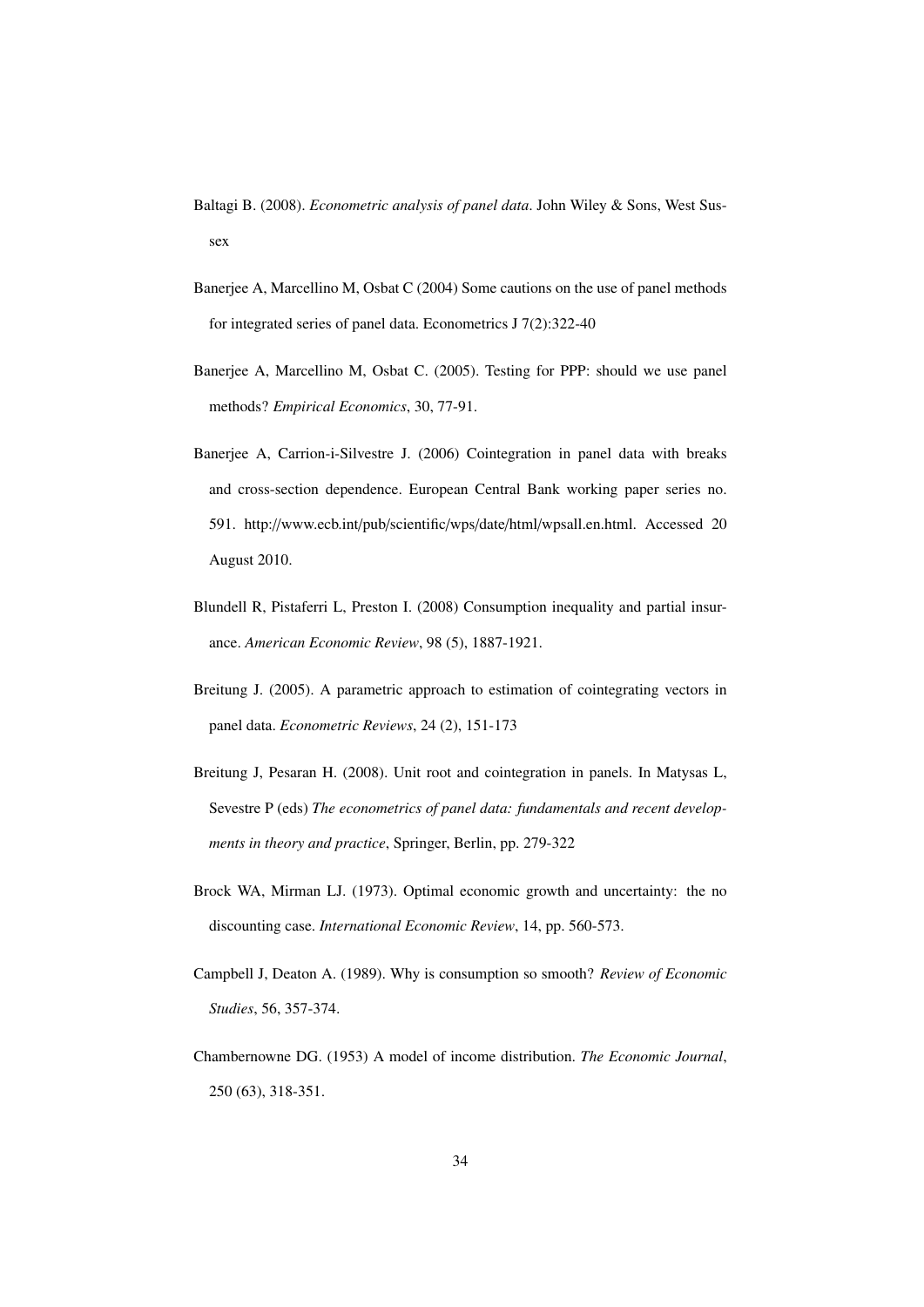- Chu CY. (1990). An existence theorem on the stationary state of income distribution and population growth. *International Economic Review*, 31 (1), 171–185.
- Cook C. (1995). Savings rates and income distribution: further evidence from LDCs. *Applied Economics*, 27, pp. 71-82.
- Cook S. (2005). The stationarity of consumption-income ratios: evidence from minimum LM unit root testing. *Economics Letters*, 89, 55-60.
- Deaton A. (1991). Saving and liquidity constraints. *Econometrica*, 59, pp. 1221-1248.
- Deininger K, Squire L. (1996). A new data set measuring income inequality. *World Bank Economic Review*, 10 (3), 565-591
- Dell F, Piketty T, Saez E. (2010). Income and wealth concentration in Switzerland over the twentieth century. In Atkinson A, Piketty T (eds) *Top Income Over the Twentieth Century: a global perspective*. Oxford: University Press.
- Dynan K, Skinner J, Zeldes S. (2004). Do rich save more? *Journal of Political Economy*, 112 (2), 397-444
- Fisher I. (1930). *The Theory of Interest as Determined by Impatience to Spend Income and Opportunity to Invest*. Online library of Liberty. Accessed 26. of November 2010.
- Friedman M. (1957). *A Theory of Consumption Function*. Princeton University Press.
- Gonzalo J, Granger C. (1995). Estimation of common long-memory components in cointegrated systems. *Journal of Business and Economic Statistics*, 13, 27-35.
- Hall RE. (1978). Stochastic implications of the life cycle-permanent income hypothesis: theory and evidence. *The Journal of Political Economy*, 86,. pp. 971-987.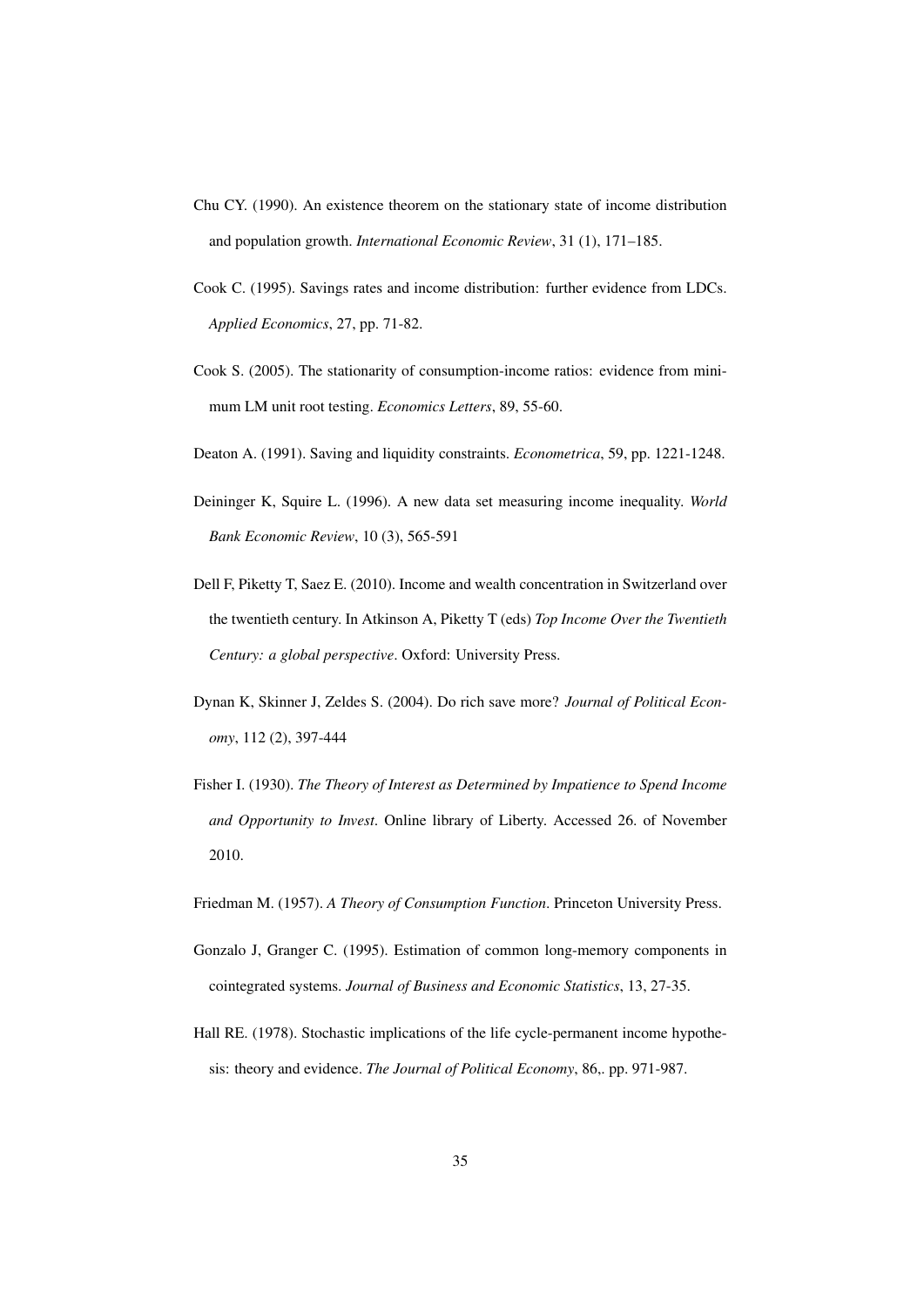- Hall RE, Mishkin FS. (1982) The sensitivity of consumption to transitory income: estimates from panel data. *Econometrica*, 50 (2), 461-481.
- Herzer D, Vollmer S (2011). Inequality and growth: evidence from panel cointegration. *Journal of Economic Inequality*, (forthcoming).
- Hierro M, Maza A. (2009) Non-stationary transition matrices: an overlooked issue in intra-distribution dynamics. *Economics Letters*, 103, 107-109.
- Humphrey (2004). Replacement of cash by cards in U.S. consumer payments. *Journal of Economics and Business*, 56, 211-225.
- Im K, Pesaran H, Shin Y. (2003). Testing for unit roots in heteregenous panels. *Journal of Econometrics*, 115 (1), 53-74
- Johansen S. (1995). *Likelihood-Bases Inference in Cointegrated Vector Autoregressive Models*. Oxford: Oxford University Press.
- Jäntti M, Stephen PJ. (2010). The impact of macroeconomics conditions on income inequality. *Journal of Economic Inequality*, 8, 221-240.
- Kao C, Chiang MH. (2000). *On the estimation and inference of a cointegrated regression panel data*. In Baltagi B (ed) Advances in Econometrics 15, Emerald, Bingley, pp. 179-222
- Kaldor N. (1957). A model of economic growth. *Economic Journal*, 67 (268), 591-624
- Keynes M. (1936). *The General Theory of Employment, Interest, and Money*. Harcourt, New York
- King RG, Plosser JH, Stock JH, Watson MW. (1991). Stochastic trends and economic fluctuation. *The American Economic Review*, 81 (4), 819-840.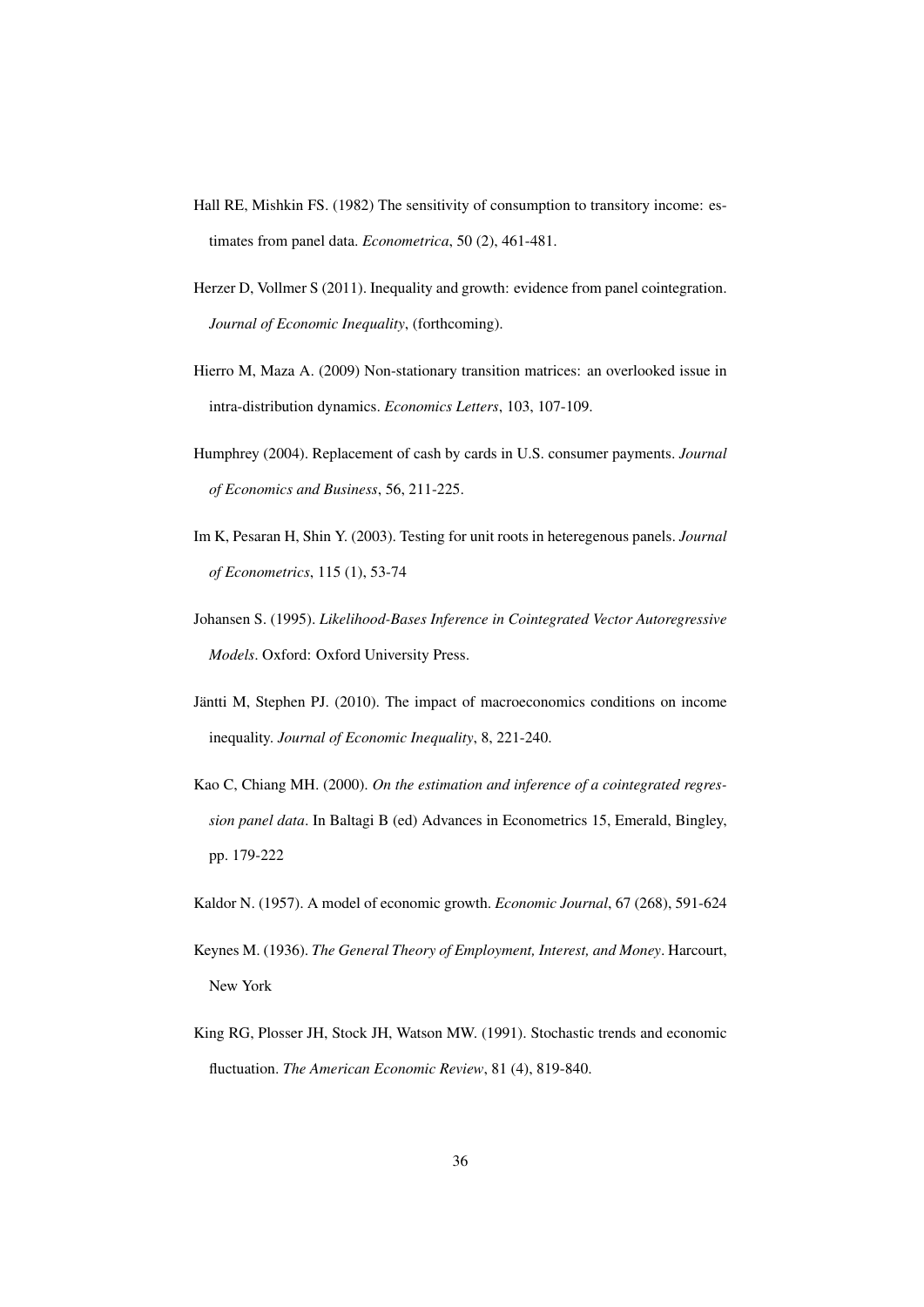- Kotlikoff L, Summers L. (1981). The role of intergenerational transfers in aggregate capital accumulation. *The Journal of Political Economy*, 89, 706-732.
- Kuznets S. (1955). Economic growth and income inequality. *American Economic Review*, 45 (1), 1-29
- Larsson R, Lyhagen J. (2007). Inference in panel cointegratin models with long panels. *Journal of Business* & *Economic Statistics*, 25, pp. 473-483.
- Leigh A. (2007). How closely do top income shares track other measures of inequality? *Economic Journal*, 117, 619-633.
- Leigh A, Posso A. (2009). Top incomes and national savings. *The Review of Income and Wealth*, 1, 57-74.
- Levin A, Lin CF, Chu CS. (2002). Unit root tests in panel data: asymptotic and finitesample properties. *Journal of Econometrics*, 108 (1), 1-24
- Li H, Zou H-F. (2004). Savings and income distribution. *Annals of Economics and Finance*, 5, 245-270.
- Loury GC. (1981). Intergenerational transfers and the distribution of earnings. *Econometrica*, 49 (4), 843–867.
- Lucas RE. (1978) Asset prices in an exchange economy. *Econometrica*, 46 (6), 1429- 1445.
- Maddala G, Wu S. (1999). A comparative study of unit root tests with panel data and a new simple test. *Oxford Bulletin of Economics and Statistics*, 61 (special issue), 631-652
- Malinen T. (2011). Estimating the long-run relationship between income inequality and economic development. *Empirical Economics*, forthcoming.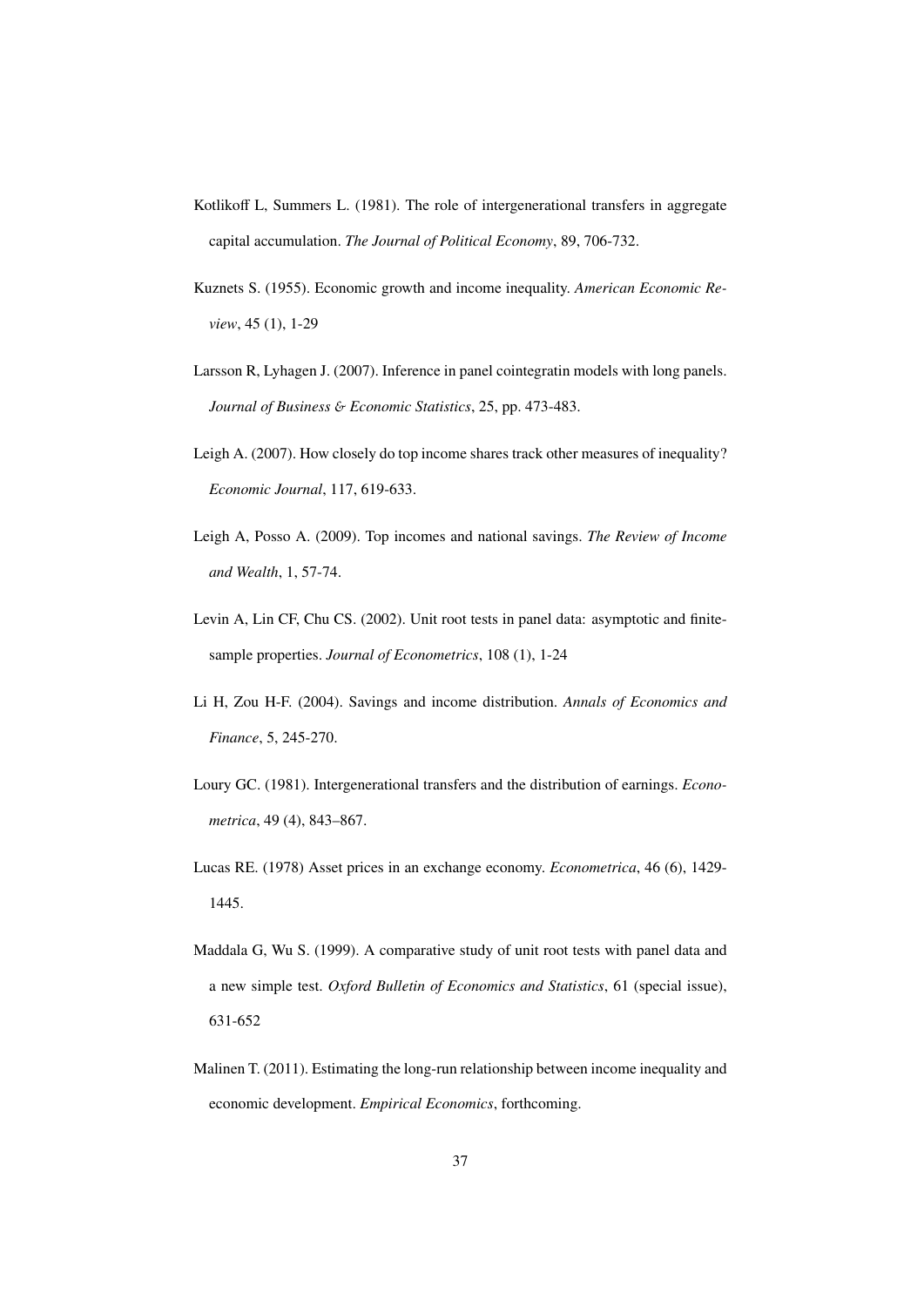- Mandelbrot B. (1961) Stable Paretian random functions and the multiplicative variation of income. *Econometrica*, 29 (4), 517-543.
- Mark N, Ogaki M, Sul D (2005). Dynamic seemingly unrelated cointegrating regressions. *Review of Economic Studies*, 72 (3), 797-820
- Meghir C, Pistaferri L. (2004) Income variance dynamics and heterogeneity. *Econometrica*, 72 (1), 1-32.
- Mocan HN. (1999) Structural unemployment, cyclical unemployment, and income inequality. *The Review of Economics and Statistics*, 81 (1), 122-134.
- Muth JF. (1960) Optimal properties of exponentially weighted forecasts. *Journal of the American Statistical Association*, 55, 299-306.
- Pedroni P. (2004). Panel cointegration: asymptotic and finite sample properties of pooled time series tests with an application to PPP hypothesis. *Econometric Theory*, 20 (3), 597-625
- Pedroni P. (1999). Critical values for cointegration tests in heterogenous panels with multiple regressors. Oxford Bull Econ Stat 61(special issue):653-670
- Pesaran H. (2007). A simple panel unit root test in the presence of cross section dependence. *Journal of Applied Econometrics*, 22(2), 265-315
- Phillips P, Moon H. (1999). Linear regression limit theory for nonstationary panel data. *Econometrica*, 67(5):1057-1111
- Phillips PC, Sul D. (2003). Dynamic Panel Estimation and Homogeneity Testing under Cross Section Dependence. Econometrics J 6(1):217–259
- Piketty T. (2003). Income inequality in France, 1901-1998. *Journal of Political Economy*, 5, 1004-1042.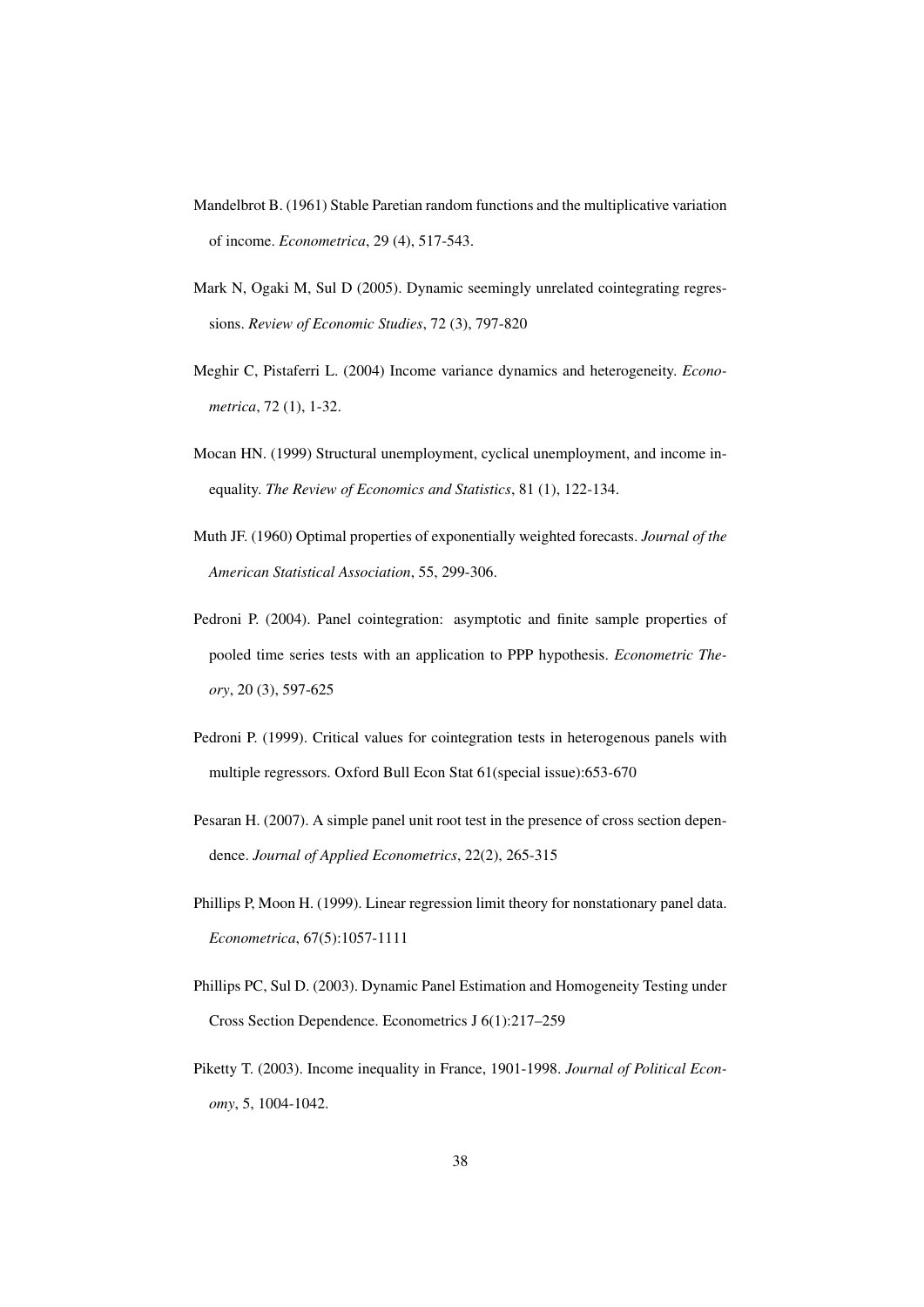- Roine J, Waldenström D. (2011). Common trends and shocks to top incomes: a structural breaks approach. *The Review of Economics and Statistics*, forthcoming.
- Romero-Ávila D. (2009). Are OECD consumption-income ratios stationary after all? *Economic Modelling*, 26, 107-117.
- Rossana RJ, Seater JJ. (1995) Temporal aggregation and economic time series. *Journal of Business and Economic Statistics*, 13 (4), 441-451.
- Sarantis N, Stewart C. (1999). Is the consumption-income ratio stationary? Evidence from panel unit root tests. *Economics Letters*, 64, 309-314.
- Smith A. (1776). An Inquiry Into the Nature and Causes of Wealth of Nations. http://www.gutenberg.org/etext/3300. Accessed 6 September 2010
- Smith D. (2001). International evidence on how income inequality and credit market imperfections affect private saving rates. *Journal of Development Economics*, 64, pp. 102-127.
- Schmidt-Hebbel K, Servén L. (2000). Does income inequality raise aggregate saving? *Journal of Development Economics*, 61, 417-446.
- Seater JJ. (1997). An optimal control solution to the liquidity constraint problem. *Economics Letters*, 54, pp. 127-134.
- Solow RM. (1957). A contribution to the theory of economic growth. *Quarterly Journal of Economics*, 70 (1), 65-94.
- Stewart C. (2011). A note on spurious significance in regressions involving *I*(0) and *I*(1) variables. *Empirical Economics*, forthcoming.
- Stiglitz J. (1969). Distribution of income and wealth among individuals. *Econometrica*, 37 (3), 382-397